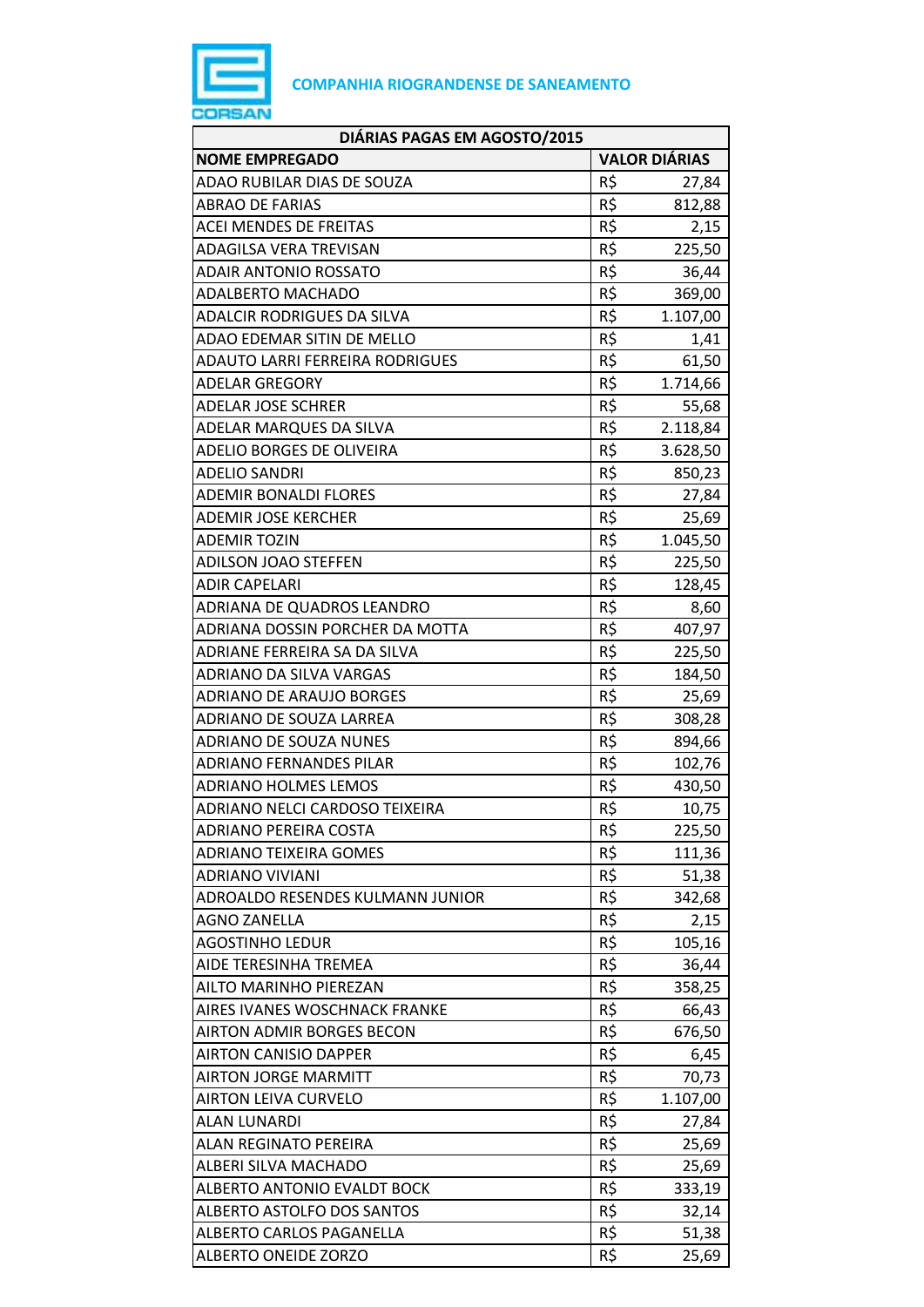| ALBORI ALVES BARBOSA               | R\$ | 79,22    |
|------------------------------------|-----|----------|
| ALCERI DA SILVA ZIGULICH           | R\$ | 27,84    |
| ALCEU PEREIRA DE MORAES            | R\$ | 2,15     |
| <b>ALCIDIO DELTO DIAS</b>          | R\$ | 55,68    |
| ALCIONE LOPES DOS SANTOS           | R\$ | 375,83   |
| <b>ALCIONE PEDROSO RUMPEL</b>      | R\$ | 25,69    |
| <b>ALCIR GRISON</b>                | R\$ | 485,04   |
| ALDO JOSE VAUCHINSKI               | R\$ | 111,36   |
| <b>ALDO MARTINS SANTOS</b>         | R\$ | 57,83    |
| ALDOIR ALMEIDA BARCELLOS           | R\$ | 51,38    |
| ALDOLIR ANGELO BENEDETTI           | R\$ | 309,02   |
| ALDOMIR ANTONIO SANTI              | R\$ | 487,44   |
| ALENCAR JOSE COLOMBELLI            | R\$ | 2,15     |
| <b>ALESANDRO SILVA TAVARES</b>     | R\$ | 359,66   |
| ALESSANDRA GOMES MACHADO           | R\$ | 184,50   |
| <b>ALESSANDRO LOPES</b>            | R\$ | 8,60     |
| ALESSANDRO LUIZ MACHADO GAUTERIO   | R\$ | 265,50   |
| ALESSANDRO OLIVEIRA LEAL           | R\$ | 25,69    |
| ALESSANDRO QUEIROZ LENCINA         | R\$ | 53,53    |
| <b>ALEX ELY</b>                    | R\$ | 27,84    |
| ALEX SANDRI DOS SANTOS             | R\$ | 1.537,50 |
| ALEX SANDRO DE MORAES              | R\$ | 83,52    |
| ALEX SANDRO DIAS CASTRO            | R\$ | 1.126,62 |
| ALEXANDRA DA SILVA VIANNA          | R\$ | 83,52    |
| ALEXANDRA LUZZATTO                 | R\$ | 2,15     |
| ALEXANDRE ABEL KUNZLER             | R\$ | 333,97   |
| ALEXANDRE AVILA NUNES              | R\$ | 139,20   |
| ALEXANDRE BOURSCHEIDT GABRIEL      | R\$ | 77,07    |
| ALEXANDRE DOS SANTOS DE OLIVEIRA   | R\$ | 328,50   |
| ALEXANDRE EDUARDO KRAMER           | R\$ | 29,99    |
| ALEXANDRE FERREIRA TOLFO           | R\$ | 1.107,00 |
| ALEXANDRE LUIS SCHEID              | R\$ | 321,18   |
| ALEXANDRE MADEIRA CALVETTI         | R\$ | 128,45   |
| ALEXANDRE MARQUES DA SILVA         | R\$ | 147,91   |
| ALEXANDRE MIETH DOS SANTOS         | R\$ | 2.214,00 |
| ALEXANDRE SILVA PRESTES SOUZA      | R\$ | 551,85   |
| ALEXANDRE SOKOLOV                  | R\$ | 282,59   |
| ALEXANDRE SOUZA SCHNEID            | R\$ | 154,25   |
| ALEXANDRO ANTONIO MARCON           | R\$ | 49,97    |
| <b>ALFEU FARIAS</b>                | R\$ | 2.767,50 |
| ALHESTERTOLINO DOS SANTOS OLIVEIRA | R\$ | 740,16   |
| ALIDA LETICIA ROCHA VAN DER MAAT   | R\$ | 25,69    |
| <b>ALINE DIETRICH</b>              | R\$ | 513,80   |
| ALINE FATIMA ZDONEK DE MARCO       | R\$ | 27,95    |
| <b>ALINE GARTNER</b>               | R\$ | 21,50    |
| ALINE SCHERER DE ALVES             | R\$ | 42,89    |
| <b>ALIONSO DE PAULA ALVES</b>      | R\$ | 72,88    |
| ALISON MATEUS SOARES CARDOSO       | R\$ | 4,30     |
| ALLAN MACHADO KOVALSCKI            | R\$ | 2,15     |
| ALMIR JOSE LUDWIG OSMARI           | R\$ | 25,69    |
| <b>ALOISIO SCHNEIDER</b>           | R\$ | 6,45     |
| ALVARINO LIMA PEREIRA              | R\$ | 128,56   |
| <b>ALVARO LEITE FERNANDES</b>      | R\$ | 49,35    |
| <b>ALVORINO SIMON</b>              | R\$ | 307,50   |
| AMANDA DA PAIXAO SCAPIN            | R\$ | 535,15   |
|                                    |     |          |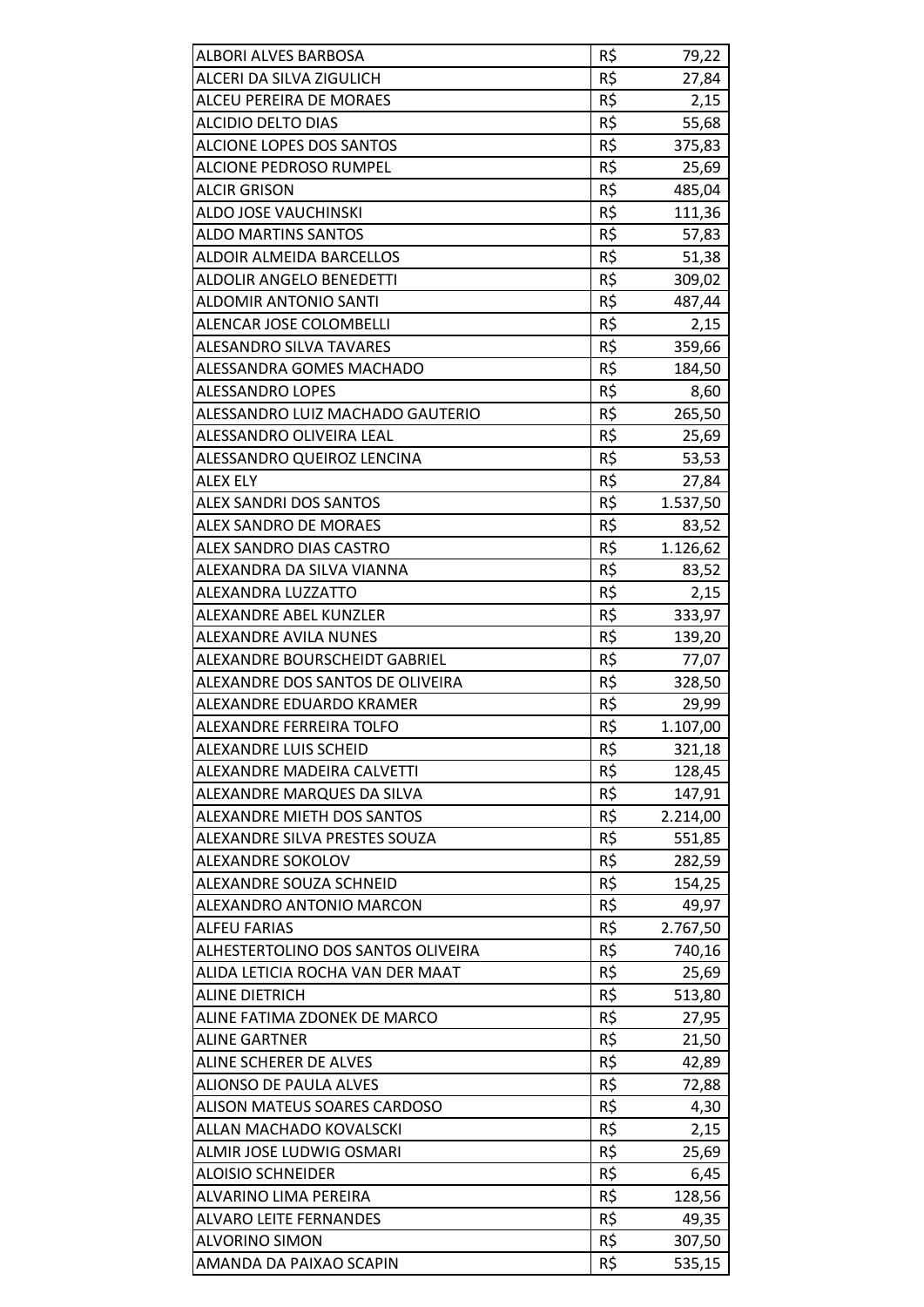| AMANDA MARTINS MAFASSIOLLI                | R\$        | 29,99    |
|-------------------------------------------|------------|----------|
| <b>AMANDA TROVO</b>                       | R\$        | 186,65   |
| ANA BEATRIZ NOSCHANG MITTELSTAEDT         | R\$        | 27,84    |
| ANA CAROLINA ABI RODRIGUES                | R\$        | 526,16   |
| ANA GENIA COMIN BORDIGNON                 | R\$        | 379,64   |
| ANA MARIA MERLOTTI CAVALCANTI             | R\$        | 462,42   |
| ANA MARIA PRESTES BRUM DA SILVEIRA        | R\$        | 444,29   |
| ANA MARILIGE CORNELI                      | R\$        | 329,78   |
| ANA PAULA BENETTI PACHECO                 | R\$        | 2.214,00 |
| ANA PAULA RODRIGUES DE LIMA DE BITENCOURT | R\$        | 225,50   |
| ANA RAQUEL OLIVEIRA QUEVEDO               | R\$        | 27,84    |
| <b>ANA ROSELI GATTO</b>                   | R\$        | 235,88   |
| <b>ANACLETO SOLETTI</b>                   | R\$        | 98,57    |
| ANDERSON BARBOZA GOMES                    | R\$        | 57,83    |
| ANDERSON FIEGENBAUM MALLMANN              | R\$        | 225,50   |
| ANDERSON ISMAEL CYGAINSKI                 | R\$        | 29,99    |
| ANDERSON SILVA DE SOUZA                   | R\$        | 25,69    |
| <b>ANDERSON SPIGER</b>                    | R\$        | 141,35   |
| ANDIARA BLASCZAK BORGMANN                 | R\$        | 184,50   |
| ANDRE ALVES MACHADO                       | R\$        | 128,45   |
| ANDRE ANTONIO BRANDELLI                   | R\$        | 333,97   |
| ANDRE BELTRAO FINAMOR                     | R\$        | 55,79    |
| ANDRE DA MOTTA MONTAGNER                  | R\$        | 680,43   |
| ANDRE DA SILVA FERREIRA                   | R\$        | 27,84    |
| ANDRE DE MATOS BRANCO                     | R\$        | 105,02   |
| ANDRE FELIPE LEITE OLIVEIRA               | R\$        | 366,11   |
| <b>ANDRE GUTTERRES BORGES</b>             | R\$        | 128,45   |
| ANDRE LIMA DE LIMA                        | R\$        | 119,96   |
| ANDRE LUIS DA SILVA OLIVEIRA              | R\$        | 553,50   |
| ANDRE LUIS DE CAMPOS                      | R\$        | 539,49   |
| ANDRE LUIS DE LIMA ORGUISSA               | R\$        | 27,84    |
| ANDRE LUIS DE OLIVEIRA LOPES              | R\$        | 2.482,02 |
| <b>ANDRE LUIS GUERRA</b>                  | R\$        | 147,80   |
| <b>ANDRE LUIS HECK</b>                    | R\$        | 1.107,00 |
| ANDRE LUIZ FERNANDES AMARILHO             | R\$        | 205,52   |
| ANDRE LUIZ SILVEIRA LOPES                 | R\$        | 137,05   |
| ANDRE MAGANHA MANIQUE                     | R\$        | 186,65   |
| ANDRE NOETZOLD SCHEFFER                   | R\$        | 2.152,50 |
| ANDRE RAMOS ROMERO                        | R\$        | 51,38    |
| <b>ANDRE SERAFIN</b>                      | R\$        | 51,38    |
| <b>ANDRE VIANA</b>                        | R\$        | 104,91   |
| ANDREA BANDEIRA SANCHES                   | R\$        | 184,50   |
| ANDREA DE ARAUJO BORGES                   | R\$        | 2.214,00 |
| ANDREA VIDAL DOS ANJOS                    | R\$        | 2,15     |
| ANDREAS COLLISCHONN                       | R\$        | 751,66   |
|                                           | R\$        |          |
| ANDREI MOREIRA VASSALLI                   |            | 596,65   |
| ANDREIA CRISTINA PAES PIRES               | R\$<br>R\$ | 2,15     |
| ANDREIA DE MORAES ZANINI                  |            | 225,50   |
| ANDREIA MEDIANEIRA MARIN LORO             | R\$        | 77,07    |
| ANDREIA VARGAS DOS SANTOS                 | R\$        | 53,53    |
| ANDREWS MIGUEL DE SOUZA DUARTE            | R\$        | 375,83   |
| ANDRIGO JAMUR DA SILVA                    | R\$        | 250,56   |
| <b>ANELISE KLEIN</b>                      | R\$        | 55,68    |
| <b>ANGELA COCIO MARTINS</b>               | R\$        | 32,14    |
| ANGELA KERN FRIZON                        | R\$        | 375,83   |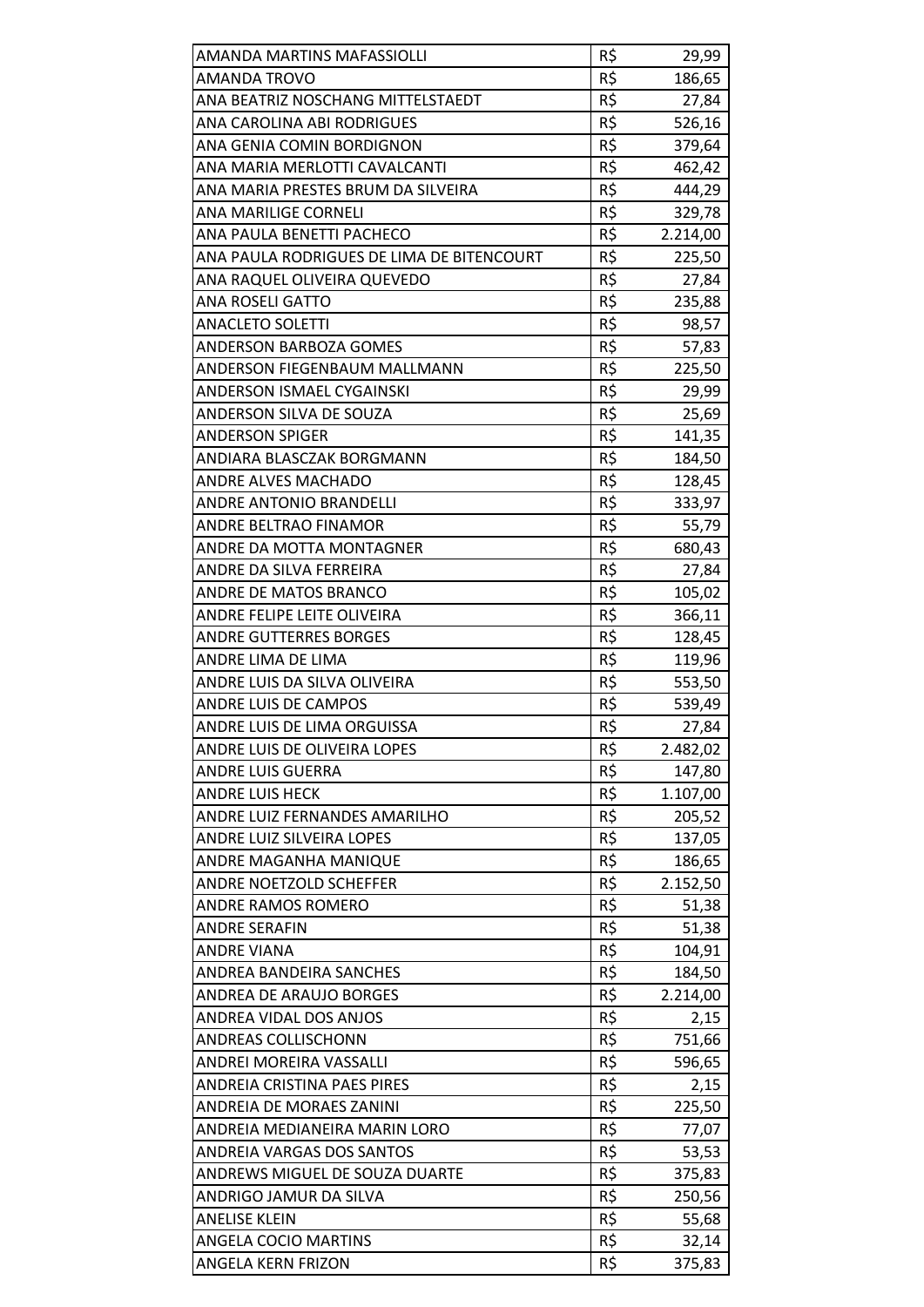| ANGELA MARIA PORTO GAYER                | R\$ | 184,50   |
|-----------------------------------------|-----|----------|
| <b>ANGELO FANTONI</b>                   | R\$ | 539,19   |
| ANGELO JOSE DALLAGNOL                   | R\$ | 98,57    |
| ANGELO MARCELO BARBOSA FARO             | R\$ | 184,50   |
| ANGELO PILAR ARAUJO MACHADO             | R\$ | 51,38    |
| ANGELO SCHWARZ                          | R\$ | 2.214,00 |
| <b>ANTONIO AUGUSTO RIBAS DE FREITAS</b> | R\$ | 553,50   |
| ANTONIO CARLOS CARATI GENERALI          | R\$ | 225,50   |
| <b>ANTONIO CARLOS DE BORBA</b>          | R\$ | 693,63   |
| <b>ANTONIO CARLOS DE MORAIS</b>         | R\$ | 615,00   |
| <b>ANTONIO CARLOS DE QUEIROZ</b>        | R\$ | 27,84    |
| ANTONIO CARLOS PINTO DA SILVA           | R\$ | 257,01   |
| <b>ANTONIO CARLOS VEIGA</b>             | R\$ | 366,11   |
| <b>ANTONIO CARLOS VULFE NOTZOLD</b>     | R\$ | 216,64   |
| <b>ANTONIO CESAR DAMIAN</b>             | R\$ | 8,60     |
| <b>ANTONIO GOMES</b>                    | R\$ | 230,15   |
| <b>ANTONIO HENRIQUE SCHOMMER</b>        | R\$ | 25,69    |
| ANTONIO LUIZ NOGUEIRA JUNIOR            | R\$ | 256,90   |
| ANTONIO LUIZ RODRIGUES DE ALMEIDA       | R\$ | 25,69    |
| <b>ANTONIO MARCOS DEMOLINER</b>         | R\$ | 154,14   |
| <b>ANTONIO MARCOS PAGANI DUARTE</b>     | R\$ | 32,43    |
| <b>ANTONIO PIVETTA</b>                  | R\$ | 513,80   |
| ANTONIO RICARDO DE OLIVEIRA RODRIGUES   | R\$ | 1.922,07 |
| <b>ANTONIO ROBERTO DIAS LESSA</b>       | R\$ | 25,69    |
| <b>ANTONIO SEZAR VANZ</b>               | R\$ | 83,52    |
| <b>ANTONIO TADEU CHAGAS</b>             | R\$ | 2,15     |
| ANTONIO VALMIR SILVA DOS SANTOS         | R\$ | 83,52    |
| ARACI TERESINHA DOS ANJOS VASSALLO      | R\$ | 27,84    |
| ARAMIS GONCALVES DELFINO FILHO          | R\$ | 2.214,00 |
| <b>ARI CENTENO</b>                      | R\$ | 77,07    |
| ARIADINE EIDELWEIN GONCALVES            | R\$ | 2,15     |
| ARIOVALDO DAROIT                        | R\$ | 25,69    |
| ARMIN ILDO POTT                         | R\$ | 25,69    |
| <b>ARMIN NERI HAUPT</b>                 | R\$ | 107,06   |
| ARNOLDO JOSUE DA ROSA WEBER             | R\$ | 1.045,25 |
| <b>ARTHUR MARTIN</b>                    | R\$ | 450,99   |
| ARTUR ROBERTO MELLO PEREIRA             | R\$ | 64,28    |
| ARY ROGERIO DE OLIVEIRA                 | R\$ | 553,50   |
| ARY SA DE FIGUEIREDO                    | R\$ | 97,12    |
| <b>ASTOR JOSE SCHNEIDER</b>             | R\$ | 2,15     |
| <b>AUDREI RIBEIRO</b>                   | R\$ | 25,69    |
| AUGUSTO CESAR NICODEMO RODRIGUES        | R\$ | 403,67   |
| <b>AURIO VIANA</b>                      | R\$ | 361,92   |
| <b>BARBARA CRISTINA BUHL POTT</b>       | R\$ | 75,17    |
| <b>BELONIR DE SOUZA</b>                 | R\$ | 253,34   |
| BERNARDINO DE OLIVEIRA DAMASCENO        | R\$ | 1.783,49 |
| <b>BRAULIO ROSA LE+O</b>                | R\$ | 436,73   |
| <b>BRUNA HELLER DUTRA</b>               | R\$ | 546,05   |
| <b>BRUNA NORA ROGOSKI</b>               | R\$ | 375,83   |
| <b>BRUNA OLIVEIRA GOMES</b>             | R\$ | 375,83   |
| BRUNA STANGHERLIN OLIVEIRA              | R\$ | 948,69   |
| <b>BRUNO BARBOSA BARRETO</b>            | R\$ | 253,34   |
| <b>BRUNO DOS SANTOS BRAUN</b>           | R\$ | 560,99   |
| <b>BRUNO FOGLIATTO MARIOT</b>           | R\$ | 342,68   |
| <b>BRUNO RAFAEL SCHMITZ</b>             | R\$ | 32,14    |
|                                         |     |          |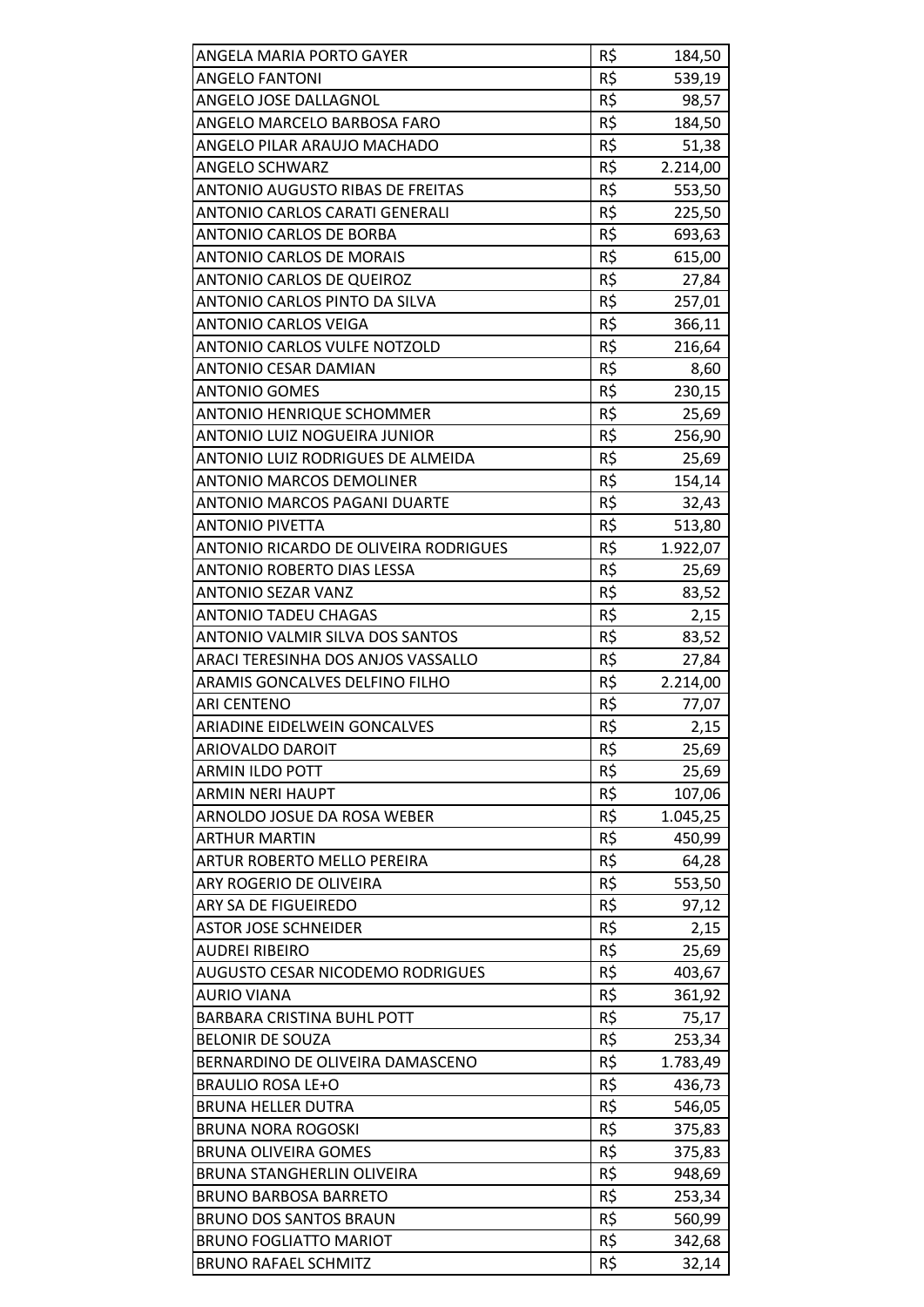| <b>BRUNO RODRIGUES DE ABREU</b>          | R\$ | 27,84    |
|------------------------------------------|-----|----------|
| <b>BRUNO RODRIGUES TAVARES</b>           | R\$ | 139,20   |
| <b>BRUNO SAMUEL SCHONS</b>               | R\$ | 25,69    |
| CALEBE CRISTO DE OLIVEIRA                | R\$ | 51,38    |
| CAMILA ALMEIDA DE OLIVEIRA               | R\$ | 375,83   |
| <b>CAMILA FERRAZ CORREA</b>              | R\$ | 27,84    |
| CANDIDO ERLI ROCHA LIMA                  | R\$ | 25,69    |
| CARINA OLIVEIRA DA CUNHA                 | R\$ | 38,59    |
| CARINA ROSANI DOLFINI KOCH               | R\$ | 25,69    |
| <b>CARINE FRANCINE RAUBER</b>            | R\$ | 533,00   |
| CARLA ADRIANA VRIELINK                   | R\$ | 25,69    |
| <b>CARLA FEISTAUER</b>                   | R\$ | 253,34   |
| <b>CARLOS AFONSO KRAEMER</b>             | R\$ | 10,75    |
| <b>CARLOS AGOSTINHO G SIQUEIRA</b>       | R\$ | 2.248,29 |
| <b>CARLOS ALBERTO ALVES</b>              | R\$ | 256,90   |
| CARLOS ALBERTO AZEVEDO DE NEQUE          | R\$ | 179,83   |
| CARLOS ALBERTO BERTUOL MACHADO           | R\$ | 212,34   |
| CARLOS ALBERTO CORREA DOS SANTOS         | R\$ | 53,53    |
| CARLOS ALBERTO DA SILVA                  | R\$ | 25,69    |
| CARLOS ALBERTO GOMES DA SILVA            | R\$ | 246,93   |
| CARLOS ALBERTO PINTO FERREIRA            | R\$ | 27,84    |
| <b>CARLOS ALBERTO SOARES ANTUNES</b>     | R\$ | 579,19   |
| CARLOS ALBERTO VIEIRA BRAGA              | R\$ | 1.168,50 |
| <b>CARLOS ALVIN HEINE</b>                | R\$ | 25,69    |
| <b>CARLOS ANTONIO SPENGLER</b>           | R\$ | 184,50   |
| <b>CARLOS AUGUSTO SOARES</b>             | R\$ | 2.214,00 |
| CARLOS AUGUSTO WALLAU DE JESUS           | R\$ | 2.202,10 |
| CARLOS BATISTA GONCALVES CASTRO          | R\$ | 167,04   |
| CARLOS BENJAMIN DE MACEDO COSTA          | R\$ | 2.439,50 |
| <b>CARLOS DANIEL MAZONI MENDES</b>       | R\$ | 210,54   |
| CARLOS DARLAN PEREIRA DA ROSA            | R\$ | 420,38   |
| <b>CARLOS EDUARDO BARBOSA</b>            | R\$ | 15,05    |
| CARLOS EDUARDO DE MELLO                  | R\$ | 55,68    |
| CARLOS EDUARDO OLIVEIRA                  | R\$ | 2,15     |
| CARLOS EDUARDO SANTOS DA SILVA           | R\$ | 2,15     |
| <b>CARLOS ESTEVAN GUEX</b>               | R\$ | 29,99    |
| <b>CARLOS FERNANDO NIEDERSBERG</b>       | R\$ | 2,15     |
| <b>CARLOS GILBERTO DE SOUZA</b>          | R\$ | 2,15     |
| <b>CARLOS GIOVANE OLIVEIRA PASSINATO</b> | R\$ | 984,00   |
| <b>CARLOS LUKIANETZ</b>                  | R\$ | 300,66   |
| <b>CARLOS MOISES DA SILVA FLORES</b>     | R\$ | 256,90   |
| CARLOS REINALDO FREITAS LEAO             | R\$ | 25,69    |
| <b>CARLOS RENAN MENDES</b>               | R\$ | 216,64   |
| CARLOS ROBERTO AMARAL DOS SANTOS         | R\$ | 621,83   |
| CARLOS RONI ALMEIDA SOUZA                | R\$ | 36,44    |
| <b>CARLOS SCHERER SCHRAMM</b>            | R\$ | 1.132,69 |
| CAROLINA FAGUNDES PINTO NOGUEIRA         | R\$ | 102,76   |
| <b>CAROLINA KUHN</b>                     | R\$ | 2,15     |
| CAROLINA LANZARINI                       | R\$ | 227,65   |
| CAROLINA MATIAS COSTA JUNG               | R\$ | 25,69    |
| <b>CAROLINA RODRIGUES VIANA</b>          | R\$ | 4,30     |
| <b>CAROLINA SCHMITT</b>                  | R\$ | 231,95   |
| <b>CAROLINE GEHRKE</b>                   | R\$ | 2,15     |
| <b>CASSIA JOSIANE RODRIGUES SOARES</b>   | R\$ | 375,83   |
| <b>CASSIANE DE FREITAS PEREIRA</b>       | R\$ | 51,38    |
|                                          |     |          |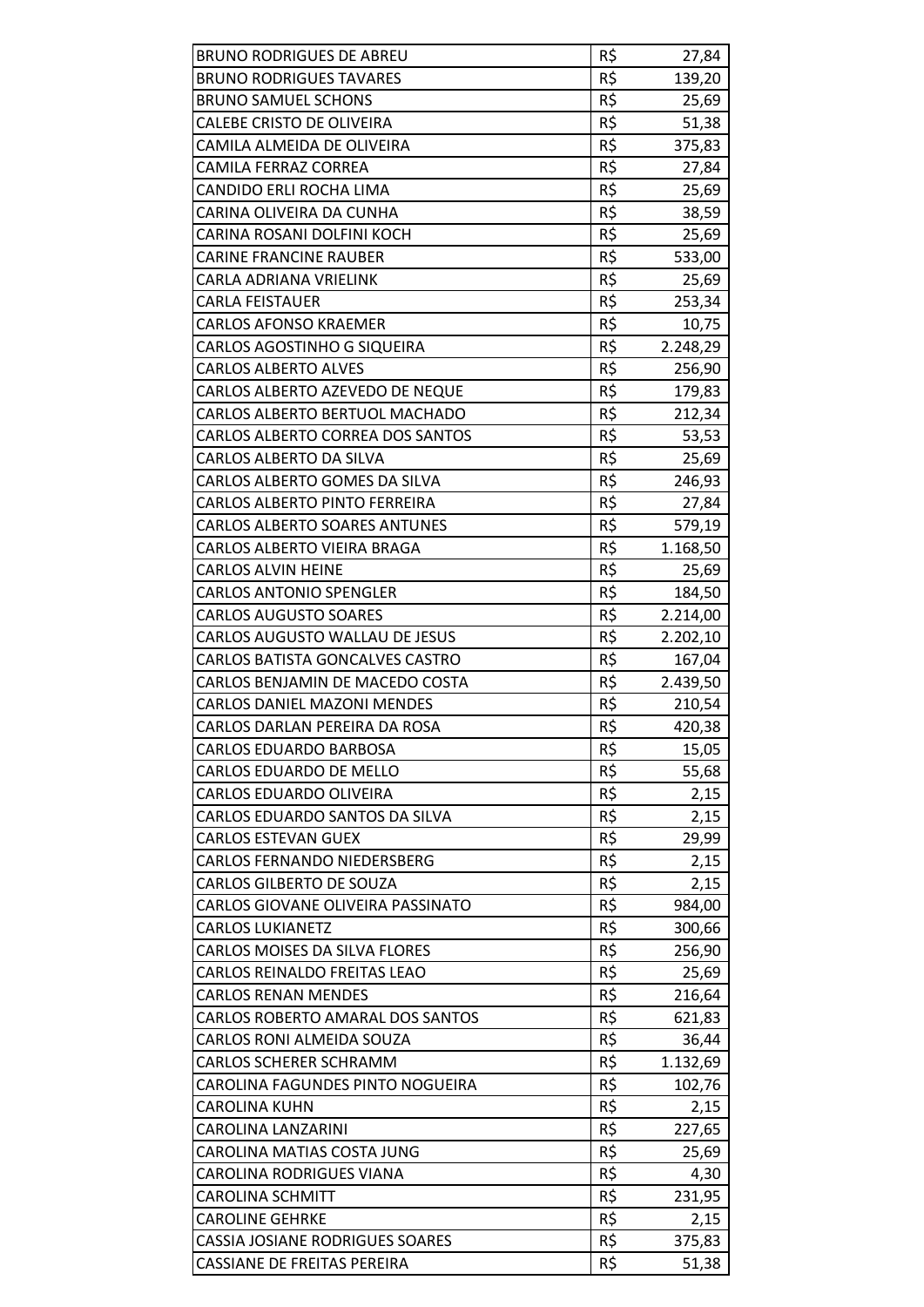| <b>CASSIANO CAMERA</b>                  | R\$ | 1.537,50 |
|-----------------------------------------|-----|----------|
| <b>CASSIANO DAL PONTE</b>               | R\$ | 923,13   |
| <b>CASSIANO VINICIUS ZANARDI</b>        | R\$ | 102,76   |
| <b>CASSIO CHAVES BERTOLDO</b>           | R\$ | 184,50   |
| <b>CASSIO DANIEL JANTSCH</b>            | R\$ | 526,16   |
| <b>CASSIO EMANUEL OPPITZ</b>            | R\$ | 128,45   |
| CATIA DE AZEVEDO OLIVEIRA               | R\$ | 184,50   |
| <b>CATIA PATRICIA QUADRA</b>            | R\$ | 2,15     |
| CATIA VERLIZE NAGEL DIEL                | R\$ | 59,98    |
| CECILIA STRZYKALSKA FONSECA             | R\$ | 225,50   |
| <b>CELSO ENGEL</b>                      | R\$ | 861,00   |
| <b>CELSO JORGE FINKLER</b>              | R\$ | 27,84    |
| <b>CELSO MEYRER</b>                     | R\$ | 51,38    |
| <b>CESAR AUGUSTO PEREIRA PIRES</b>      | R\$ | 51,38    |
| <b>CESAR LUIS BONNEBERGER</b>           | R\$ | 552,61   |
| <b>CESAR SALVETTI</b>                   | R\$ | 251,19   |
| <b>CEZAR AUGUSTO LOSS JUNIOR</b>        | R\$ | 25,69    |
| <b>CEZAR LUIZ KAHL</b>                  | R\$ | 2,15     |
| CEZAR RIOPARDENSE DO NASCIMENTO         | R\$ | 42,89    |
| CHARLENE CRISTINA DOS SANTOS SILVEIRA   | R\$ | 676,54   |
| <b>CHARLES IVAIR JONER</b>              | R\$ | 866,45   |
| CHARLES JOOO SCHAEFER                   | R\$ | 27,84    |
| <b>CHARLINE BRIGO</b>                   | R\$ | 309,65   |
| CHEILA BATISTA DA ROSA                  | R\$ | 560,33   |
| <b>CILDO MARCOS VONTROBA</b>            | R\$ | 3.389,33 |
| <b>CINTIA PROTZEN FONSECA</b>           | R\$ | 799,50   |
| <b>CIRO JUNIOR VIEIRA GAERTNER</b>      | R\$ | 307,50   |
| <b>CLAIRTON CAMINI</b>                  | R\$ | 276,88   |
| <b>CLAIRTON PAULO SPOHR</b>             | R\$ | 1.232,15 |
| <b>CLAIRTON VIDI</b>                    | R\$ | 107,06   |
| <b>CLAITO ALMEIDA DORNELES</b>          | R\$ | 27,84    |
| <b>CLAITON ADRIANI DORNELES FORTUNA</b> | R\$ | 1.599,00 |
| CLARA DELAMARINA DE MORAES MICHELON     | R\$ | 271,69   |
| <b>CLARISSE CARDOSO CENTENO</b>         | R\$ | 895,67   |
| <b>CLAUDEMAR RODRIGUES ARPINO</b>       | R\$ | 55,68    |
| <b>CLAUDEMIR WEBER</b>                  | R\$ | 553,50   |
| CLAUDIA FONSECA DE SOUZA                | R\$ | 184,50   |
| CLAUDIA MARIA ACOSTA                    | R\$ | 351,54   |
| CLAUDIA MARIA JUNQUEIRA                 | R\$ | 179,83   |
| <b>CLAUDIA REGINA BORGES DOS SANTOS</b> | R\$ | 51,38    |
| CLAUDINEI SOUZA DE LIMA                 | R\$ | 375,83   |
| <b>CLAUDIO CARVALHO NUNES</b>           | R\$ | 513,80   |
| CLAUDIO EMILIO IBAIRROS LIMA            | R\$ | 2.214,00 |
| <b>CLAUDIO RONI DOS SANTOS FLORES</b>   | R\$ | 1.968,00 |
| <b>CLAUDIO TIBOLLA</b>                  | R\$ | 225,50   |
| CLAUDIOMAR DE SOUZA TEIXEIRA            | R\$ | 334,83   |
| CLAUDIOMIRO FERREIRA DA SILVA           | R\$ | 436,73   |
| CLAUDIOMIRO OLIVEIRA DE DEUS            | R\$ | 212,34   |
| <b>CLAUDIOMIRO PEDROSO DE BASTOS</b>    | R\$ | 4,30     |
| CLAUDIOMIRO VAGNER DA SILVA             | R\$ | 59,98    |
| <b>CLAUDIR ANDRE SEIBEL</b>             | R\$ | 2,15     |
| <b>CLAUSIR MIGUEL ALVES</b>             | R\$ | 29,99    |
| <b>CLEBER AURELIO MACHADO</b>           | R\$ | 1.817,79 |
| <b>CLEBER MAZIERO</b>                   | R\$ | 1.660,50 |
| CLEITON DA SILVA MACHADO                | R\$ | 102,76   |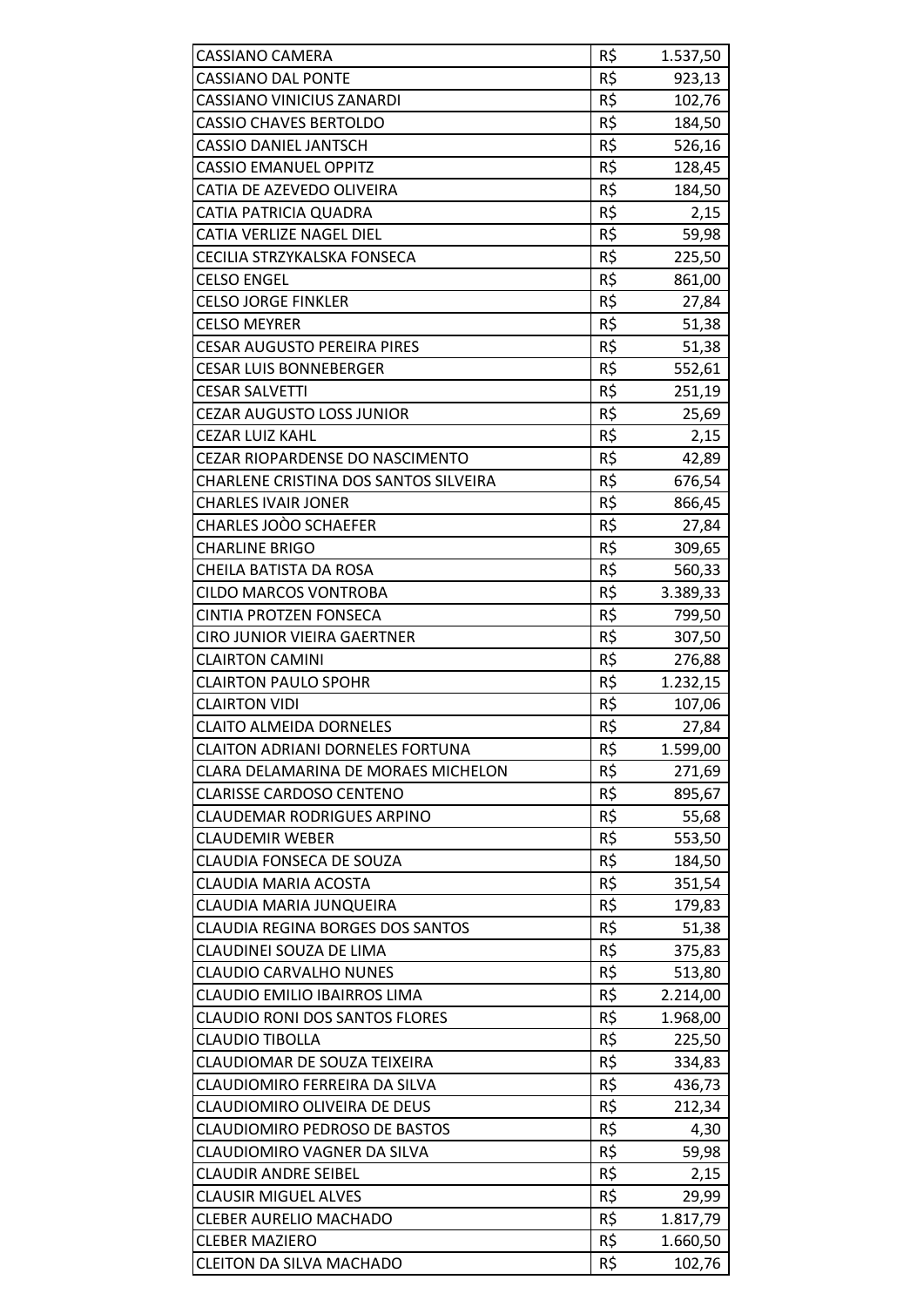| <b>CLEMENTE DE CARLI</b>              | R\$ | 25,69    |
|---------------------------------------|-----|----------|
| <b>CLEMIR ANTONIO MORAS</b>           | R\$ | 539,49   |
| <b>CLENIO DA SILVA</b>                | R\$ | 51,38    |
| <b>CLEO BORGES DA SILVA</b>           | R\$ | 130,60   |
| <b>CLEO PEREIRA MACHADO</b>           | R\$ | 560,33   |
| <b>CLEOMAR PEDRO MACHIAVELLI</b>      | R\$ | 51,38    |
| <b>CLEONE MARIA DE FRAGA FOFONKA</b>  | R\$ | 53,53    |
| <b>CLERIO BARBOSA DE OLIVEIRA</b>     | R\$ | 102,76   |
| <b>CLERIO LUIS KIRST</b>              | R\$ | 111,36   |
| <b>CLESIO CARDOSO DOS SANTOS</b>      | R\$ | 128,45   |
| <b>CLEZIO GABRIEL DA S SALDANHA</b>   | R\$ | 1.968,00 |
| <b>CRISTHOFFER MATHEUS BUNDCHEN</b>   | R\$ | 25,69    |
| <b>CRISTIAN ROSA DE FREITAS</b>       | R\$ | 83,52    |
| <b>CRISTIAN ZINI</b>                  | R\$ | 420,38   |
| <b>CRISTIANE PEREIRA RODRIGUES</b>    | R\$ | 25,69    |
| CRISTIANO DE FREITAS MACHADO          | R\$ | 251,19   |
| CRISTIANO DE OLIVEIRA DOICO           | R\$ | 2.523,65 |
| <b>CRISTIANO GOULART OLIVEIRA</b>     | R\$ | 1.537,50 |
| <b>CRISTIANO GROSS JUSTIN</b>         | R\$ | 55,68    |
| CRISTIANO LINO DE CARVALHO SEGUETTO   | R\$ | 609,18   |
| CRISTIANO MACHADO DA SILVA            | R\$ | 375,83   |
| <b>CRISTIANO MARQUES DA ROSA</b>      | R\$ | 139,20   |
| <b>CRISTIANO NUNES DE NEQUE</b>       | R\$ | 55,68    |
| <b>CRISTIANO RODRIGUES DE JESUS</b>   | R\$ | 29,99    |
| <b>CRISTIANO WOLF</b>                 | R\$ | 25,69    |
| CRISTINA ALFAMA COSTA                 | R\$ | 4,30     |
| <b>CRISTINE DEZORDI BIEGER</b>        | R\$ | 637,65   |
| DAGOBERTO SILVEIRA DA SILVA           | R\$ | 539,49   |
| DALTRO BATISTA QUEVEDO MORELLE        | R\$ | 25,69    |
| DALTRO JERONIMO BERNARDES             | R\$ | 357,16   |
| DANIEL AZEVEDO GOULART                | R\$ | 29,99    |
| <b>DANIEL BOEIRA RAMOS</b>            | R\$ | 27,84    |
| DANIEL CANALS GOULARTE                | R\$ | 53,53    |
| DANIEL COSTA DE BRITO                 | R\$ | 113,51   |
| DANIEL DA ROCHA GARCIA                | R\$ | 310,65   |
| DANIEL FARIAS JACINTO                 | R\$ | 1.113,23 |
| <b>DANIEL FOLLMANN</b>                | R\$ | 83,52    |
| DANIEL GONCALVES BOTELHO              | R\$ | 27,84    |
| DANIEL HENRIQUE DILKIN                | R\$ | 359,66   |
| DANIEL HENRIQUE STEFFENS COSTA        | R\$ | 171,34   |
| DANIEL LUIS DE SOUZA                  | R\$ | 4,30     |
| DANIEL LUIS KRACHEFSKI TEIXEIRA       | R\$ | 25,69    |
| DANIEL OLIVEIRA MESQUITA              | R\$ | 253,34   |
| DANIEL PASSOS SERPA                   | R\$ | 553,50   |
| DANIEL PIOVESAN ULIANA                | R\$ | 325,85   |
| DANIEL VITORIA PINHEIRO               | R\$ | 51,38    |
| DANIELA BRUCK MINUSSI                 | R\$ | 375,83   |
| DANIELA LOPES DE ALMEIDA MORAES COSTA | R\$ | 25,69    |
| DANIELA POSSEBON BEVILACQUA           | R\$ | 27,84    |
| DANIELA SANTOS FLORES                 | R\$ | 307,50   |
| DANIELE DE MORAIS GONCALVES           | R\$ | 553,50   |
| DANILO PEREIRA GUELSO                 | R\$ | 2,15     |
| <b>DANTON RENATO DIAS</b>             | R\$ | 184,50   |
| DAVI DE ALBERNAZ ARAUJO               | R\$ | 53,53    |
| <b>DAVI GREQUE LUCAS</b>              | R\$ | 553,50   |
|                                       |     |          |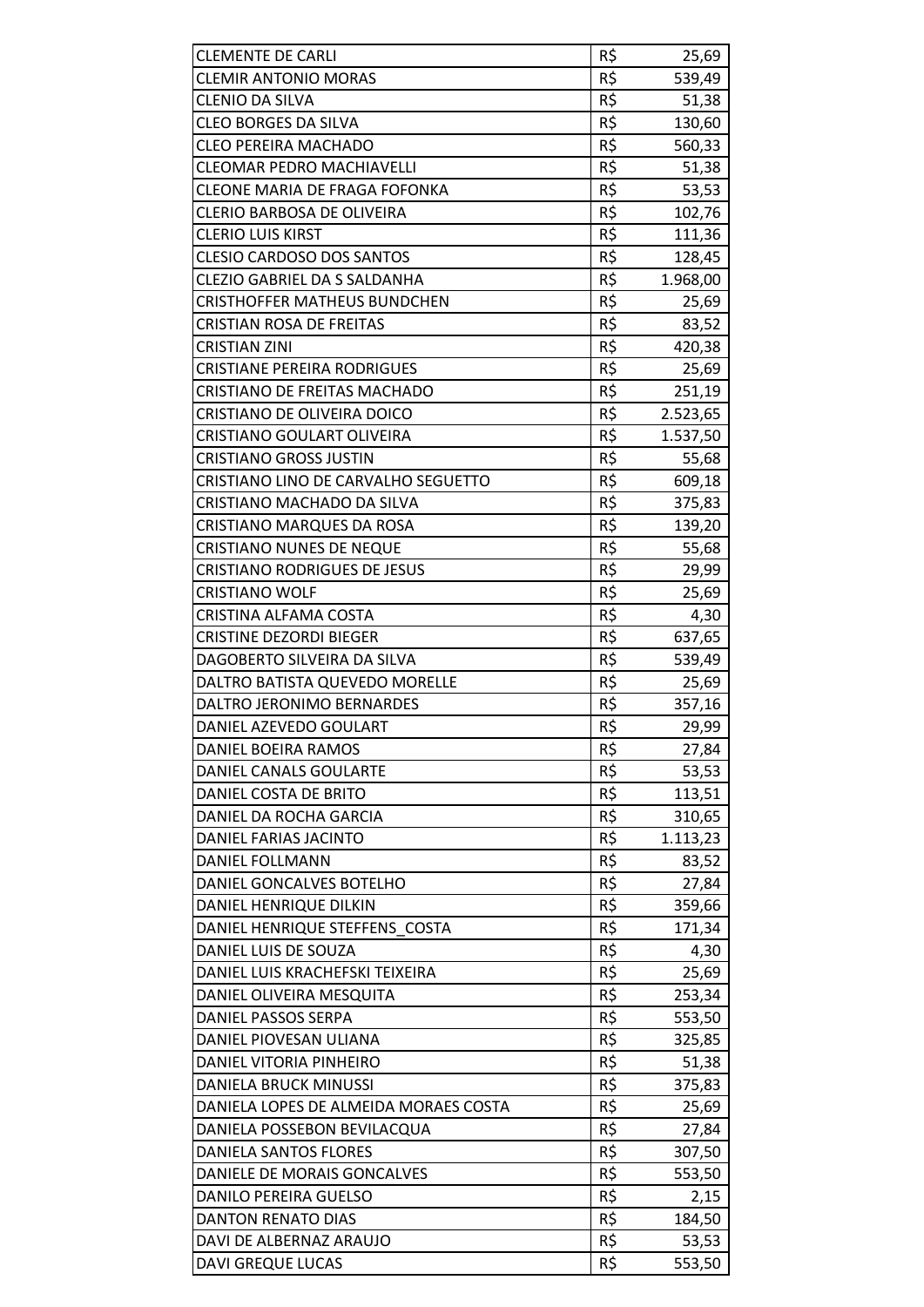| DAYANE CRISTINA KOCHHANN CABRAL     | R\$             | 2,15     |
|-------------------------------------|-----------------|----------|
| DAYNNER MACHADO FARIAS              | R\$             | 446,44   |
| DEBORA KLOECKNER MACHADO            | R\$             | 29,99    |
| DEBORA MARIA DOS SANTOS             | R\$             | 32,14    |
| DEISE CRISTINA FERRARI KROHN        | R\$             | 51,38    |
| DEISE PEREIRA MACHADO               | R\$             | 225,50   |
| DEIZER GONCALVES FOLETTO            | R\$             | 375,83   |
| <b>DELCIO PERIN</b>                 | R\$             | 111,36   |
| DELMAR MATTOS SOUZA                 | R\$             | 369,00   |
| DELOI QUEVEDO DA SILVEIRA           | R\$             | 375,83   |
| <b>DELSO FRANCISCO ZWIRTES</b>      | R\$             | 431,51   |
| <b>DELTON ALOS GUIMARAES</b>        | R\$             | 25,69    |
| DELVINO CASAMALI                    | R\$             | 27,84    |
| DENIS DE JOBIM LEAL                 | R\$             | 25,69    |
| <b>DENIS GONCALVES LEITE</b>        | R\$             | 1.140,29 |
| DENISE ANA BORTOLAN BERTOLDI        | R\$             | 225,50   |
| DENISE DA SILVEIRA LUCAS            | R\$             | 375,83   |
| DENISE GRACIELI SCHALLEMBERGER      | R\$             | 25,69    |
| <b>DENIZ BATISTA DE FREITAS</b>     | R\$             | 2.091,00 |
| <b>DEONIR TADEU REIS GIL</b>        | R\$             | 436,73   |
| <b>DERLEI DORNELLES JACQUES</b>     | R\$             | 1.107,00 |
| DICKSON VON M HLEN                  | R\$             | 100,72   |
| DIEGO BRIAO DIAS                    | $R\overline{S}$ | 4,30     |
| DIEGO COLOMBO SANA                  | R\$             | 1.537,50 |
| DIEGO COSTA DA SILVA                | R\$             | 51,38    |
| DIEGO DOS REIS DAKAN                | R\$             | 6,45     |
| <b>DIEGO FRANCO PINTO</b>           | R\$             | 27,84    |
| <b>DIEGO JOSE GAIER</b>             | R\$             | 27,84    |
| <b>DIEGO MANICA</b>                 | R\$             | 55,68    |
| <b>DIEGO MATOS VENES</b>            | R\$             | 513,80   |
| <b>DIEGO MENTA</b>                  | R\$             | 6,45     |
| <b>DIEGO TURCATO DUARTE</b>         | R\$             | 2.214,00 |
| DIEGO VAZ PAIXAO                    | R\$             | 1.353,00 |
| <b>DILMAR COLISSI</b>               | R\$             | 535,52   |
| <b>DILNEI GOMES DUARTE</b>          | R\$             | 25,69    |
| DIOGO DA SILVA FERNANDES            | R\$             | 506,68   |
| DIOGO PEREIRA DA SILVEIRA           | R\$             | 511,87   |
| DIONATAN DE OLIVERIA                | R\$             | 2,15     |
| <b>DIONE MARIA HACK</b>             | R\$             | 526,16   |
| <b>DIONISIO LANIUS</b>              | R\$             | 2.214,00 |
| <b>DIONISIO PEDO</b>                | R\$             | 184,50   |
| DIRCE ISABEL FELTES SCHMITT         | R\$             |          |
|                                     | R\$             | 573,23   |
| <b>DIRCEU CHAVIER</b>               |                 | 220,57   |
| DIRLEI LUIZ BONCOSKI BRIZOLA        | R\$             | 179,83   |
| <b>DJEISON FERNANDO STORCK</b>      | R\$             | 117,81   |
| DOUGLAS ELIAS CARVALHO              | R\$             | 77,07    |
| DULCAMAR ELISANDRO CONCEICAO        | R\$             | 1.353,00 |
| <b>DULCINEI BASSANI</b>             | R\$             | 1,41     |
| <b>EATON JOSE FUHR</b>              | R\$             | 34,29    |
| <b>EBER CLAITON DE SOUZA VALLES</b> | R\$             | 387,61   |
| EDELMAR DOS SANTOS TOPA             | R\$             | 340,53   |
| <b>EDEMAR ANTONIO BURATTI</b>       | R\$             | 51,38    |
| <b>EDEMILSON PROVENSI</b>           | R\$             | 1.872,84 |
| EDEMILSON SANTOS DA SILVA           | R\$             | 281,18   |
| <b>EDENILSO ENIO PRESCENDO</b>      | R\$             | 25,69    |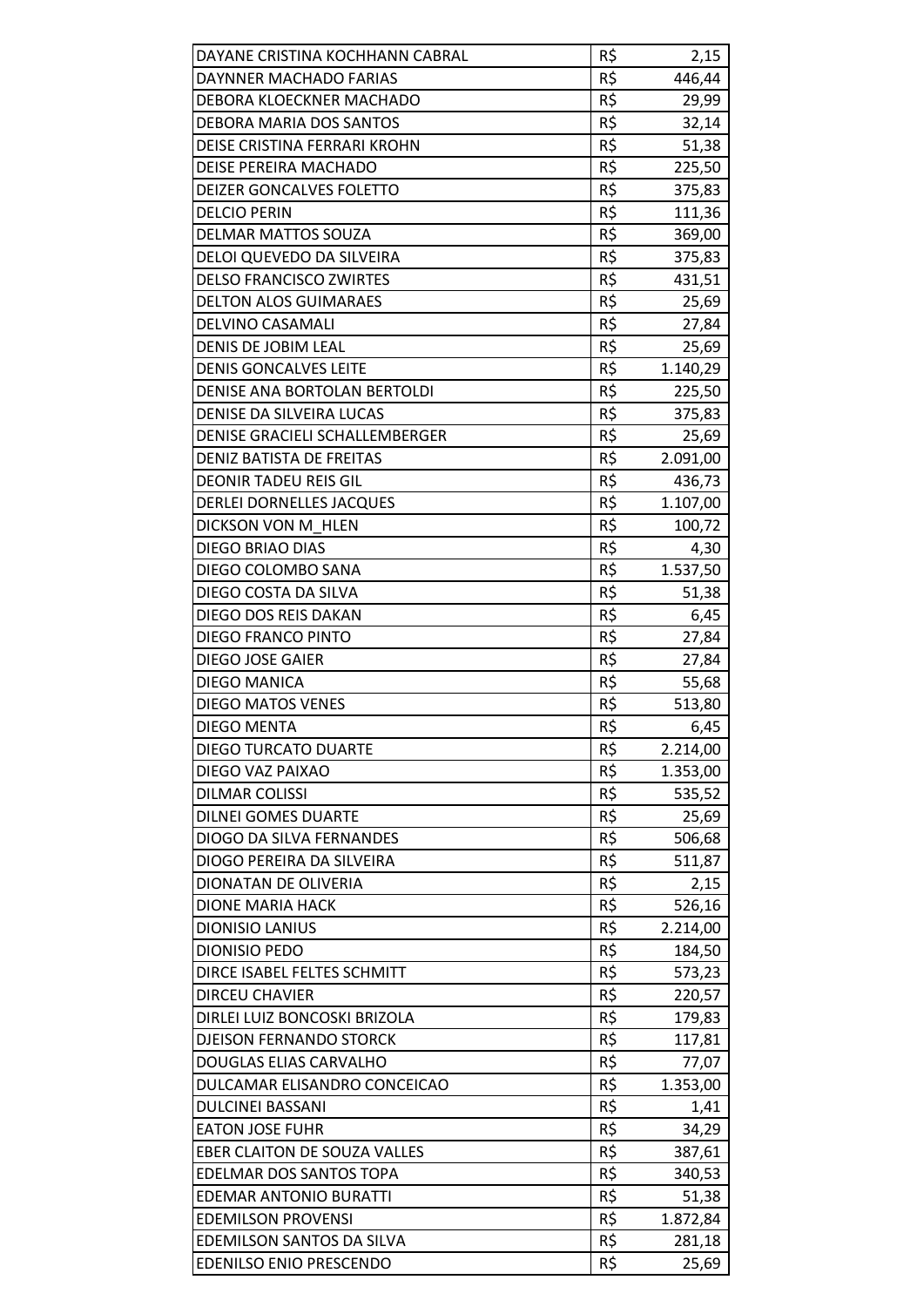| EDER ALMEIDA FILHO               | R\$ | 24,28    |
|----------------------------------|-----|----------|
| EDER LUIS PINTO BERTUOL          | R\$ | 128,45   |
| <b>EDERSON ALMEIDA</b>           | R\$ | 1.028,04 |
| EDERSON ALMEIDA DE OLIVEIRA      | R\$ | 27,84    |
| EDERSON DA SILVA RAMOS           | R\$ | 1.783,50 |
| <b>EDILENE MARINEZ FLORES</b>    | R\$ | 111,36   |
| <b>EDIMAR JOSE MARIO</b>         | R\$ | 34,29    |
| EDINELSON CARLOS DOS SANTOS LIMA | R\$ | 564,78   |
| EDISON JORGE SILVEIRA PALACIO    | R\$ | 779,00   |
| EDISON LUIS ROCHA DE CASTRO      | R\$ | 751,66   |
| <b>EDMILSON RODRIGUES VIEGAS</b> | R\$ | 188,80   |
| <b>EDSON BEMFICA QUILES</b>      | R\$ | 27,84    |
| <b>EDSON CAMPOS DE AVILA</b>     | R\$ | 128,45   |
| <b>EDSON CASTILHOS URRUTIA</b>   | R\$ | 375,83   |
| EDSON CONRADO GOLLE SAMERSLA     | R\$ | 111,36   |
| <b>EDSON FALEIRO</b>             | R\$ | 308,28   |
| <b>EDSON JARBAS DOS SANTOS</b>   | R\$ | 27,84    |
| <b>EDSON JOSBENTI GOTTARDO</b>   | R\$ | 184,50   |
| <b>EDSON JOSE SCHNEIDER</b>      | R\$ | 197,40   |
| EDSON LUIS DA SILVA              | R\$ | 25,69    |
| <b>EDSON LUIZ SPECHT</b>         | R\$ | 27,84    |
| <b>EDSON NESTOR EMMEL</b>        | R\$ | 1.267,07 |
| <b>EDSON SILVEIRA ANTONINI</b>   | R\$ | 184,50   |
| EDU DA SILVA MARQUES             | R\$ | 128,45   |
| EDUARDO ALVES DE SOUZA MOREIRA   | R\$ | 478,59   |
| EDUARDO BACIGALUZ GUIMARAES      | R\$ | 936,16   |
| EDUARDO BARBOSA CARVALHO         | R\$ | 204,46   |
| <b>EDUARDO BIANCHI NETO</b>      | R\$ | 686,62   |
| EDUARDO BORBA DE LEMOS           | R\$ | 1.353,00 |
| <b>EDUARDO DAGAGNY BERCHET</b>   | R\$ | 427,21   |
| EDUARDO DOBRACHINSKI BARBOSA     | R\$ | 2,15     |
| <b>EDUARDO GARCIA PECCINA</b>    | R\$ | 27,84    |
| EDUARDO LEAL DE BEM FARIAS       | R\$ | 25,69    |
| <b>EDUARDO MARTINS NUNES</b>     | R\$ | 55,68    |
| <b>EDUARDO ORLANDINI</b>         | R\$ | 27,84    |
| EDUARDO PEREIRA ALVES            | R\$ | 2.644,50 |
| <b>EDUARDO RAMOS BORBA</b>       | R\$ | 229,28   |
| EDUARDO RAMOS DA SILVA           | R\$ | 307,50   |
| EDUARDO RENAN LEGUISSAMO NUNES   | R\$ | 1.168,50 |
| EDUARDO SILVA DOS SANTOS         | R\$ | 167,04   |
| EDUARDO VIEIRA MUNHOZ            | R\$ | 375,83   |
| <b>EDUINO HOFFERBER</b>          | R\$ | 184,50   |
| <b>EGON ARNO KOPP</b>            | R\$ | 534,52   |
| <b>EGON ROBERTO TIETZ</b>        | R\$ | 1.476,00 |
| ELADIO LUIZ RIOS SOUZA           | R\$ | 2.706,00 |
| <b>ELAIR JOSE BLAUTH</b>         | R\$ | 375,83   |
| ELDER PEREIRA BONORINO           | R\$ | 1.847,15 |
| ELDER SCHUMAN NOGUEIRA           | R\$ | 924,84   |
| ELEANDRO DE LIMA CARDOSO         | R\$ | 462,42   |
| ELEDIANE MACHADO LIMA KLASSMANN  | R\$ | 175,64   |
| ELEMAR ERENI WRUBEL              | R\$ | 25,69    |
| <b>ELI FARIAS ALVES</b>          | R\$ | 205,52   |
| ELI MEDIANEIRA VARGAS DIAS       | R\$ | 25,69    |
| <b>ELIANA BEATRIZ BISCHOFF</b>   | R\$ | 10,75    |
| ELIANE ANDRIOLI MATOS MARAFON    | R\$ | 677,77   |
|                                  |     |          |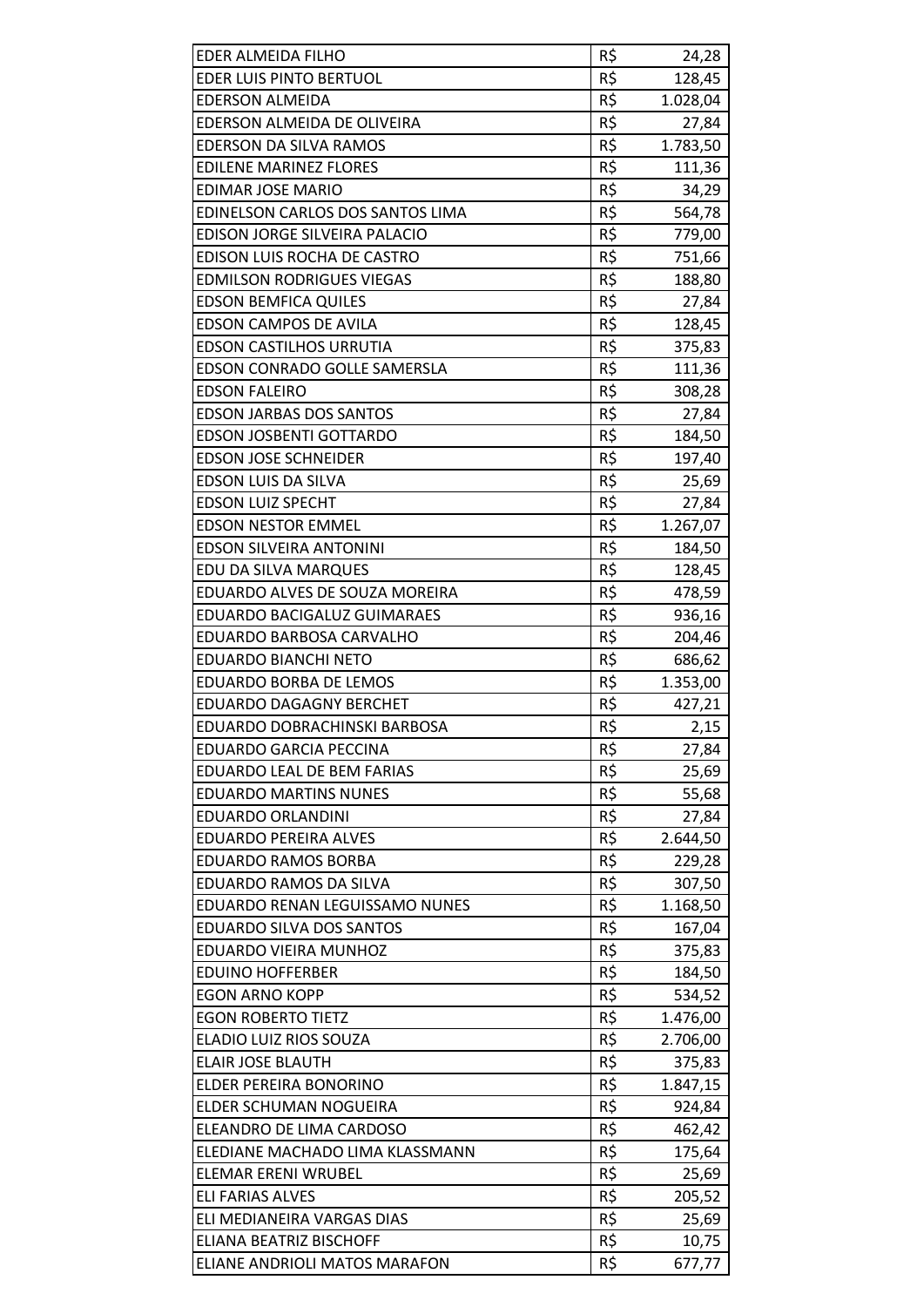| ELIANE CONCEICAO CORRADI DOS SANTOS  | R\$ | 27,84    |
|--------------------------------------|-----|----------|
| ELIANE DUARTE LUCIANO                | R\$ | 111,36   |
| <b>ELIANE LEMOS SANTOS</b>           | R\$ | 27,84    |
| <b>ELIANE PIFFERO GOULART</b>        | R\$ | 225,50   |
| <b>ELIANE RODRIGUES CASTILHO</b>     | R\$ | 649,03   |
| ELIANE SIMOES DA SILVA               | R\$ | 32,14    |
| ELISANE FERREIRA DE SOUZA            | R\$ | 553,50   |
| <b>ELISANGELA GREGIS MARTINS</b>     | R\$ | 2,15     |
| <b>ELISEU BERNARDON</b>              | R\$ | 2.214,00 |
| ELISIANE LAZZARE VIDORI              | R\$ | 102,76   |
| ELIZETE RAMBORGER CASSAFUZ           | R\$ | 2,15     |
| ELIZEU PEREIRA LISBOA                | R\$ | 27,84    |
| <b>ELOI JOSE STEFFEN</b>             | R\$ | 83,52    |
| <b>ELOIR TADEU LEAL FAGUNDES</b>     | R\$ | 683,33   |
| ELOISA DOBERSTEIN DE MOURA           | R\$ | 77,07    |
| ELOISA ELENA SOUZA DOS SANTOS        | R\$ | 5,64     |
| ELSON BIANOR DA SILVA                | R\$ | 307,50   |
| <b>ELTON HELMUTE MAYER</b>           | R\$ | 27,84    |
| <b>ELTON LEAL MOSSATE</b>            | R\$ | 1.009,69 |
| <b>ELTON LUIS SOUZA SOARES</b>       | R\$ | 239,81   |
| <b>ELTON LUIZ ERNZEN</b>             | R\$ | 139,20   |
| ELTON LUTHER NOGUEIRA                | R\$ | 225,50   |
| ELTON MARION DA ROSA POHLMANN        | R\$ | 1.783,50 |
| <b>ELTON MARQUES DA ROSA</b>         | R\$ | 359,66   |
| ELTON TEIXEIRA BERNEIRA              | R\$ | 2.091,00 |
| EMERSON DA SILVEIRA ANTONINI         | R\$ | 154,14   |
| <b>EMERSON JOSE GOTTARDO</b>         | R\$ | 25,69    |
| <b>EMERSON LUIS CHARAO JOBIM</b>     | R\$ | 492,00   |
| <b>EMIR RODRIGUES LUCEIRO</b>        | R\$ | 650,96   |
| EMMANUEL AVANCINI SCHIAM             | R\$ | 1.209,50 |
| ENIO CARLOS ALBUQUERQE JUNIOR        | R\$ | 124,26   |
| <b>ENIO FERRARESI</b>                | R\$ | 2.214,00 |
| <b>ENIO FRANCISCO DA ROSA</b>        | R\$ | 225,50   |
| <b>ENIO RIBEIRO DA SILVA</b>         | R\$ | 2.214,00 |
| <b>ENIO RICARDO TELLES</b>           | R\$ | 179,83   |
| <b>ERASMO CARLOS FORTUNA</b>         | R\$ | 27,84    |
| ERICO DA CUNHA NOGUEIRA              | R\$ | 333,19   |
| <b>ERMOGENES BODANESE</b>            | R\$ | 29,99    |
| <b>ERNANI EDUARDO NYSTRON</b>        | R\$ | 225,50   |
| <b>ERNI PAULINA BORGES</b>           | R\$ | 179,83   |
| <b>ERTON ROGERIO SCHEVERMANN</b>     | R\$ | 25,69    |
| <b>ESMAEL DE OLIVEIRA FLORES</b>     | R\$ | 66,43    |
| ESMAEL OLICIO DA SILVA               | R\$ | 53,53    |
| <b>EUCLIDES LAURO WENDLER</b>        | R\$ | 25,69    |
| <b>EUCLIDES MADERS</b>               | R\$ | 27,84    |
| <b>EUGENIO PEREZ FERREIRA</b>        | R\$ | 539,49   |
| <b>EUGENIO RICARDO MAES</b>          | R\$ | 1.127,49 |
| <b>EULOGIO RODRIGUES ORNES FILHO</b> | R\$ | 51,38    |
| <b>EVANDRO DA SILVA</b>              | R\$ | 284,85   |
| <b>EVANDRO DE OLIVEIRA</b>           | R\$ | 576,26   |
| <b>EVANDRO KIEVEL</b>                | R\$ | 139,20   |
| EVANDRO LUIZ ALVES CARDOSO           | R\$ | 36,44    |
| EVANDRO MAURICIO DA CUNHA MELLO      | R\$ | 59,98    |
| <b>EVANISE DOS SANTOS TEIXEIRA</b>   | R\$ | 683,33   |
| EVERALDO BONORINO DOS SANTOS         | R\$ | 51,38    |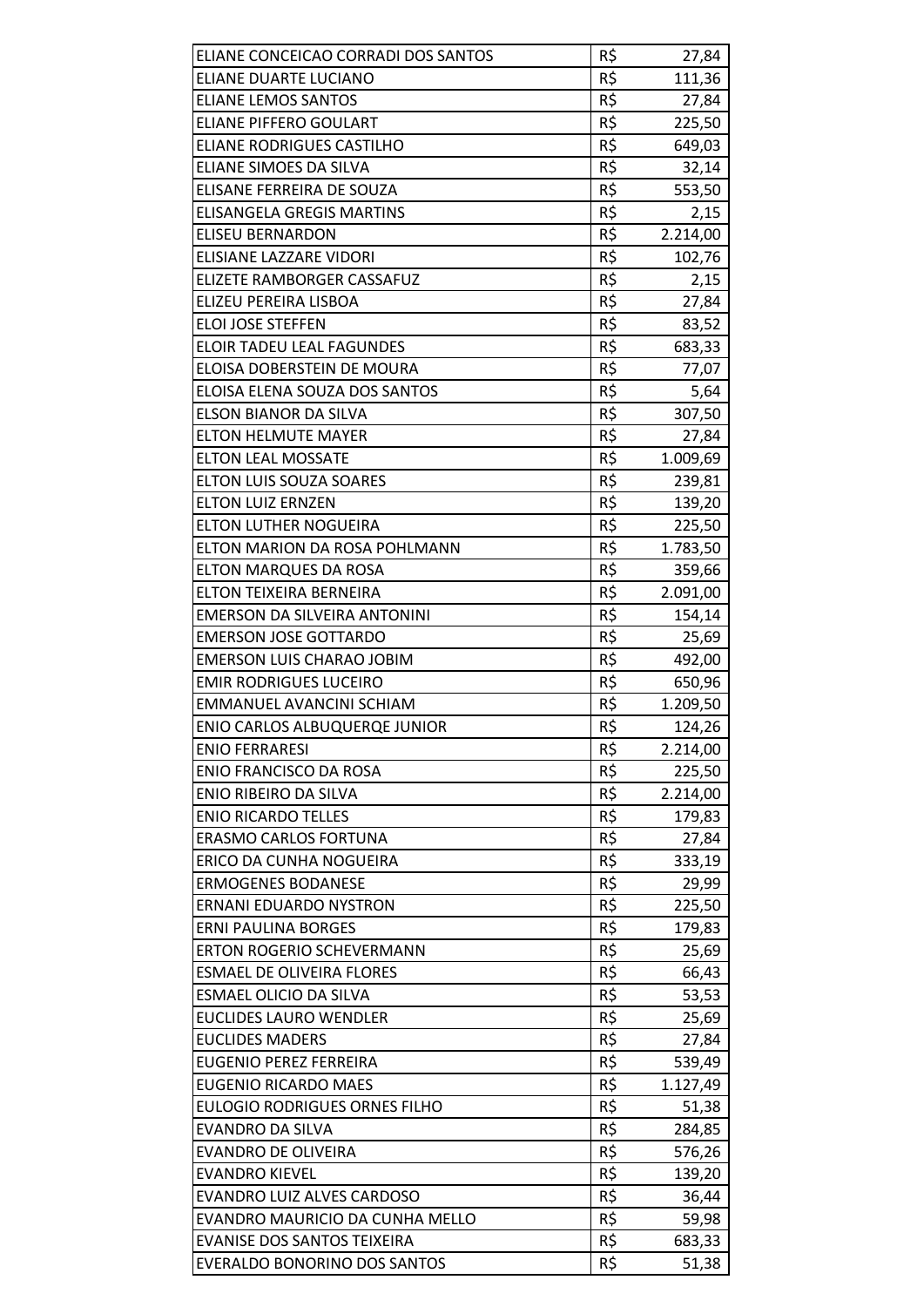| EVERALDO LEMOS SIQUEIRA                | R\$ | 225,50   |
|----------------------------------------|-----|----------|
| <b>EVERSON DE CONTO</b>                | R\$ | 51,38    |
| EVERSON DOS SANTOS DE SOUZA            | R\$ | 436,73   |
| <b>EVERTON DIAS PADILHA</b>            | R\$ | 25,69    |
| <b>EVERTON LARA PERAZOLO</b>           | R\$ | 719,91   |
| <b>EVERTON LUIZ BARBOSA DOS SANTOS</b> | R\$ | 2,15     |
| EVERTON LUIZ MOREIRA DIECKMANN         | R\$ | 342,68   |
| <b>EZEQUIEL BAUER EME</b>              | R\$ | 83,52    |
| <b>FABIANA BARROS DE MORAES</b>        | R\$ | 55,68    |
| <b>FABIANE DE CASTRO RIBEIRO</b>       | R\$ | 369,00   |
| <b>FABIANE RODRIGUES ZANONI</b>        | R\$ | 51,38    |
| <b>FABIANO JARBAS PEDRALLI</b>         | R\$ | 77,07    |
| FABIANO LAROCA ALTAMIRANDA             | R\$ | 307,50   |
| FABIANO LUIZ DOMINGOS DA SILVA         | R\$ | 251,19   |
| <b>FABIANO MACHADO ALVES</b>           | R\$ | 4,30     |
| FABIANO MANETTI DA CRUZ                | R\$ | 199,55   |
| FABIANO OLIVEIRA DA ROSA               | R\$ | 51,38    |
| <b>FABIANO SIQUEIRA</b>                | R\$ | 51,38    |
| <b>FABIO ALFREDO REDECKER</b>          | R\$ | 107,06   |
| <b>FABIO ARAUJO LOPES</b>              | R\$ | 1.230,00 |
| <b>FABIO BASTIANI PIAZER</b>           | R\$ | 508,94   |
| <b>FABIO BOERE BOTTLENDER</b>          | R\$ | 111,36   |
| <b>FABIO BRINGHENTI</b>                | R\$ | 27,84    |
| <b>FABIO DEGRAZIA</b>                  | R\$ | 184,50   |
| <b>FABIO DIAS NIEVES</b>               | R\$ | 184,50   |
| <b>FABIO GOMES DE SOUZA</b>            | R\$ | 55,68    |
| <b>FABIO IRINEU HOFFMANN</b>           | R\$ | 34,29    |
| FABIO JEAN DA SILVA GONCALVES          | R\$ | 705,86   |
| FABIO JOSE DA SILVA GIBBON             | R\$ | 457,45   |
| <b>FABIO LEITE OLGUINS</b>             | R\$ | 51,38    |
| <b>FABIO LOPES KREPS</b>               | R\$ | 304,72   |
| <b>FABIO LUIS MATTES</b>               | R\$ | 27,84    |
| <b>FABIO MARCELO OLING</b>             | R\$ | 1.211,65 |
| <b>FABIO MARTINS DOS SANTOS</b>        | R\$ | 128,45   |
| FABIO REISDORFER P MACHADO             | R\$ | 553,50   |
| <b>FABIO RICARDO PINTO CANALS</b>      | R\$ | 1.845,00 |
| <b>FABIO ROBERTO LEMOS</b>             | R\$ | 139,20   |
| FABIO SOARES CASTELLO BRANCO           | R\$ | 184,50   |
| <b>FABIO TONDIM DE OLIVEIRA</b>        | R\$ | 92,12    |
| <b>FABRICIO DE LIMA MARTINS</b>        | R\$ | 27,84    |
| <b>FABRICIO MACIEL COELHO</b>          | R\$ | 25,69    |
| <b>FABRICIO MARTINS ALGAYER</b>        | R\$ | 553,76   |
| <b>FABRICIO SCHIAVO AVILA</b>          | R\$ | 27,84    |
| <b>FABRICIO SPIERING</b>               | R\$ | 27,84    |
| <b>FABRINE VENTURINI</b>               | R\$ | 184,50   |
| FELIPE AGOSTINHO CAIMI                 | R\$ | 353,80   |
| FELIPE ANTONIO MAINARDI                | R\$ | 295,49   |
| <b>FELIPE BEN RODRIGUES</b>            | R\$ | 492,00   |
| FELIPE DALTROZO DA MOTTA               | R\$ | 1.353,00 |
| <b>FELIPE HUFF</b>                     | R\$ | 179,83   |
| <b>FELIPE MACHADO PERES</b>            | R\$ | 111,36   |
| FELIPE POSTIGLIONI CAPITANI            | R\$ | 55,68    |
| FELIPE RIBEIRO DE FREITAS              | R\$ | 676,50   |
| FELIPE VIGNOL DA SILVA                 | R\$ | 375,83   |
| FERNANDA ANZILIERO GONCALVES           | R\$ | 34,29    |
|                                        |     |          |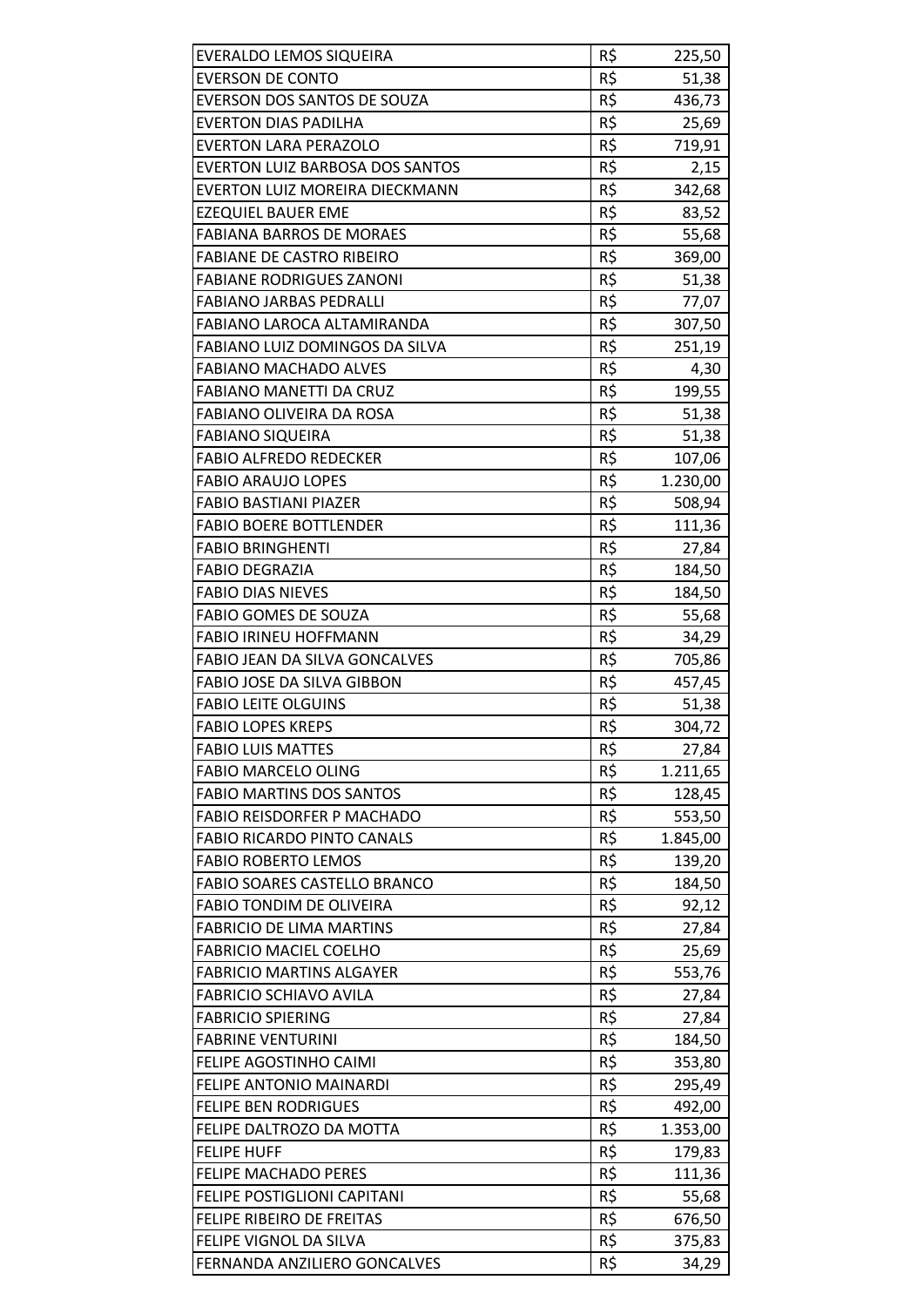| FERNANDA COSTA DA ROCHA GUEDES        | R\$ | 62,13    |
|---------------------------------------|-----|----------|
| <b>FERNANDA LINDNER TASSONI</b>       | R\$ | 2,15     |
| FERNANDA SANTOS PESCADOR              | R\$ | 51,38    |
| <b>FERNANDA SCHERER</b>               | R\$ | 2,15     |
| <b>FERNANDA XAVIER THEIS</b>          | R\$ | 6,45     |
| FERNANDO DA FONSECA CAMARGO           | R\$ | 57,83    |
| FERNANDO GABRIEL DARIVA               | R\$ | 441,40   |
| FERNANDO JOSE MEDAGLIA                | R\$ | 328,00   |
| <b>FERNANDO NUNES REIS</b>            | R\$ | 254,86   |
| FERNANDO PAULUS LEUSIN                | R\$ | 34,29    |
| <b>FERNANDO RODRIGUES</b>             | R\$ | 77,07    |
| FLAVIA DOS SANTOS DE OLIVEIRA         | R\$ | 51,38    |
| <b>FLAVIA LAURINI SILVA</b>           | R\$ | 225,50   |
| <b>FLAVIO ANTONIO COLPO</b>           | R\$ | 3.013,50 |
| FLAVIO ELEMAR DA ROSA                 | R\$ | 29,99    |
| <b>FLAVIO FAERMANN BARTH</b>          | R\$ | 751,65   |
| <b>FLAVIO FERREIRA PRESSER</b>        | R\$ | 756,79   |
| FLAVIO JOSE DOS SANTOS DE MELO        | R\$ | 27,84    |
| <b>FLAVIO LUIZ KRAMPE</b>             | R\$ | 545,02   |
| <b>FLAVIO PEZZI</b>                   | R\$ | 51,38    |
| <b>FLAVIO RENAN FIALHO CIRIO</b>      | R\$ | 1.884,35 |
| <b>FRANCIELE FLORES AMARAL</b>        | R\$ | 225,50   |
| FRANCIELI ANDRESSA CAVALLI            | R\$ | 111,36   |
| <b>FRANCINE BOTH</b>                  | R\$ | 1.960,02 |
| <b>FRANCISCO ANDRE DOS SANTOS</b>     | R\$ | 83,52    |
| <b>FRANCISCO CARLOS ROZA</b>          | R\$ | 186,65   |
| FRANCISCO DA SILVA RANGEL             | R\$ | 2.418,99 |
| <b>FRANCISCO DE ALMEIDA</b>           | R\$ | 51,38    |
| FRANCISCO GERALDO GRASS DE ALMEIDA    | R\$ | 692,70   |
| <b>FRANCISCO SAMPAIO</b>              | R\$ | 922,50   |
| <b>FRANCK RINALDO KATH DUARTE</b>     | R\$ | 401,52   |
| FRANCO CEZAR REISCHSTEIN              | R\$ | 27,84    |
| <b>GABRIEL AREND</b>                  | R\$ | 53,53    |
| GABRIEL BAUER NOVASKI                 | R\$ | 426,09   |
| <b>GABRIEL BRITTO</b>                 | R\$ | 27,84    |
| <b>GABRIEL LISMAR MORGAN GREGORIO</b> | R\$ | 886,80   |
| <b>GABRIEL LUIZ VENCATO</b>           | R\$ | 145,65   |
| <b>GABRIEL ROSA DOS SANTOS</b>        | R\$ | 1.045,50 |
| <b>GABRIEL SILVA LORENCI</b>          | R\$ | 184,50   |
| <b>GABRIELA DE LIMA</b>               | R\$ | 4,30     |
| <b>GABRIELA DENISE HAAG</b>           | R\$ | 184,50   |
| GABRIELA MARINA POMPEO QUEIROZ        | R\$ | 27,84    |
| <b>GABRIELE MENDES</b>                | R\$ | 225,50   |
| <b>GASPAR VICENTE BINSFELD</b>        | R\$ | 186,50   |
| <b>GASTAO JOSE ERMEL</b>              | R\$ | 145,68   |
| GEIZA BEATRIZ BOLZAN COMORETTO        | R\$ | 676,49   |
| <b>GELCY SCHNEIDER</b>                | R\$ | 259,27   |
| <b>GELSON LENZ</b>                    | R\$ | 25,69    |
| <b>GELSON LUIZ FACCIN</b>             | R\$ | 2,15     |
| <b>GEORGE CASALI DA SILVEIRA</b>      | R\$ | 225,50   |
| <b>GEOVANE DELESKI ASSIS</b>          | R\$ | 425,42   |
| <b>GEOVANI ANDRE VAZ</b>              | R\$ | 27,84    |
| <b>GERALDO NICOLAU FONTOURA</b>       | R\$ | 51,38    |
| <b>GERALDO RUDIMAR DE JESUS MELOS</b> | R\$ | 369,00   |
| <b>GERMANO JUAREZ PEREIRA PEDROSO</b> | R\$ | 25,69    |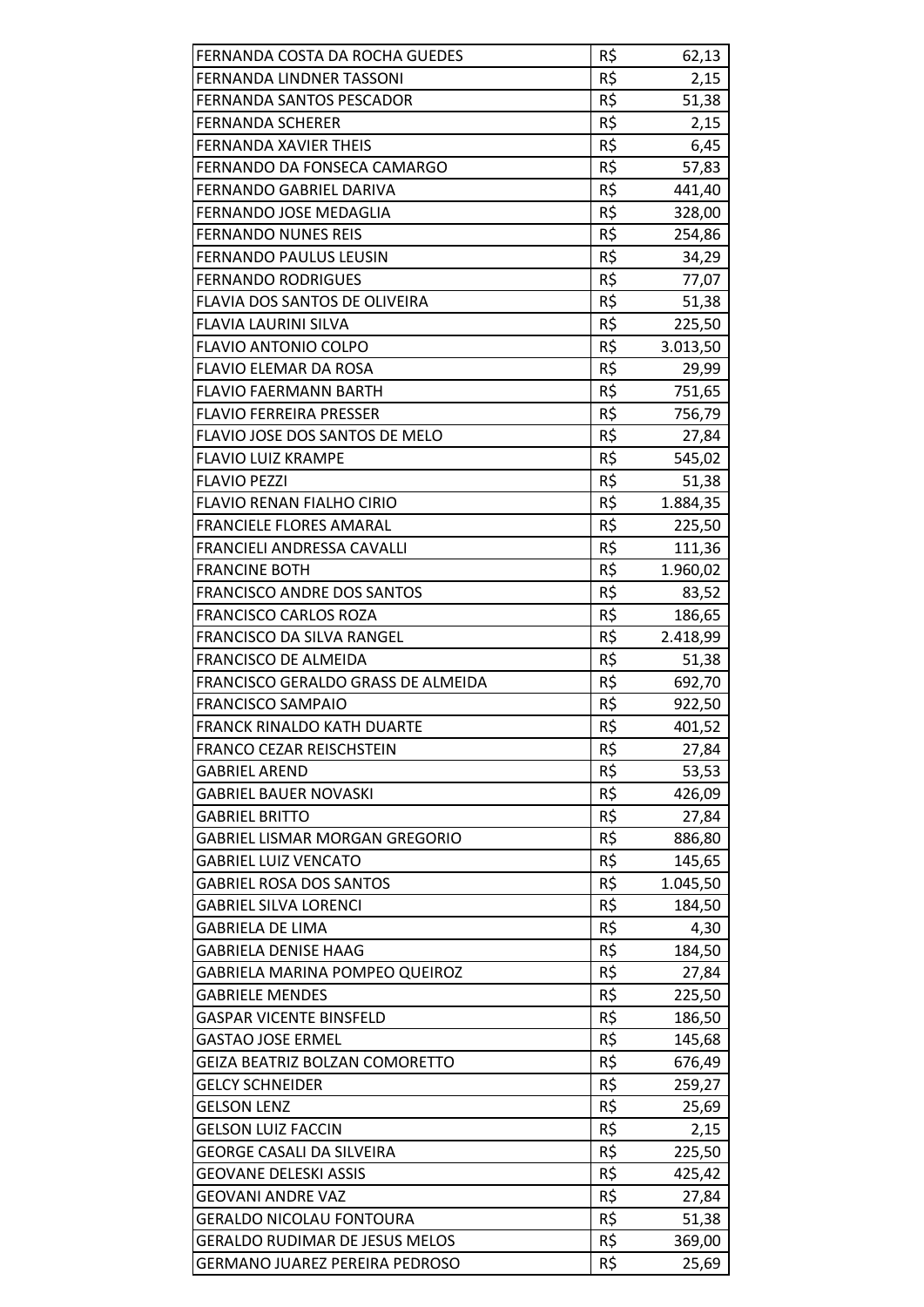| <b>GERMANO KAEZALA</b>                | R\$ | 51,38    |
|---------------------------------------|-----|----------|
| GERRI CLEI RODRIGUES DA SILVA         | R\$ | 111,36   |
| <b>GERSON ANTONIO DARONCO</b>         | R\$ | 492,00   |
| <b>GERSON CARLETTO</b>                | R\$ | 231,21   |
| <b>GERSON HAMMES</b>                  | R\$ | 1.742,50 |
| <b>GERSON SIDINEI PEZAROGLO BUENO</b> | R\$ | 1.783,50 |
| GIANCARLO GONZATTI VIEIRA             | R\$ | 8,60     |
| <b>GIANCARLO KOSBY SCHMITT</b>        | R\$ | 109,21   |
| GICIANE LEITE DA SILVEIRA             | R\$ | 51,38    |
| <b>GIL ESTRELA</b>                    | R\$ | 77,07    |
| <b>GILBERTO BOBSIN</b>                | R\$ | 517,69   |
| GILBERTO CORDOVA DA SILVA             | R\$ | 128,45   |
| <b>GILBERTO DA SILVA JOB</b>          | R\$ | 393,17   |
| GILBERTO DA SILVA LIMA                | R\$ | 10,75    |
| <b>GILBERTO DE MEDINA COELY</b>       | R\$ | 676,50   |
| <b>GILBERTO DE SOUZA SILVEIRA</b>     | R\$ | 105,02   |
| <b>GILBERTO GUILHERME ROESE</b>       | R\$ | 85,67    |
| <b>GILBERTO LARSEN ORIQUES</b>        | R\$ | 154,14   |
| <b>GILBERTO MICHELON</b>              | R\$ | 25,69    |
| <b>GILBERTO NEUBERT PEREIRA</b>       | R\$ | 32,14    |
| <b>GILBERTO SANTANA</b>               | R\$ | 27,84    |
| <b>GILBERTO SCHAEFFER DE BASTIANI</b> | R\$ | 253,34   |
| <b>GILBERTO SOARES GALVAO</b>         | R\$ | 27,84    |
| <b>GILCEU SIMONETTI</b>               | R\$ | 1.414,50 |
| <b>GILMAR ANTONIO RIL</b>             | R\$ | 25,69    |
| <b>GILMAR AZEREDO WALLAU</b>          | R\$ | 3.321,00 |
| <b>GILMAR DE MOURA</b>                | R\$ | 642,47   |
| <b>GILMAR ELENILTO PIRES</b>          | R\$ | 307,50   |
| <b>GILMAR FERRER PICCIONI</b>         | R\$ | 51,38    |
| <b>GILMAR FLORES NARDINI</b>          | R\$ | 102,76   |
| <b>GILMAR JOSE SKOWRONSKI</b>         | R\$ | 27,84    |
| <b>GILMAR MANICA</b>                  | R\$ | 2,15     |
| <b>GILMAR PEDRO PORTALUPPI</b>        | R\$ | 27,84    |
| GILMARA DE BORBA MELO                 | R\$ | 225,50   |
| <b>GILNEI ANTONIO JOHANN</b>          | R\$ | 259,79   |
| GILNEI NOGUEIRA DE SOUZA              | R\$ | 27,84    |
| <b>GILNEI SAMOEL TRINDADE</b>         | R\$ | 53,53    |
| <b>GILNEI SOUZA PINHEIRO</b>          | R\$ | 150,33   |
| <b>GILSON SCHUSSLER</b>               | R\$ | 184,50   |
| GILVAN CALLAI DA SILVA                | R\$ | 184,50   |
| <b>GILVAN GOMES VIVIAN</b>            | R\$ | 1.079,66 |
| <b>GIORGIO OSORIO NEVES</b>           | R\$ | 184,50   |
| <b>GIOVANI ALBERTO BACIN</b>          | R\$ | 32,14    |
| GIOVANI DA SILVA FORNARI              | R\$ | 167,04   |
| <b>GIOVANI MARTINS DE SOUZA</b>       | R\$ | 907,30   |
| GIOVANI PEDROSO DA SILVA              | R\$ | 2.146,68 |
| <b>GIOVANI RODRIGUES PEREIRA</b>      | R\$ | 27,84    |
| <b>GIOVANI TAVARES ESPELOCIN</b>      | R\$ | 25,69    |
| GIOVANI TRICAI                        | R\$ | 3.505,50 |
| GIOVANNI SANT ANNA BRUM               | R\$ | 545,53   |
| GIULIANO CRAUSS DARONCO               | R\$ | 83,52    |
| <b>GLADIMIR CRESTANI DE ARAUJO</b>    | R\$ | 4,30     |
| GLADIMIR ROGERIO AGUIAR DA SILVA      | R\$ | 27,84    |
| <b>GLAUBER FERREIRA GOULART</b>       | R\$ | 25,69    |
| <b>GLAUCIA LETICIA COSTA FAVA</b>     | R\$ | 225,50   |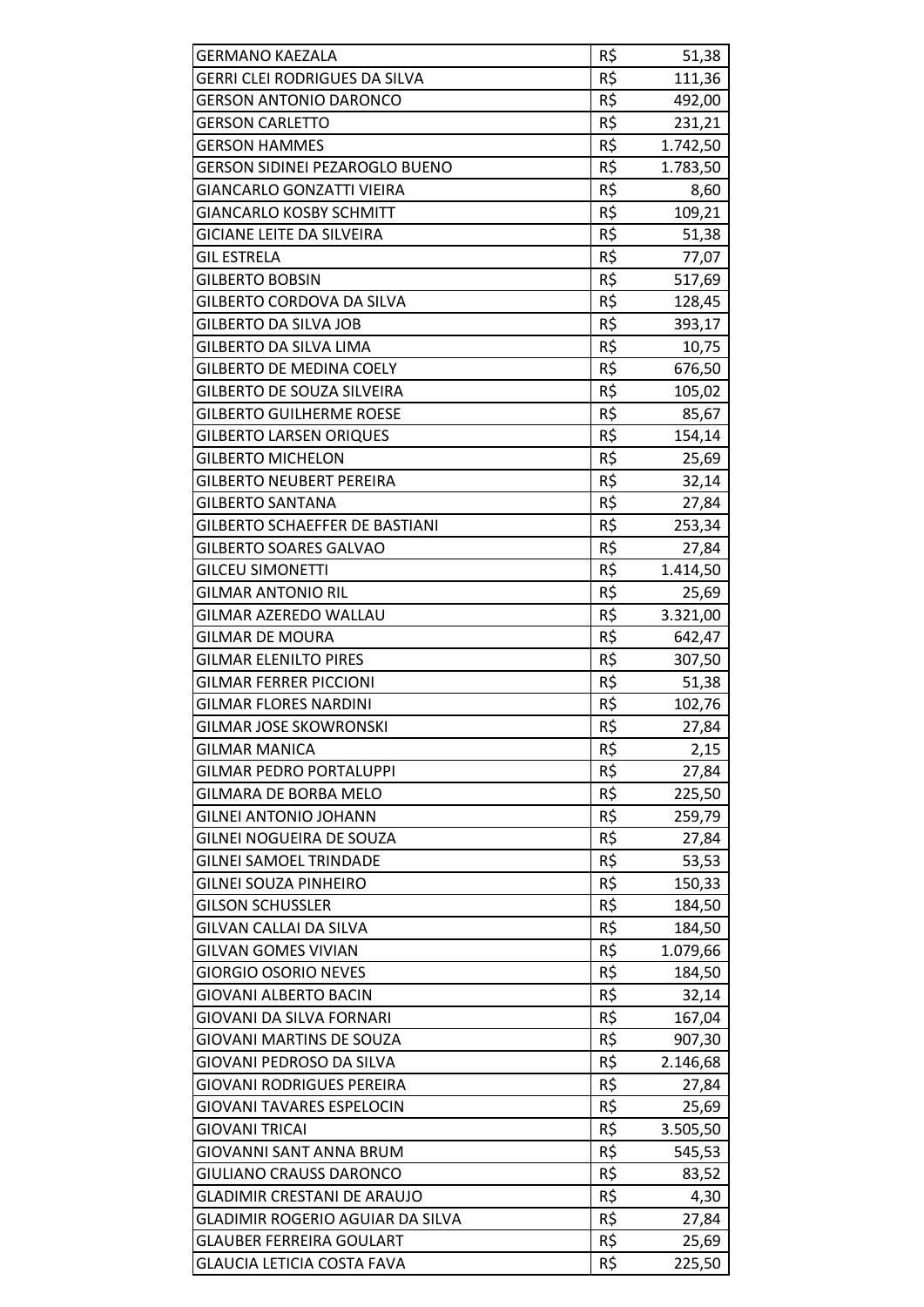| <b>GLEISON BURATTI</b>                    | R\$             | 102,76         |
|-------------------------------------------|-----------------|----------------|
| <b>GLENIO LUIZ MOMBACH</b>                | R\$             | 861,00         |
| <b>GLENIO NEUBAUER GARCIA</b>             | R\$             | 79,22          |
| <b>GRACIELE NAIANE MARAFIGA CONTERATO</b> | R\$             | 27,84          |
| <b>GRAZIELA BOHN FLORES</b>               | R\$             | 450,99         |
| <b>GRAZIELA DE ALMEIDA</b>                | R\$             | 205,52         |
| <b>GUACIRA LOPES TEIXEIRA DIAS</b>        | R\$             | 526,16         |
| GUILHERME ALEXANDRE BATISTA WOBETO        | R\$             | 411,04         |
| <b>GUILHERME ALVES MARTINS</b>            | R\$             | 307,50         |
| <b>GUILHERME ANTONIO UTZIG</b>            | R\$             | 3.813,00       |
| <b>GUILHERME DA SILVA GUTLER</b>          | R\$             | 1.539,65       |
| GUILHERME DE AZAMBUJA FEIX                | R\$             | 83,52          |
| <b>GUILHERME DE OLIVEIRA SANTOS</b>       | R\$             | 27,84          |
| <b>GUILHERME IGNACIO CABELLO</b>          | R\$             | 143,50         |
| <b>GUILHERME LUIZ LOPES</b>               | R\$             | 2,15           |
| <b>GUILHERME PAIVA GOMES</b>              | R\$             | 2.439,50       |
| <b>GUILHERME RENATO SCHULER</b>           | R\$             | 27,84          |
| <b>GUSTAVO ALBERTO RIFFEL</b>             | $R\overline{5}$ | 25,69          |
| <b>GUSTAVO DA SILVA</b>                   | R\$             | 430,50         |
| <b>GUSTAVO MACHADO OTTO</b>               | R\$             |                |
| <b>HARLEI SCHNEIDER</b>                   | R\$             | 27,84<br>55,68 |
|                                           | R\$             |                |
| HEBER ELISEU DA ROSA PIRES                | R\$             | 25,69          |
| HELENO DA SILVA ROSA                      |                 | 375,83         |
| <b>HELENO ZANDONAI</b>                    | R\$             | 27,84          |
| HELIO ALCANTARA MAGALHAES ALVAREZ         | R\$             | 233,84         |
| HELIO MOIZES VILLANOVA VENTURA            | R\$             | 4,30           |
| <b>HELIO WINKE BARTZ</b>                  | R\$             | 553,50         |
| <b>HELSON FELIPE SANTOS ROCHA</b>         | R\$             | 51,38          |
| HELVIO JESUS SILVEIRA BITENCOURT          | R\$             | 375,83         |
| HENRIQUE LAUTENSCHLAGER                   | R\$             | 704,33         |
| <b>HENRIQUE WORM</b>                      | R\$             | 34,29          |
| HERBERT WALTER KUHN                       | R\$             | 2,15           |
| <b>HERBI DINEI KLEIN</b>                  | R\$             | 1.660,50       |
| <b>HERMES LUIZ DE SOUZA UBATUBA</b>       | R\$             | 27,84          |
| HIBRAIM DORNELLES WENDLER                 | R\$             | 225,50         |
| HILDO LIMA DE FREITAS                     | R\$             | 513,80         |
| HILSON ORESTES PETER JUNIOR               | R\$             | 308,28         |
| HORACIO MORAIS DE OLIVEIRA                | R\$             | 55,68          |
| <b>HORACIO SANCHER</b>                    | R\$             | 25,69          |
| HUDINI CHIARAMONTE MACIEL                 | R\$             | 256,90         |
| HUMBERTO MACHADO MONTEIRO                 | R\$             | 77,07          |
| <b>IARA ISABEL KRETZLER</b>               | R\$             | 77,07          |
| IGNACIO JOSE DE ARAUJO MAHFUZ             | R\$             | 32,14          |
| <b>IGOR CARRARO</b>                       | R\$             | 70,73          |
| <b>IGOR MODERNEL PIO</b>                  | R\$             | 51,38          |
| <b>IGOR XAVIER DE FIGUEIREDO</b>          | R\$             | 1.845,00       |
| <b>ILMOR CONCEICAO DORR</b>               | R\$             | 92,12          |
| <b>ILSON FERNANDES LOPES</b>              | R\$             | 719,32         |
| <b>INACIO MARTINS DA SILVA</b>            | R\$             | 25,69          |
| INGRID LANER CARDOSO DA SILVA             | R\$             | 450,99         |
| <b>IRACI MADALENA GALETI</b>              | R\$             | 2,15           |
| <b>IRENO LOUREIRO DORNELLES NETO</b>      | R\$             | 252,82         |
| <b>ISMAEL LAUX GHISIO</b>                 | R\$             | 1.631,92       |
| ISMAEL SANTOS DO NASCIMENTO               | R\$             | 184,50         |
| <b>ISMAEL VIANNA</b>                      | R\$             | 66,43          |
|                                           |                 |                |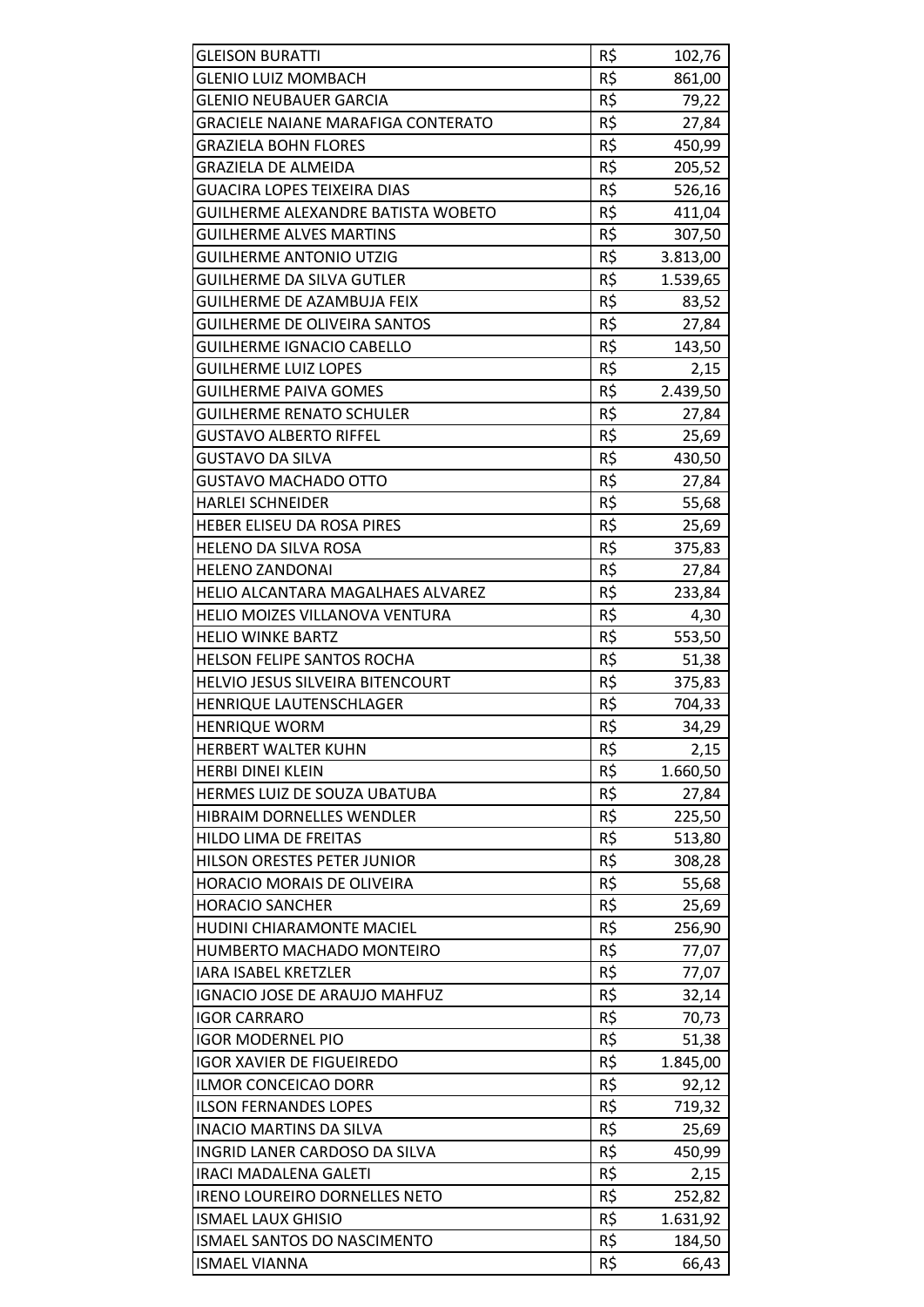| <b>ISRAEL DIEGO PINTO MARTINS</b> | R\$ | 174,98   |
|-----------------------------------|-----|----------|
| <b>ITACIR NERI DOS SANTOS</b>     | R\$ | 27,84    |
| <b>IURI E SILVA ULGUIM</b>        | R\$ | 225,50   |
| <b>IURI SANT ANA PACICO</b>       | R\$ | 102,76   |
| <b>IVAIR PASQUALI</b>             | R\$ | 53,53    |
| <b>IVAN CARLOS PALUDO</b>         | R\$ | 25,69    |
| <b>IVAN LAUTERT OLIVEIRA</b>      | R\$ | 29,99    |
| <b>IVAN SILVA DE AGUIAR</b>       | R\$ | 154,14   |
| IVAN SILVA DE OLIVEIRA            | R\$ | 822,08   |
| <b>IVANA TOSCANI CAVALHEIRO</b>   | R\$ | 375,83   |
| <b>IVANIO VARGAS DA ROSA</b>      | R\$ | 463,90   |
| <b>IVANIR ELENA SCHMIDT</b>       | R\$ | 4,30     |
| <b>IVANIR MEDEIRO DE AVILA</b>    | R\$ | 553,50   |
| <b>IVANIR RODRIGO DE FREITAS</b>  | R\$ | 25,69    |
| <b>IVAR ANTONIO TRICHES</b>       | R\$ | 289,78   |
| <b>IVETE CARMEM PORTH</b>         | R\$ | 184,50   |
| <b>IVO MARIO NALIN</b>            | R\$ | 379,64   |
| <b>IVO RICARDO PITZER RASIA</b>   | R\$ | 661,19   |
| IZABEL TEREZINHA BARASUOL BERTI   | R\$ | 528,31   |
| <b>IZABEL TORCELLI CORREA</b>     | R\$ | 375,83   |
| <b>JACI SCHERER RIBEIRO</b>       | R\$ | 375,83   |
| JACKSON ANDREI FLORES MACHADO     | R\$ | 25,69    |
| <b>JACO WILLE STAUDT</b>          | R\$ | 128,45   |
| JACQUES LUCIANO DA SILVA ROSA     | R\$ |          |
|                                   |     | 2,15     |
| <b>JADIR AURI RHODEN</b>          | R\$ | 609,18   |
| JAIME DOS SANTOS GONCALVES        | R\$ | 636,02   |
| <b>JAIME NOSINI</b>               | R\$ | 721,17   |
| JAIR ALFREDO ANTONIO CARVALHO     | R\$ | 1.517,26 |
| <b>JAIR CORSETTI MACHADO</b>      | R\$ | 526,92   |
| <b>JAIR DE CONTO</b>              | R\$ | 375,83   |
| JAIR DE OLIVEIRA SANTOS           | R\$ | 25,69    |
| <b>JAIR JABLONSKI</b>             | R\$ | 2.214,00 |
| <b>JAIR NUNES</b>                 | R\$ | 51,38    |
| JAIR PEDRO DE AGUIAR              | R\$ | 912,38   |
| <b>JAIRO BRAZ MEDEIROS</b>        | R\$ | 184,50   |
| <b>JAIRO DOTTO DA SILVA</b>       | R\$ | 51,38    |
| JAIRO OLIVEIRA DE SOUZA           | R\$ | 154,14   |
| JAIRO PAULO DO NASCIMENTO         | R\$ | 25,69    |
| <b>JAIRO SANTOS DA SILVA</b>      | R\$ | 1,41     |
| <b>JAKSON LUDVIG</b>              | R\$ | 77,07    |
| <b>JANAINA DINIZ FERNANDES</b>    | R\$ | 929,83   |
| <b>JANAINA TORRES DUARTE</b>      | R\$ | 184,50   |
| JANE ELISABET BAUNGARTNER         | R\$ | 225,50   |
| JANETE DE QUADROS MARTINS         | R\$ | 1.310,19 |
| JANICE SANTANA MARTINS SILVA      | R\$ | 83,52    |
| JAQUES DE FARIAS ULGUIM           | R\$ | 1.114,84 |
| JARBAS ARY DE OLIVEIRA            | R\$ | 307,50   |
| JARBAS RODRIGO SILVEIRA GOMES     | R\$ | 184,50   |
| <b>JARDEL LUCIANO FUHR</b>        | R\$ | 179,83   |
| JARDEL PIZZUTI GRIEBELER          | R\$ | 310,65   |
| JAYME SIDNEY LEMOS JUNIOR         | R\$ | 194,88   |
| JEAN CARLO FERREIRA COLOMBO       | R\$ | 492,00   |
| <b>JEAN CARLOS MACHADO</b>        | R\$ | 25,69    |
| JEAN DELANJE NUNES LEAO           | R\$ | 751,66   |
| JEAN MARCELO LEIVAS SELVEIRA      | R\$ | 2.535,16 |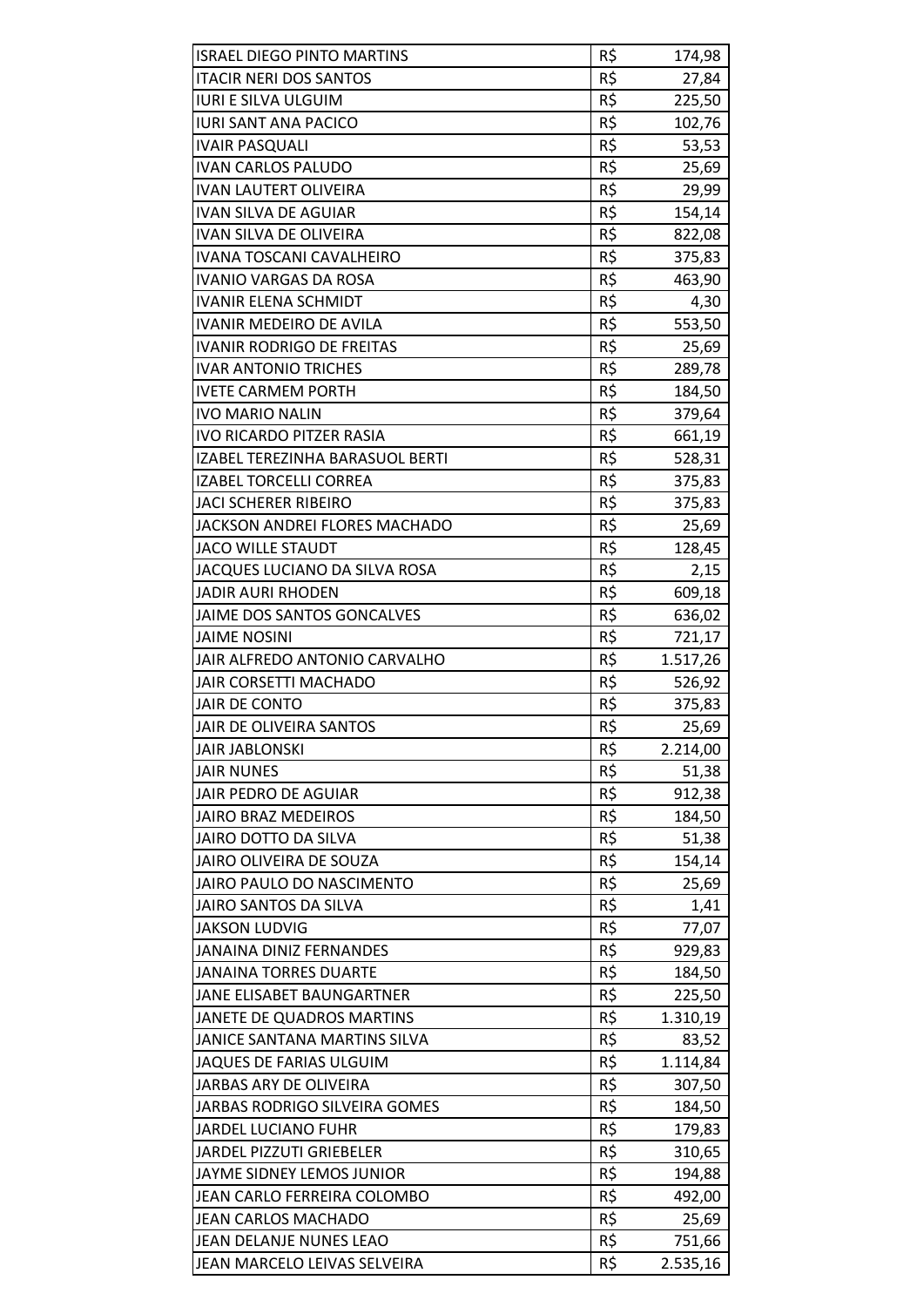| JEDER PINHEIRO GLORIA                     | R\$ | 154,14   |
|-------------------------------------------|-----|----------|
| JEDERSON DOS SANTOS AGLIARDI              | R\$ | 27,84    |
| JEFERSON DA SILVA BRUM                    | R\$ | 2,15     |
| JEFERSON ELIAS KASPER                     | R\$ | 32,25    |
| JEFERSON IRIBARREM DE OLIVEIRA            | R\$ | 1.380,84 |
| JEFERSON MENEZES PALACIOS                 | R\$ | 2.347,90 |
| JEFERSON SCHEIBLER                        | R\$ | 2,15     |
| <b>JERRI ANTONIO TATSCH</b>               | R\$ | 430,50   |
| <b>JERSON BARBOZA VINHAS</b>              | R\$ | 51,38    |
| JESIANE SILVA ARENCE DE SOUZA             | R\$ | 2,15     |
| <b>JESSE SILVA DAS NEVES</b>              | R\$ | 526,16   |
| <b>JESUS AFONSO GUTERRES NUNES</b>        | R\$ | 68,58    |
| JEVERSON EDU PALACIO DA SILVA             | R\$ | 55,68    |
| <b>JOANEI ANTONELLI</b>                   | R\$ | 279,03   |
| JOAO ADELAR MALLMANN DE GODOI             | R\$ | 25,69    |
| <b>JOAO AIRTON BRAGANHOL</b>              | R\$ | 81,37    |
| <b>JOAO ALBERTO ROTH NEVES</b>            | R\$ | 205,52   |
| JOAO ALFREDO SOARES DA SILVA              | R\$ | 128,45   |
| JOAO ANTONIO DEBON SILVA                  | R\$ | 102,76   |
| JOAO ANTONIO STEFFEN                      | R\$ | 1.968,00 |
| JOAO BALBINO DIAS FILHO                   | R\$ | 1.414,50 |
| JOAO BATISTA CORIM DA ROSA                | R\$ | 15,05    |
| <b>JOAO BATISTA FAGUNDES</b>              | R\$ | 27,84    |
| JOAO BATISTA PAILLO MACHADO               | R\$ | 6,45     |
| JOAO CARLOS DE MATTOS                     | R\$ | 132,75   |
| JOAO CARLOS DORNELLES GOMES               | R\$ | 102,76   |
| <b>JOAO CARLOS EVARISTO RUSSI</b>         | R\$ | 278,40   |
| <b>JOAO CARLOS FLORES</b>                 | R\$ | 553,50   |
| JOAO CARLOS KONRAD JARDIM                 | R\$ | 115,66   |
| JOAO CLARO BATISTA DA SILVA               | R\$ | 394,69   |
| JOAO DARLI AUTA DE OLIVEIRA               | R\$ | 738,00   |
| <b>JOAO FABIO DE PARIS</b>                | R\$ | 77,07    |
| JOAO FERREIRA ALMEIDA                     | R\$ | 83,52    |
| JOAO FRANCISCO DE PAULA                   | R\$ | 2,15     |
| JOAO FRANCISCO SILVEIRA NETO              | R\$ | 3.813,00 |
| JOAO GILMAR PANTA FONTOURA                | R\$ | 92,12    |
| <b>JOAO HENRIQUE THONES BORGES</b>        | R\$ | 820,00   |
| <b>JOAO INACIO BIEGER</b>                 | R\$ | 2,15     |
| JOAO LUIS NUNES DOS SANTOS                | R\$ | 513,80   |
| <b>JOAO LUIS SCHMAEDECKE</b>              | R\$ | 1.045,50 |
| <b>JOAO LUIZ WERNER</b>                   | R\$ | 111,36   |
| JOAO MILTON SILVA DE MEDEIROS             | R\$ | 27,84    |
| JOAO PAULO PESEGOGINSKI FLORES DOS SANTOS | R\$ | 301,68   |
| <b>JOAO PEDRO TELES CARRICONDE</b>        | R\$ | 2.646,65 |
| JOAO ROBERTO VAZ DOS SANTOS               | R\$ | 107,06   |
| <b>JOAO ROGERIO OLIVEIRA</b>              | R\$ | 1.002,24 |
| JOAO SISLOMAR DE MELLO                    | R\$ | 430,50   |
| JOAO VALTENOR EBERHARDT JUNIOR            | R\$ | 225,50   |
| JOAO VIANEI POSSER DESCOVI                | R\$ | 359,66   |
| JOAREZ ADEMIR VIVIAN                      | R\$ | 225,50   |
| JOCELI STAN DE OLIVEIRA                   | R\$ | 2,15     |
| JOCEMAR ANTONIO MAGRYTA                   | R\$ | 1.045,50 |
| JOEL CASAGRANDE DIAS                      | R\$ | 225,50   |
| JOEL DUARTE OLIVEIRA                      | R\$ | 51,38    |
| <b>JOEL FLORES BUENO</b>                  | R\$ | 128,45   |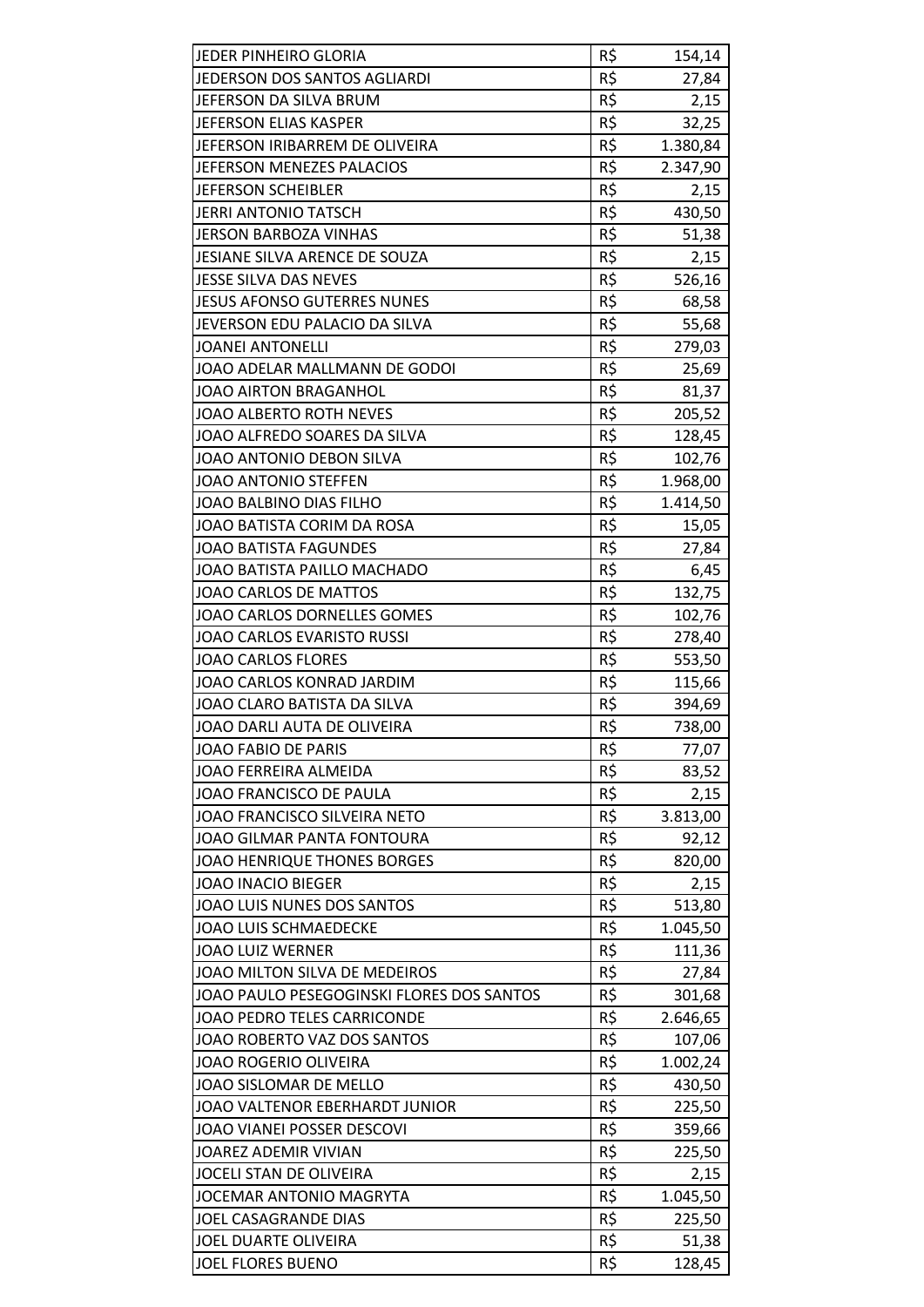| JOEL JUNG BONFIM                      | R\$ | 394,69   |
|---------------------------------------|-----|----------|
| JOEL LISSARRAGA DE FREITAS            | R\$ | 40,74    |
| <b>JOELSON PESCADOR</b>               | R\$ | 32,14    |
| JOICE DA SILVA BORGES                 | R\$ | 526,16   |
| <b>JOLAIR ADAO AMARAL</b>             | R\$ | 715,98   |
| <b>JONAS GUIMARAES NUNES</b>          | R\$ | 184,50   |
| <b>JONATAS ELIEL DOS SANTOS</b>       | R\$ | 25,69    |
| JONATAS MEÃALA MACHADO                | R\$ | 616,56   |
| <b>JONATHAN ECKERT MEYER</b>          | R\$ | 51,38    |
| <b>JONATHAN PERES ABREU</b>           | R\$ | 8,60     |
| <b>JONY BONADIMAN</b>                 | R\$ | 85,67    |
| <b>JORCELI ARAUJO NOLASCO</b>         | R\$ | 77,07    |
| JORGE ALBERTO ROQUE PINTO             | R\$ | 77,07    |
| JORGE ANDRADES MARTINS DA SILVA       | R\$ | 225,50   |
| <b>JORGE ANTONIO NIEKELLE</b>         | R\$ | 25,69    |
| JORGE CLEDENIR LEMOS DE ABREU         | R\$ | 683,33   |
| <b>JORGE DE SOUZA PEREIRA</b>         | R\$ | 2.890,50 |
| <b>JORGE FEISTLER</b>                 | R\$ | 51,38    |
| <b>JORGE GERALDO MARTINI</b>          | R\$ | 565,18   |
| JORGE HENRIQUE MOURA RIGO             | R\$ | 2,15     |
| JORGE LUIS CARDOSO SCHMITT            | R\$ | 244,48   |
| <b>JORGE LUIS DEXHEIMER</b>           | R\$ | 51,38    |
| JORGE LUIZ BARROSO PIASSA             | R\$ | 36,44    |
| <b>JORGE LUIZ CAURIO CLATES</b>       | R\$ | 1.601,93 |
| JORGE LUIZ COSTA MELO                 | R\$ | 230,15   |
| <b>JORGE LUIZ KLUMB BORN</b>          | R\$ | 333,97   |
| <b>JORGE LUIZ STEFFEN</b>             | R\$ | 36,44    |
| <b>JORGE OLIVEIRA WEBER</b>           | R\$ | 375,83   |
| <b>JORGE VALMOR BENCKE</b>            | R\$ | 615,00   |
| <b>JORGE VEIMAR NUNES</b>             | R\$ | 307,50   |
| <b>JOSANA DE CANDIDO</b>              | R\$ | 27,84    |
| <b>JOSCELINO JOSE MIKULSKI</b>        | R\$ | 36,44    |
| <b>JOSE AIRTON DOS SANTOS</b>         | R\$ | 1.378,69 |
| <b>JOSE AIRTON FERREIRA RODRIGUES</b> | R\$ | 49,97    |
| JOSE AIRTON PASETTO MARRAMON          | R\$ | 25,69    |
| JOSE ALDOIR DA LUZ COSTA              | R\$ | 467,95   |
| JOSE ALEXANDRE BERGHAN DE MOURA       | R\$ | 1.537,50 |
| <b>JOSE ALMIR VEIGA MENEZES</b>       | R\$ | 865,56   |
| <b>JOSE ANTONIO DAMBROS</b>           | R\$ | 307,50   |
| JOSE ANTONIO MARIN DE OLIVEIRA        | R\$ | 427,21   |
| <b>JOSE ARMINDO CORVALAO</b>          | R\$ | 27,84    |
| JOSE AUGUSTO DE AVILA DA SILVA        | R\$ | 25,69    |
| JOSE CARLOS SANTOS DE BARCELLOS       | R\$ | 6,45     |
| <b>JOSE CERINEU BERGOLI</b>           | R\$ | 6,45     |
| JOSE CLAUDIO DE ARAUJO COVALESKY      | R\$ | 261,57   |
| <b>JOSE CLAUDIO TEIXEIRA NUNES</b>    | R\$ | 6,45     |
| <b>JOSE DA CAMPO</b>                  | R\$ | 462,42   |
| <b>JOSE EDUARDO LIA</b>               | R\$ | 565,18   |
| <b>JOSE EDUARDO MARMITT</b>           | R\$ | 25,69    |
| JOSE FRANCISCO SOUZA BUT              | R\$ | 492,00   |
| JOSE HENRIQUE FRANCO DA CRUZ          | R\$ | 2.644,50 |
| JOSE HOMERO FINAMOR PINTO             | R\$ | 87,82    |
| JOSE HORACIO PEREIRA FERREIRA         | R\$ | 27,84    |
| JOSE HORACIO SILVA DA SILVA           | R\$ | 34,29    |
| JOSE IVAN DORNELLES MULER             | R\$ | 27,84    |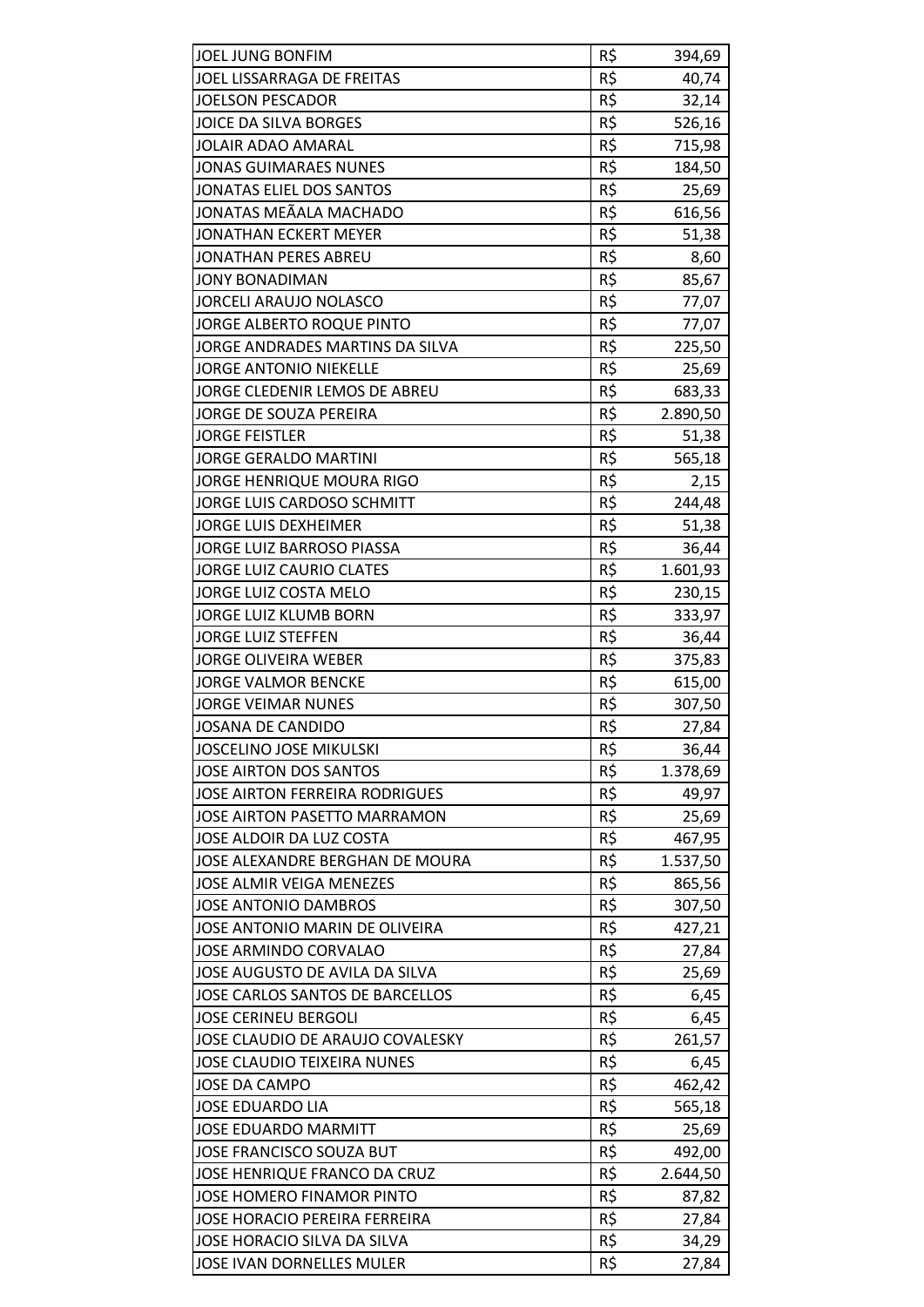| <b>JOSE JOAREZ REQUE</b>             | R\$ | 1.850,08 |
|--------------------------------------|-----|----------|
| <b>JOSE LEANDRO FLORES DE FLORES</b> | R\$ | 77,07    |
| <b>JOSE LEONARDO FERREIRA</b>        | R\$ | 25,69    |
| <b>JOSE LORENI CAPA BERTAZO</b>      | R\$ | 27,84    |
| JOSE LUIS DE CAMPOS SEVERO           | R\$ | 184,50   |
| JOSE LUIZ DE LIMA VIANNA             | R\$ | 1.009,69 |
| JOSE MACEDO DE OLIVEIRA              | R\$ | 601,33   |
| JOSE MARCELO ANTIQUEIRA DE LEMOS     | R\$ | 723,95   |
| JOSE MARCELO DA SILVA                | R\$ | 513,80   |
| <b>JOSE NERI MIGUEL VIEIRA</b>       | R\$ | 10,75    |
| <b>JOSE NILTON VIEIRA GIDIEL</b>     | R\$ | 83,52    |
| JOSE OLI ROCHA DOS SANTOS            | R\$ | 25,69    |
| <b>JOSE RAUL BRAZ</b>                | R\$ | 616,56   |
| JOSE RICARDO RODRIGUES DA SILVA      | R\$ | 102,76   |
| JOSE RICARDO SANTOS DO LAGO          | R\$ | 102,76   |
| JOSE ROBERTO CEOLIN EPSTEIN          | R\$ | 162,74   |
| <b>JOSE RODRIGO GIORDAN</b>          | R\$ | 139,20   |
| <b>JOSE SOCOLOSKI</b>                | R\$ | 4,30     |
| JOSE TADEU DOS SANTOS ESPINDOLA      | R\$ | 2,15     |
| JOSE VALDIR MACHADO DOS SANTOS       | R\$ | 369,00   |
| <b>JOSE VICENTE SPINELLI PINTO</b>   | R\$ | 25,69    |
| JOSEANE DE FREITAS JUNG              | R\$ | 676,50   |
| <b>JOSIELE MADEIRA DE OLIVEIRA</b>   | R\$ | 375,83   |
| <b>JOZE BARCELLOS DOS SANTOS</b>     | R\$ | 3.690,00 |
| <b>JUAREZ AQUILES WIERSBICKI</b>     | R\$ | 332,30   |
| <b>JUAREZ GONCALVES ROMAN</b>        | R\$ | 188,80   |
| JUAREZ NARDON DE OLIVEIRA            | R\$ | 2,15     |
| <b>JUAREZ PEREIRA FRANCILIO</b>      | R\$ | 1.968,00 |
| <b>JUCELITO MISSIO</b>               | R\$ | 2.460,00 |
| <b>JUCIMAR PANCOT</b>                | R\$ | 100,72   |
| JUELMIR NUNES SARAIVA                | R\$ | 51,38    |
| JULIANA ANTUNES DE FREITAS           | R\$ | 27,84    |
| <b>JULIANA CONTE ZANOTELLI</b>       | R\$ | 8,60     |
| <b>JULIANA FELIPIN</b>               | R\$ | 227,65   |
| <b>JULIANA MESQUITA INACIO</b>       | R\$ | 407,97   |
| <b>JULIANA MONTEIRO</b>              | R\$ | 225,50   |
| <b>JULIANA SOARES BORBA</b>          | R\$ | 27,84    |
| <b>JULIANO BRIAO TATSCH</b>          | R\$ | 225,50   |
| JULIANO CEZAR SIQUEIRA DO NASCIMENTO | R\$ | 1.476,00 |
| <b>JULIANO DOS SANTOS TORRES</b>     | R\$ | 154,14   |
| <b>JULIANO GOULART</b>               | R\$ | 27,84    |
| <b>JULIANO MAFRA LEDUR</b>           | R\$ | 203,48   |
| JULIANO MOREIRA DOS SANTOS           | R\$ | 1.660,50 |
| <b>JULIANO MULLING</b>               | R\$ | 27,84    |
| JULIANO ZAMPIERI DOS SANTOS          | R\$ | 551,85   |
| JULIO CESAR DOS S LEANDRO            | R\$ | 231,21   |
| JULIO CESAR TAVARES RIBEIRO          | R\$ | 55,68    |
| JUNIOR CEZAR CONTER VENTURA          | R\$ | 77,07    |
| <b>JURANDIR ROQUE SOZIN</b>          | R\$ | 27,84    |
| KARINA CASARIN BORGES                | R\$ | 375,83   |
| <b>KARINE KOCHHANN RHODEN</b>        | R\$ | 102,76   |
| KARLA LEAL COZZA                     | R\$ | 32,14    |
| KARLA MARIA CYPRIANO PIEPER          | R\$ | 184,50   |
| <b>KATIA GABRIEL</b>                 | R\$ | 2,15     |
| <b>KATIUSCIA VOLTZ</b>               | R\$ | 7,05     |
|                                      |     |          |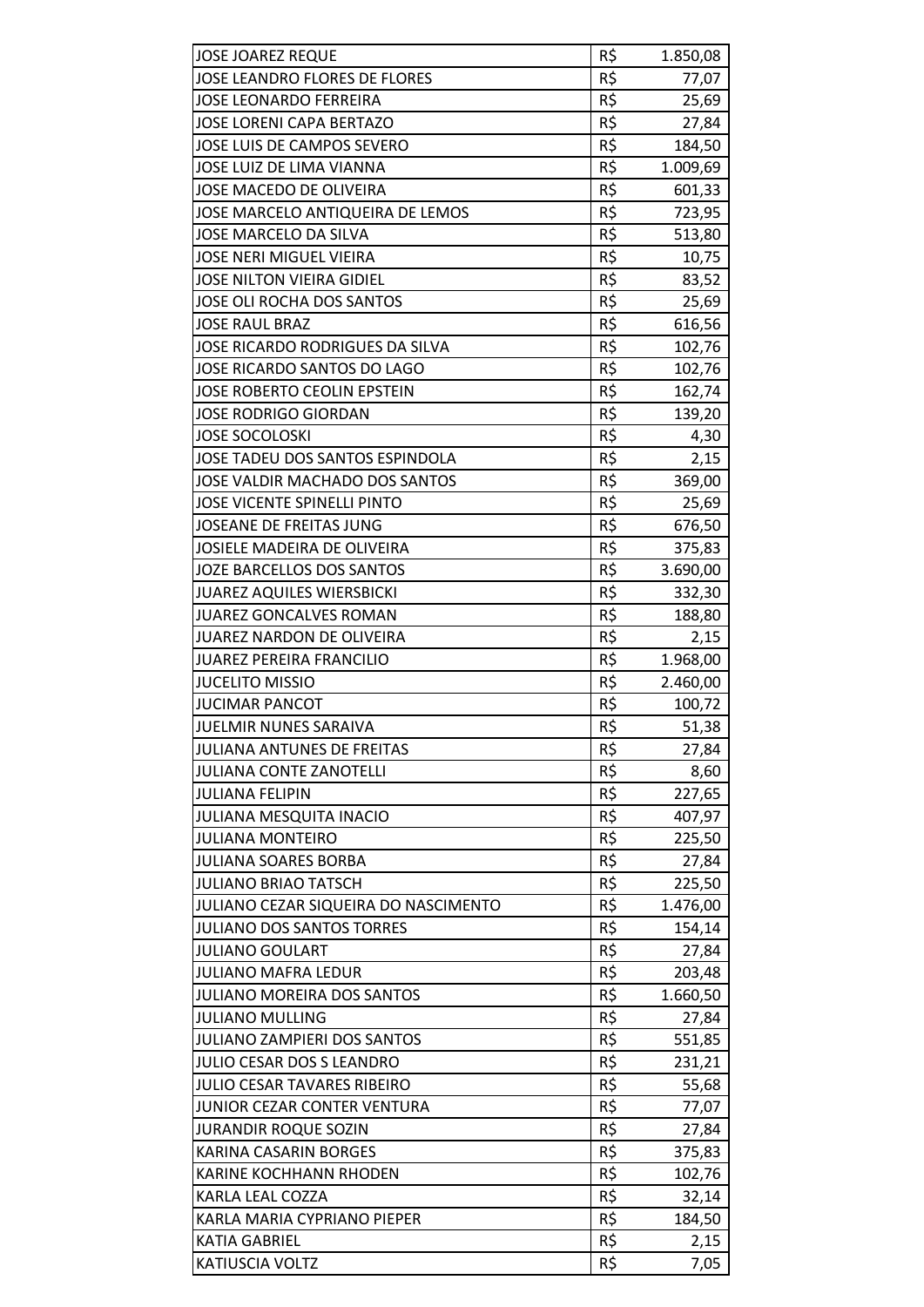| KELI SILVEIRA DA SILVA               | R\$ | 506,05   |
|--------------------------------------|-----|----------|
| KELLY CRISTINA GONZALEZ SAFONS       | R\$ | 27,84    |
| <b>KEONE CASTANHO DAGANI</b>         | R\$ | 436,73   |
| <b>KURT NERI STRACK</b>              | R\$ | 2,15     |
| <b>LACI MARIANO MAIERON</b>          | R\$ | 29,99    |
| <b>LAERTE URNAU</b>                  | R\$ | 139,20   |
| LAIRSON LUIS DAUDT                   | R\$ | 83,52    |
| <b>LAIRTON SILVESTRINI</b>           | R\$ | 111,36   |
| LARISSA CASAGRANDE PACHECO           | R\$ | 307,50   |
| <b>LASARO GELINGER</b>               | R\$ | 25,69    |
| LAURA PEREIRA GARCIA                 | R\$ | 51,38    |
| LAURI VALENTIN BARON                 | R\$ | 1.537,50 |
| LAURITA DOS SANTOS TEIXEIRA VOLKWEIS | R\$ | 540,72   |
| LAURO ANTONIO SEVERO VITORIA         | R\$ | 25,69    |
| LAURO RIBEIRO DA ROCHA               | R\$ | 676,50   |
| LAURO RODRIGUES SOBRINHO             | R\$ | 35,56    |
| LAURO SEVERIANO MULLER FILHO         | R\$ | 953,38   |
| LAZIE DA COSTA DE OLIVEIRA           | R\$ | 25,69    |
| LEA PATRICIA PINHEIRO BASEI          | R\$ | 128,45   |
| <b>LEANDRO ANDRE DE BARROS</b>       | R\$ | 55,68    |
| LEANDRO AUGUSTO MUMBACH              | R\$ | 77,07    |
| LEANDRO BIZOTTO PADILHA              | R\$ | 685,47   |
| LEANDRO CAPITAO ROCA                 | R\$ | 560,99   |
| LEANDRO DA SILVA ROCHA               | R\$ | 389,76   |
| <b>LEANDRO DOS SANTOS</b>            | R\$ | 526,16   |
| <b>LEANDRO DOS SANTOS MENDES</b>     | R\$ | 59,98    |
| <b>LEANDRO MINUSCOLI</b>             | R\$ | 2.214,00 |
| LEANDRO MOREIRA EUFRAZIO             | R\$ | 452,00   |
| <b>LEANDRO RIBAS DE SOUZA</b>        | R\$ | 25,69    |
| LEANDRO RODRIGUES DA CRUZ            | R\$ | 411,04   |
| <b>LEANDRO RODRIGUES DOYLE</b>       | R\$ | 2.214,00 |
| <b>LEANDRO SILVA MENEZES</b>         | R\$ | 2.093,15 |
| <b>LEANDRO TOGNON</b>                | R\$ | 36,44    |
| LEANDRO VALENTE NICOLAU              | R\$ | 358,25   |
| LEDOEL SILVA DA SILVA                | R\$ | 420,38   |
| LELIO DA SILVA COSTA                 | R\$ | 12,90    |
| LEO AUGUSTO DA SILVA                 | R\$ | 361,92   |
| <b>LEO BROCH</b>                     | R\$ | 16,92    |
| <b>LEOCIR BOMBONATTO</b>             | R\$ | 179,83   |
| LEOMAR DA SILVA                      | R\$ | 6,45     |
| <b>LEONARA MISZEVSKI</b>             | R\$ | 62,13    |
| <b>LEONARDO COSTA ALVES</b>          | R\$ | 81,37    |
| LEONARDO ESPINDOLA ROCHA             | R\$ | 2,15     |
| LEONARDO FERREIRA DE ALMEIDA         | R\$ | 111,36   |
| <b>LEONARDO GORGEN</b>               | R\$ | 379,12   |
| <b>LEONARDO JOSE PILZ</b>            | R\$ | 25,69    |
| LEONARDO JULIO MARTINS               | R\$ | 2.156,54 |
| <b>LEONARDO MATTES</b>               | R\$ | 25,69    |
| <b>LEONARDO REIS DE SOUZA</b>        | R\$ | 4,30     |
| LEONARDO SANTOS HUZALO               | R\$ | 475,32   |
| LEONARDO SOZIN RUFINO                | R\$ | 316,99   |
| <b>LEONARDO STUMPF</b>               | R\$ | 1.107,00 |
| LEONEL AMADOR FOGACA                 | R\$ | 51,38    |
| <b>LERIO RODRIGUES DA FONSECA</b>    | R\$ | 34,29    |
| LETICIA BANDEIRA GUIMARAES           | R\$ | 6,45     |
|                                      |     |          |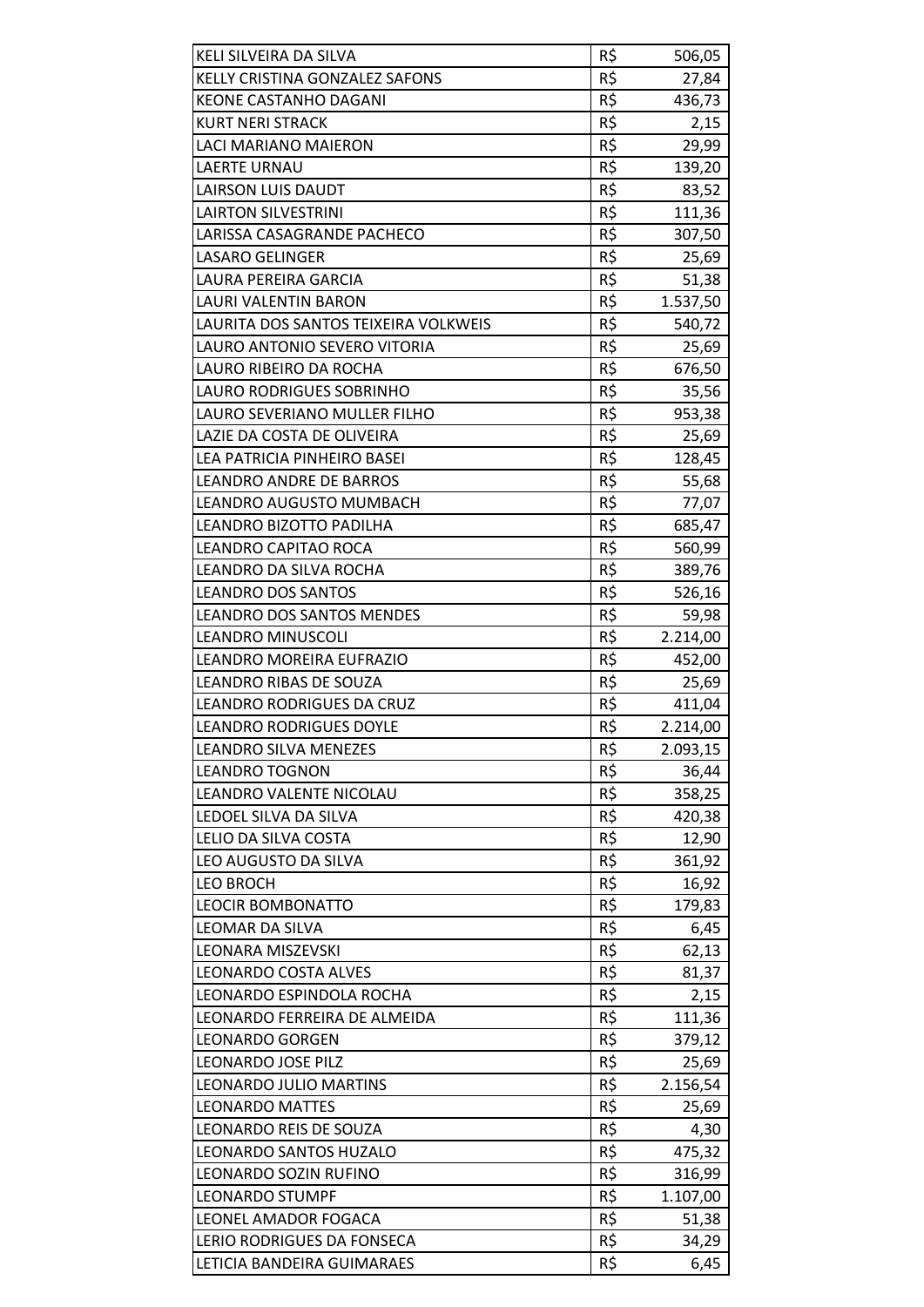| LETICIA LETTNIN ROLL               | R\$ | 225,50   |
|------------------------------------|-----|----------|
| LETICIA PASTERNAK KRAMM            | R\$ | 85,67    |
| <b>LIA DENISE TIMANN</b>           | R\$ | 676,50   |
| LILIANE DA SILVA                   | R\$ | 225,50   |
| LINDOMAR OTACILIO DOS SANTOS       | R\$ | 25,69    |
| LINDONES FRANCISCO PAGANELLA       | R\$ | 55,68    |
| LINDONES LISBOA PEREIRA            | R\$ | 55,68    |
| LINOMAR ZANON FIGUEIRO             | R\$ | 2,15     |
| <b>LISAKETE BUBENICK</b>           | R\$ | 307,50   |
| LISIANE DE LIMA FIGUEREDO          | R\$ | 186,65   |
| LISIANE OTTONELLI BELINAZZO        | R\$ | 225,50   |
| LISIANE VIDAL LIMA                 | R\$ | 184,50   |
| LISIE NASCIMENTO SPAGNOL           | R\$ | 225,50   |
| LITANIA CONSOLADORA MIOTTO         | R\$ | 59,98    |
| LOICI MARIA CAMERA DE MELLO        | R\$ | 1.018,16 |
| <b>LOIR KRUGER BRAHM</b>           | R\$ | 107,06   |
| LOIVO DA SILVA GONCALVES           | R\$ | 560,33   |
| LUANA CLARISSA DE PAULA BATISTA    | R\$ | 107,06   |
| <b>LUANA TAISE SCHIRMER</b>        | R\$ | 375,83   |
| LUCAS ALBERTO SCHLESTEIN           | R\$ | 25,69    |
| LUCAS ALEXANDRE CARDOSO            | R\$ | 25,69    |
| LUCAS FRANCISCO FEISTEL BALDISSERA | R\$ | 62,13    |
| LUCAS MARCHI DA MOTTA              | R\$ | 51,38    |
| <b>LUCAS PACZEK FRANTZ</b>         | R\$ | 55,68    |
| <b>LUCAS VARGAS LEAES</b>          | R\$ | 2,15     |
| <b>LUCIANE BAUR</b>                | R\$ | 83,52    |
| LUCIANO CARVALHO DE ALMEIDA        | R\$ | 526,16   |
| LUCIANO DA COSTA GARCIA            | R\$ | 901,99   |
| <b>LUCIANO DA SILVA</b>            | R\$ | 250,93   |
| LUCIANO DAVILA LOPES               | R\$ | 27,84    |
| <b>LUCIANO DOTTE</b>               | R\$ | 64,28    |
| <b>LUCIANO ELI MARTIN</b>          | R\$ | 107,06   |
| LUCIANO FARINA MARCON              | R\$ | 282,59   |
| LUCIANO LUIZ PEREIRA               | R\$ | 111,36   |
| LUCIANO MALINOWSKI VARGAS          | R\$ | 51,38    |
| <b>LUCIANO NYSTROM</b>             | R\$ | 2,15     |
| LUCIANO PONCIANO VITT              | R\$ | 436,73   |
| LUCIANO RODRIGUES CARVALHO         | R\$ | 107,06   |
| LUCIANO VINICUS DALBERTO           | R\$ | 51,38    |
| <b>LUCIDIO NERI CORREA</b>         | R\$ | 27,84    |
| LUCIMAR ARAUJO DE ARAUJO           | R\$ | 27,84    |
| LUCIO SERGIO MESQUITA CAMPBELL     | R\$ | 83,52    |
| LUIS ALEXANDRE HELUANY PINTO       | R\$ | 83,52    |
| LUIS ANDRE DE ALMEIDA MACIEL       | R\$ | 459,35   |
| <b>LUIS ANDRE HOFF</b>             | R\$ | 55,68    |
| LUIS CESAR RAMBOR DA SILVA         | R\$ | 2,15     |
| LUIS DANIEL BRITES                 | R\$ | 3.813,00 |
| LUIS EDUARDO BRILHANTE DE OLIVEIRA | R\$ | 139,20   |
| <b>LUIS EDUARDO MENDES</b>         | R\$ | 603,77   |
| LUIS FELIPE ALVES DOS SANTOS       | R\$ | 1.045,50 |
| LUIS FELIPE DA SILVEIRA            | R\$ | 51,38    |
| LUIS FELIPE FALLAVENA DA ROSA      | R\$ | 25,69    |
| LUIS FERNANDO BATTISTELLA          | R\$ | 77,07    |
| LUIS FERNANDO CLARO LONGARAY       | R\$ | 1.293,28 |
| LUIS FERNANDO PRUCIANO             | R\$ | 25,69    |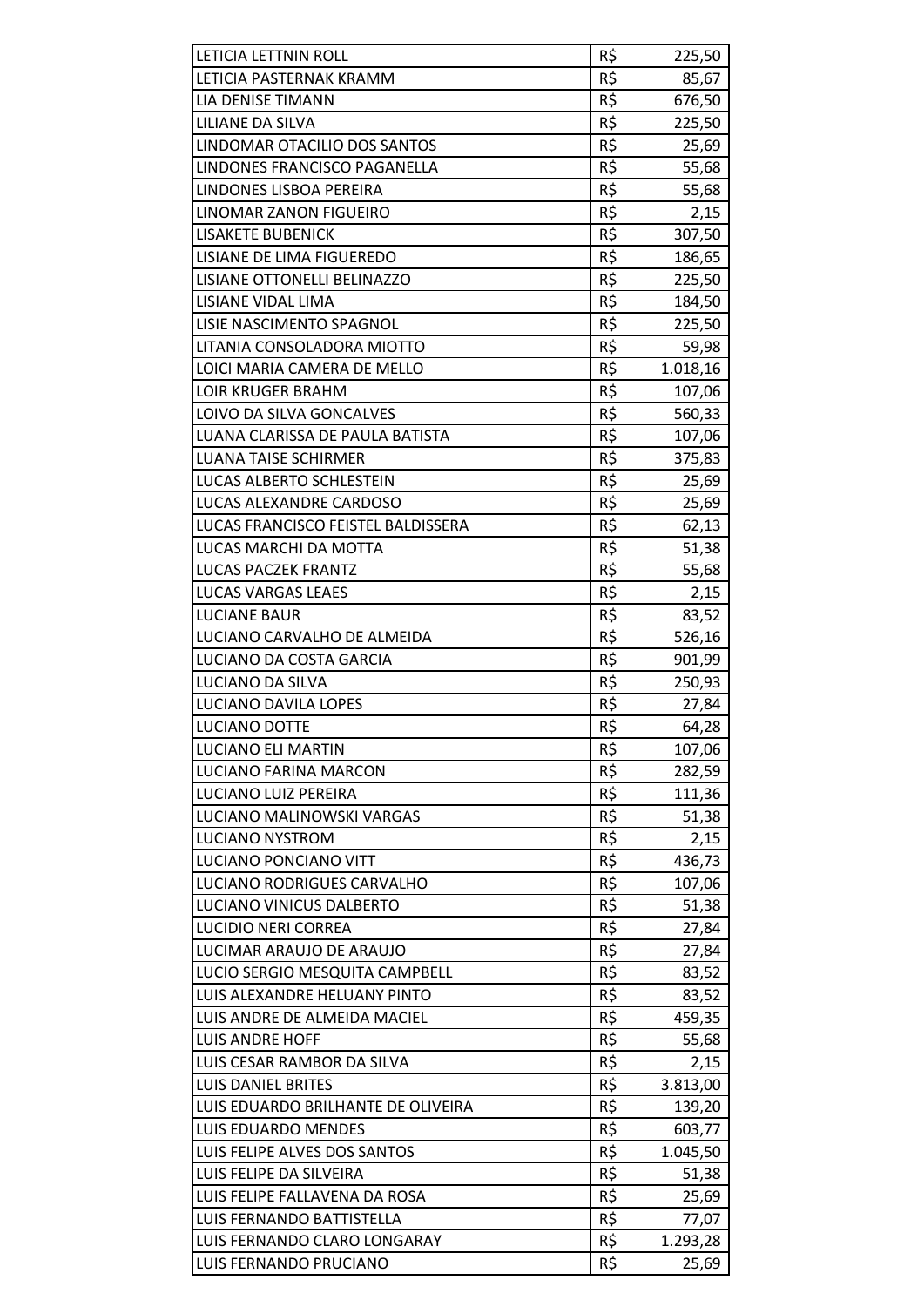| LUIS FERNANDO ROSINSKI SKIERESZ          | R\$ | 90,50    |
|------------------------------------------|-----|----------|
| <b>LUIS HENRIQUE HERMES</b>              | R\$ | 27,84    |
| LUIS JERONIMO DORNELLES DA CUNHA         | R\$ | 2.890,50 |
| LUIZ ANTONIO BARFKNECHT                  | R\$ | 53,53    |
| <b>LUIZ ANTONIO RATKIEWICZ</b>           | R\$ | 102,76   |
| <b>LUIZ AUGUSTO SCHMIDT</b>              | R\$ | 1.660,50 |
| LUIZ CARLOS CRUZ DE MELO SERENO          | R\$ | 25,69    |
| LUIZ CARLOS DE JESUS KNIERIN PIRES       | R\$ | 375,45   |
| LUIZ CARLOS KLUSENER FILHO               | R\$ | 212,34   |
| LUIZ CARLOS SALVADOR CUNHA JUNIOR        | R\$ | 1.414,50 |
| LUIZ CARLOS SCHNEIDER                    | R\$ | 308,28   |
| LUIZ CARLOS SEVAGE BITENCURT             | R\$ | 417,60   |
| LUIZ CARLOS XAVIER CASTRO                | R\$ | 799,50   |
| LUIZ CESAR MATIUZZI DA COSTA             | R\$ | 62,13    |
| <b>LUIZ CESAR PEDRO</b>                  | R\$ | 1.291,50 |
| <b>LUIZ ERNESTO FERRARETTO</b>           | R\$ | 792,20   |
| LUIZ EUGENIO ALVES PUCHALSKI             | R\$ | 27,84    |
| LUIZ FERNANDO FIGUEIREDO DORNELES JUNIOR | R\$ | 1.173,43 |
| LUIZ GUILHERME DE SOUZA                  | R\$ | 27,84    |
| LUIZ GUSTAVO MEDEIROS RICALDE            | R\$ | 922,50   |
| LUIZ HENRIQUE FEIJO MACHADO              | R\$ | 1.132,69 |
| LUIZ JUNIOR SOARES DA PAIXAO             | R\$ | 55,68    |
| <b>LUIZ MANTELLI</b>                     | R\$ | 51,38    |
| LUIZ PEDRO GOMES DA LUZ                  | R\$ | 51,38    |
| LUIZ ROBERTO NATEL DE OLIVEIRA           | R\$ | 25,69    |
| LUIZ VILSON FRANSKOVIAK DEVIT            | R\$ | 77,07    |
| LUIZA LOPES LOURO RAHMAN                 | R\$ | 225,50   |
| <b>MAGLIANE FIN MARTINI</b>              | R\$ | 77,07    |
| MAGNUS RODRIGO CORREA VARGAS             | R\$ | 25,69    |
| MAICON ENIO ELSENBACH                    | R\$ | 77,07    |
| MAIRA BEATRIZ SILVA WEIRICH              | R\$ | 27,84    |
| MAIRA TRINDADE DA SILVA                  | R\$ | 307,50   |
| <b>MALTA MARIA FLUCK</b>                 | R\$ | 25,69    |
| MANOEL JOAQUIM VIEIRA CARVALHO           | R\$ | 526,16   |
| <b>MARA REGINA CONTE</b>                 | R\$ | 27,84    |
| MARCEL DOS SANTOS VILANTE                | R\$ | 25,69    |
| <b>MARCEL KONRATH MENEGHINI</b>          | R\$ | 358,88   |
| <b>MARCELI CALONEGO</b>                  | R\$ | 4,30     |
| <b>MARCELINO BLACENE SELLA</b>           | R\$ | 375,83   |
| MARCELLO ADAIL RODRIGUES VAZ             | R\$ | 27,84    |
| <b>MARCELO AUGUSTO SCHIAVINI</b>         | R\$ | 55,68    |
| MARCELO DE ARAUJO SILVA                  | R\$ | 272,06   |
| <b>MARCELO DOYLE BENITES</b>             | R\$ | 553,50   |
| <b>MARCELO GOMES SCHMACHTENBERG</b>      | R\$ | 359,66   |
| MARCELO LUDWIG                           | R\$ | 436,73   |
| <b>MARCELO LUIS HANSEN</b>               | R\$ | 581,84   |
| MARCELO NORONHA DA SILVA                 | R\$ | 25,69    |
| MARCELO PEREIRA BRZOSKOWSKI              | R\$ | 225,50   |
| <b>MARCELO RAMALHO DE JESUS</b>          | R\$ | 657,63   |
| <b>MARCELO SANTOS FIORIN</b>             | R\$ | 128,45   |
| <b>MARCELO SCHUSTER</b>                  | R\$ | 25,69    |
| <b>MARCELO SCHWEIGHOFER</b>              | R\$ | 89,97    |
| <b>MARCELO SILVEIRA</b>                  | R\$ | 25,69    |
| <b>MARCELO SILVEIRA PEREIRA</b>          | R\$ | 27,84    |
| MARCELO VACCARIN GASPAROTTO              | R\$ | 17,20    |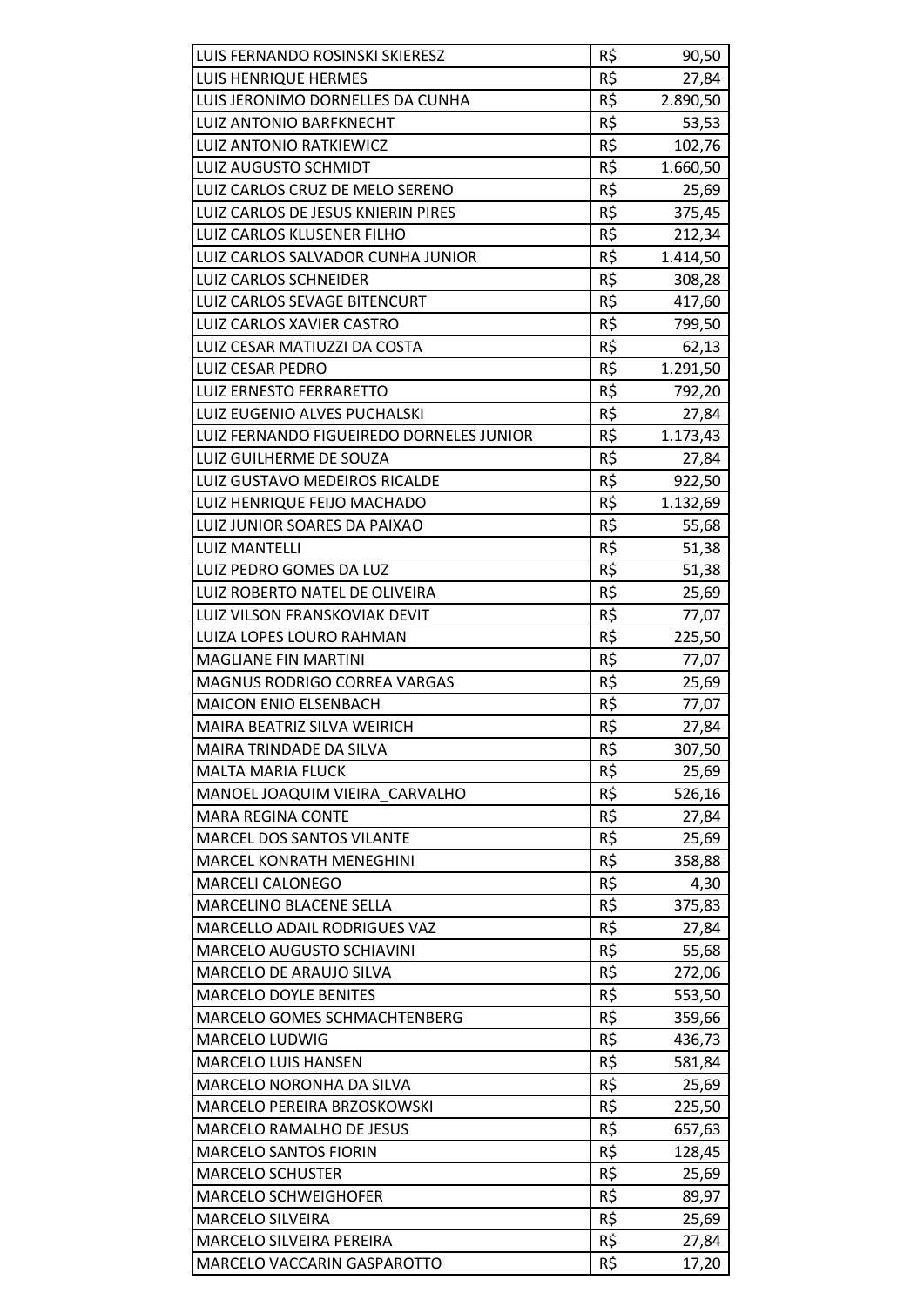| MARCIA HELENA MOLLMANN FERREIRA            | R\$ | 29,99    |
|--------------------------------------------|-----|----------|
| <b>MARCIA SCHMIDT</b>                      | R\$ | 83,52    |
| <b>MARCIANO DAL PIZZOL</b>                 | R\$ | 139,20   |
| <b>MARCIANO ESTEVES</b>                    | R\$ | 25,69    |
| MARCIENA FERREIRA DA SILVA                 | R\$ | 792,31   |
| MARCIO ALAOR CASAGRANDE FRANCO             | R\$ | 2.152,50 |
| MARCIO ANDRE RAMBO                         | R\$ | 111,36   |
| MARCIO AZEVEDO DAS NEVES                   | R\$ | 102,76   |
| <b>MARCIO BUENO SIMOES PIRES</b>           | R\$ | 369,00   |
| <b>MARCIO CRISTIANO KAPRON</b>             | R\$ | 2,15     |
| <b>MARCIO DE AVILA SILVEIRA</b>            | R\$ | 12,90    |
| <b>MARCIO DOMINGUES AIRES</b>              | R\$ | 2.245,14 |
| MARCIO GIOVANI DOS SANTOS CARVALHO         | R\$ | 256,90   |
| MARCIO JOSE HAUDT MAIA                     | R\$ | 55,68    |
| <b>MARCIO LANGWIELER MOTTA</b>             | R\$ | 2,15     |
| <b>MARCIO LUCAS DA SILVA MARTINS</b>       | R\$ | 27,84    |
| <b>MARCIO MACHADO RODRIGUES</b>            | R\$ | 590,87   |
| <b>MARCIO MIREK</b>                        | R\$ | 549,57   |
| MARCIO RICARDO DE OLIVEIRA                 | R\$ | 565,18   |
| MARCIO ROBERTO MADRI MACHADO               | R\$ | 708,39   |
| <b>MARCIO ROGERIO NEUGEBAUER</b>           | R\$ | 719,32   |
| <b>MARCIO RONILDO BORGES MOREIRA</b>       | R\$ | 504,28   |
| <b>MARCIO VANERIO RODRIGUES DAS TREVAS</b> | R\$ | 25,69    |
| <b>MARCO ANTONIO BLAM RODRIGUES</b>        | R\$ | 265,50   |
| MARCO ANTONIO DA SILVA FLORENCIO           | R\$ | 2.091,00 |
| MARCO ANTONIO OLIVEIRA DA SILVA            | R\$ | 1.168,50 |
| MARCO ANTONIO VAZ DOS SANTOS               | R\$ | 102,76   |
| <b>MARCO AURELIO SOARES DAS NEVES</b>      | R\$ | 25,69    |
| <b>MARCOLINO HOFFMANN</b>                  | R\$ | 984,00   |
| <b>MARCOS ALBERTO ARENHART</b>             | R\$ | 25,69    |
| MARCOS ALEXANDRE LIMA DA SILVA             | R\$ | 225,50   |
| <b>MARCOS ANDRE LAUSCHNER</b>              | R\$ | 2.767,50 |
| MARCOS ANTONIO DA ROCHA ROSA               | R\$ | 253,34   |
| <b>MARCOS ANTONIO JULIANOTTI</b>           | R\$ | 117,81   |
| MARCOS ANTONIO LOPES DA SILVEIRA           | R\$ | 27,84    |
| <b>MARCOS LAMMEL</b>                       | R\$ | 300,66   |
| <b>MARCOS ODAIR WYZYKOWSKI</b>             | R\$ | 32,14    |
| <b>MARCOS RENATO FRANCK DA ROCHA</b>       | R\$ | 429,36   |
| <b>MARCOS RICARDO MADER DA COSTA</b>       | R\$ | 1.546,10 |
| <b>MARCOS ROBERTO BONALUME</b>             | R\$ | 375,83   |
| <b>MARCOS ROBERTO HENKER</b>               | R\$ | 27,84    |
| <b>MARCOS SCHNEIDER</b>                    | R\$ | 225,50   |
| <b>MARCOS VINICIOS CONTE</b>               | R\$ | 25,69    |
| <b>MARCOS VINICIUS RODRIGUES SIFUENTES</b> | R\$ | 77,07    |
| MARCOS VINICIUS STOFFELS CLAUDINO          | R\$ | 59,98    |
| <b>MARCUS SILVA DE MATOS</b>               | R\$ | 27,84    |
| <b>MARCUS VINICIUS CABERLON</b>            | R\$ | 337,18   |
| MARCUS VINICIUS VIEGAS SCHREIBER           | R\$ | 123,00   |
| MARFIZA INACIO GARCIA                      | R\$ | 1.660,50 |
| <b>MARIA ANELISE KRINDGES</b>              | R\$ | 225,50   |
| <b>MARIA CLARA SILVEIRA</b>                | R\$ | 222,72   |
| MARIA CRISTINA MIRANDA DA SILVEIRA         | R\$ | 375,83   |
| MARIA DA GRACA RODRIGUES DE SOUZA          | R\$ | 184,50   |
| MARIA DE OLIVEIRA TOMAZ                    | R\$ | 225,50   |
| MARIA DILES CAMPOS POLEZE                  | R\$ | 179,83   |
|                                            |     |          |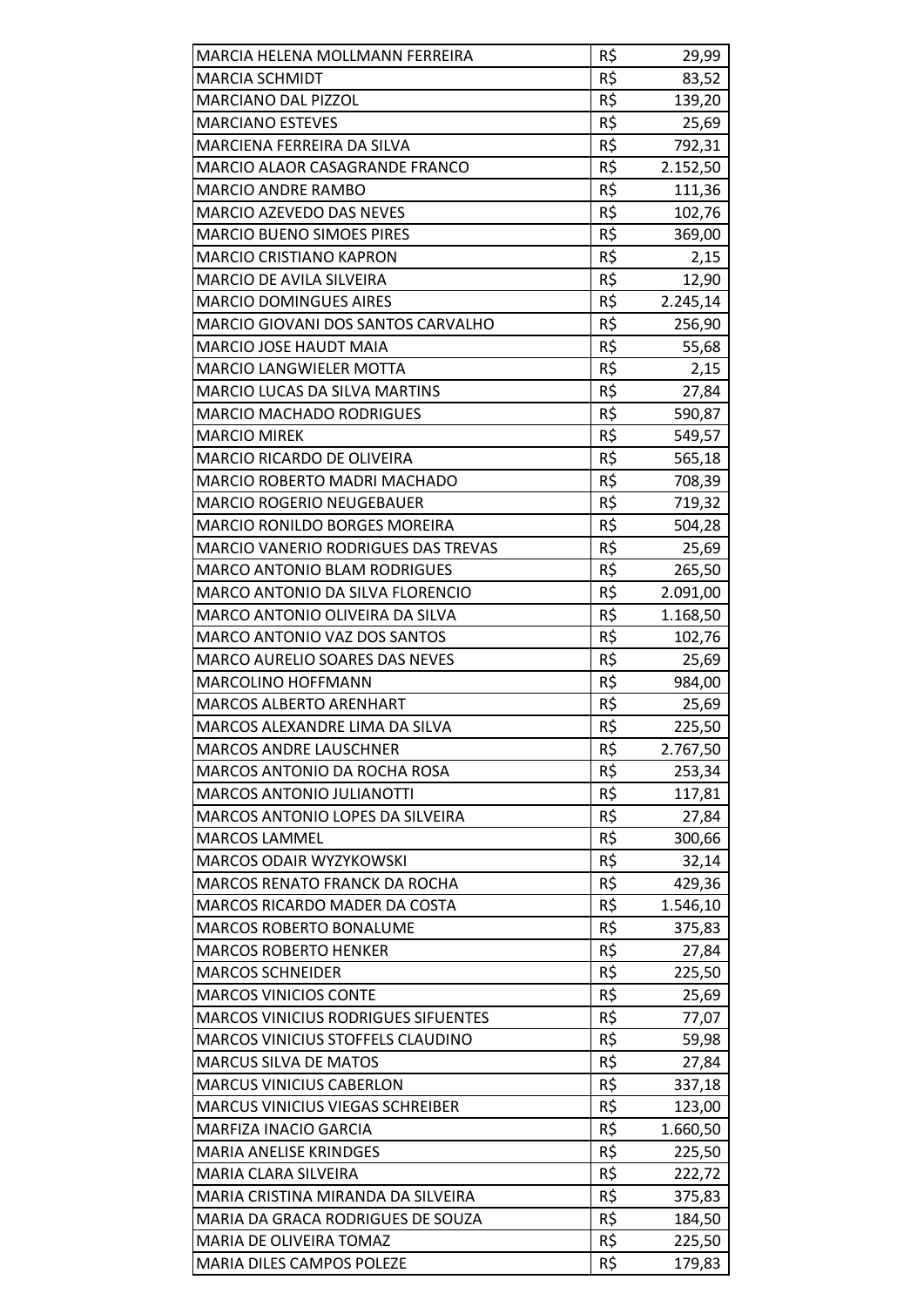| <b>MARIA ELIANE LIMA MARCOS</b>        | R\$             | 55,68    |
|----------------------------------------|-----------------|----------|
| <b>MARIA GORETI MANZONI</b>            | R\$             | 51,38    |
| MARIA TERESA FERNANDES DORNELLES       | R\$             | 2,15     |
| <b>MARIANA BOCKMANN</b>                | R\$             | 25,69    |
| MARIANA FIGUEIREDO BOLZAN              | R\$             | 25,69    |
| <b>MARIANA SCHERER</b>                 | R\$             | 27,84    |
| <b>MARIELI DAKAN</b>                   | R\$             | 307,50   |
| MARILENE MACHADO CUNHA                 | R\$             | 51,38    |
| MARILENE PACINI SELAU                  | R\$             | 328,26   |
| MARILIA GABRIELA CHINAZZO              | R\$             | 225,50   |
| MARILU ARAUJO DA SILVA                 | R\$             | 2,15     |
| <b>MARINO INACIO KEPPEL</b>            | R\$             | 2,15     |
| <b>MARINO PIRES IBALDO</b>             | R\$             | 676,50   |
| MARIO AUGUSTO DE LIMA E SILVA          | R\$             | 628,54   |
| MARIO CESAR DE FRANCESCHI PACHECO      | R\$             | 77,07    |
| MARIO CEZAR JARDIM JACQUES             | R\$             | 27,84    |
| MARIO FERNANDO SCHMIDT DA SILVA        | R\$             | 313,95   |
| MARIO IVAN DA COSTA ROCHA              | R\$             | 984,00   |
| MARIO RENAN BUONOCORE DO PRADO         | R\$             | 212,34   |
| <b>MARIO ROBERTO DA SILVA MARIN</b>    | R\$             | 560,33   |
| MARISA JANETE RAMOS NACHTIGALL         | R\$             | 560,33   |
| MARLEI MESQUITA DA ROSA                | R\$             | 375,83   |
| MARLENE DE SOUZA GOMES MACHADO         | R\$             | 81,30    |
| MARLI TERESINHA SILVA DA SILVA         | R\$             | 394,69   |
| <b>MARLISE BARCELOS RODRIGUES</b>      | R\$             | 225,50   |
| MARLISE TERESINHA RIVA SCHUH           | R\$             | 225,50   |
| <b>MARLON DA COSTA</b>                 | R\$             | 462,42   |
| <b>MARLON GORSKI PACHECO</b>           | $R\overline{S}$ | 128,45   |
| <b>MARLON RICARDO MARCHESAN</b>        | R\$             | 214,49   |
| <b>MARTA BITENCOURT DOS SANTOS</b>     | R\$             | 40,74    |
| <b>MARTA EISMANN</b>                   | R\$             | 27,84    |
| MARTA MAGALHAES ALVARE ARROJO          | R\$             | 83,52    |
| <b>MARTINHO DE TONI</b>                | R\$             | 225,50   |
| <b>MARTINHO PRUDENCIO DE ANDRADE</b>   | R\$             | 25,69    |
| <b>MATEUS COPROSKI MARQUES</b>         | R\$             | 81,37    |
| <b>MATEUS NUNES NOGUEIRA</b>           | R\$             | 55,68    |
| <b>MATHEUS PERIN HEFLER</b>            | R\$             | 1.132,69 |
| MATHEUS REIS FARIAS DOS SANTOS         | R\$             | 25,69    |
| MATHEUS SOARES DE SOUZA                | R\$             | 256,90   |
| <b>MATHIAS AUGUSTO RAUBER</b>          | R\$             | 51,38    |
| <b>MAURICIO BARCELLOS VARGAS</b>       | R\$             | 25,69    |
| <b>MAURICIO BOITO BARTH</b>            | R\$             | 55,68    |
| <b>MAURICIO BOTH</b>                   | R\$             | 2,82     |
| MAURICIO DOS SANTOS FERNANDES          | R\$             | 79,22    |
| <b>MAURICIO KIPPER DA SILVA</b>        | R\$             | 2,15     |
| <b>MAURICIO SOARES CAPUANO</b>         | R\$             | 307,50   |
| MAURO AUGUSTO ALMEIDA CABRAL           | R\$             | 565,18   |
| <b>MAURO DA SILVA SANTOS</b>           | R\$             | 358,88   |
| <b>MAURO DAIR KAISER</b>               | R\$             | 375,83   |
| <b>MAURO ELIESER MACHADO RODRIGUES</b> | R\$             | 107,06   |
| MAURO ROBERTO DE MORAES ADOLFO         | R\$             | 225,50   |
| MAURO SERGIO GIL DA SILVA              | R\$             | 225,50   |
| <b>MAURO SERGIO MACALAI</b>            | R\$             | 2.460,00 |
| <b>MAURO VIEIRA CARRASCO</b>           | R\$             | 184,50   |
| <b>MAX FREDERICO GRAEBIN</b>           | R\$             | 1.045,50 |
|                                        |                 |          |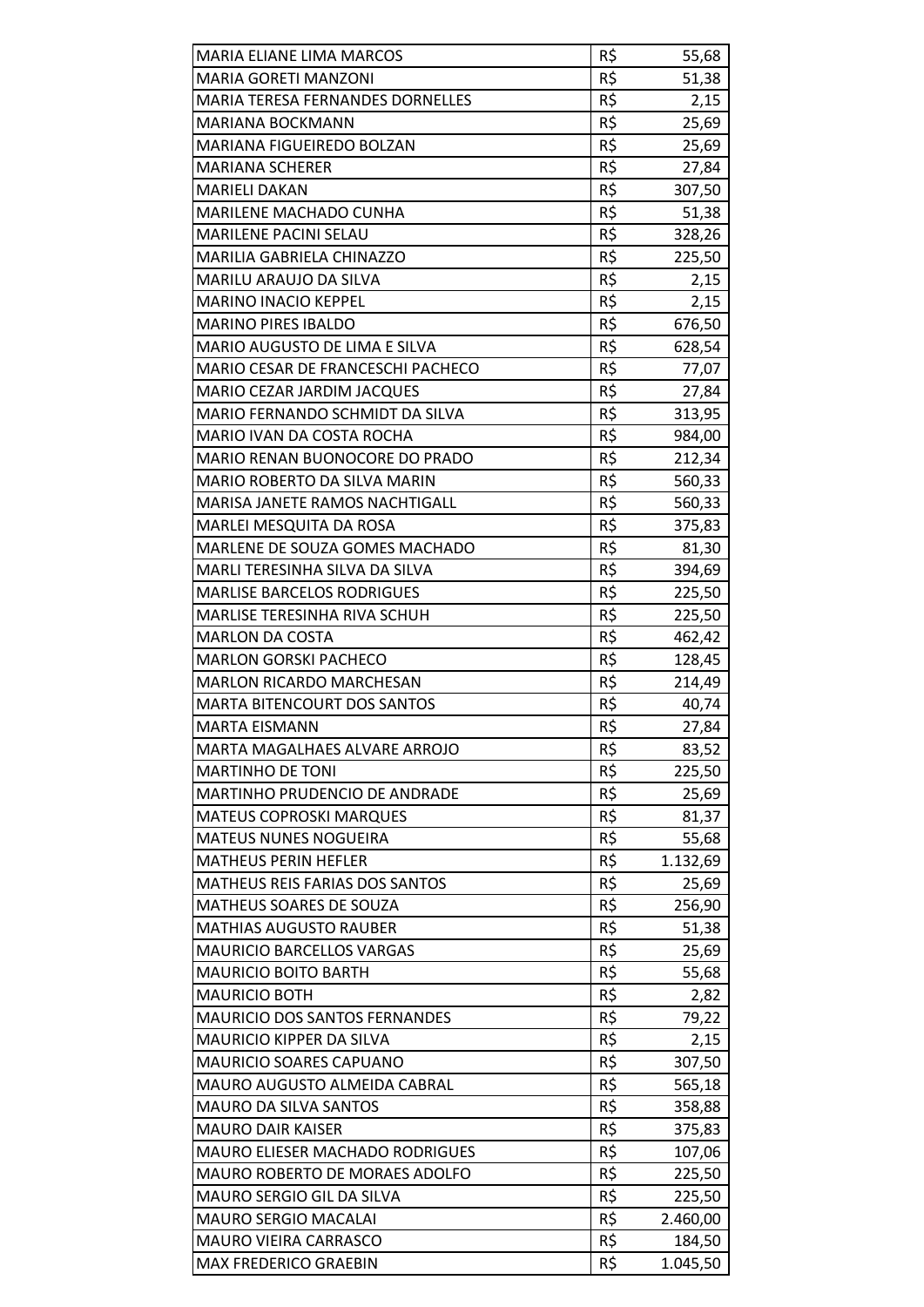| MAXIMILIANO ALVES DE MORAES          | R\$ | 811,52   |
|--------------------------------------|-----|----------|
| MAXIMILIANO DA SILVA                 | R\$ | 616,89   |
| MERCIA MOMBACH NYSTROM               | R\$ | 21,50    |
| MICAEL TOME                          | R\$ | 565,18   |
| MICHAEL DA SILVA BIESKI              | R\$ | 10,75    |
| MICHEL MOREIRA                       | R\$ | 77,07    |
| MICHELE BORGES MOREIRA CASTRO        | R\$ | 375,83   |
| MIGUEL ANGELO BRAYER MARTINS         | R\$ | 666,38   |
| MIGUEL DE JESUS DE SIQUEIRA          | R\$ | 27,84    |
| MIGUEL LUGOCH                        | R\$ | 2,15     |
| <b>MIGUEL MORAIS NUNES</b>           | R\$ | 2,15     |
| MILENA VELASQUES CORDEIRO MEIRELLES  | R\$ | 27,84    |
| MILER DE SOUZA BARRAGANA             | R\$ | 102,76   |
| MILTON ANDRE REQUELMEZ MAYER         | R\$ | 375,83   |
| MILTON DO NASCIMENTO ANTES           | R\$ | 948,19   |
| <b>MILTON FREITAS SANTOS</b>         | R\$ | 3.198,00 |
| <b>MILTON GAMBINI PIRES</b>          | R\$ | 1.537,49 |
| MILTON HENRIQUE DO AMARAL LESO       | R\$ | 553,50   |
| <b>MILTON LUIZ HENDGES</b>           | R\$ | 55,68    |
| <b>MILTON LUIZ SATLER</b>            | R\$ | 36,44    |
| MILTON MORAES MACHADO                | R\$ | 66,43    |
| <b>MILTON PAIVA PEREIRA</b>          | R\$ | 49,97    |
| MILTON RENATO FERREIRA ESLABAO       | R\$ | 184,50   |
| MILTON RODRIGO DE OLIVEIRA           | R\$ | 673,46   |
| <b>MILTON ROGERIO RAMOS</b>          | R\$ | 25,69    |
| MIRELI VAZ TREICHA                   | R\$ | 375,83   |
| MIRIAM DA COSTA CRUZ                 | R\$ | 539,49   |
| MIRIAN LIMA DA SILVA VUADEN          | R\$ | 184,50   |
| MIRNA MESQUITA FERRONATTO            | R\$ | 307,50   |
| <b>MOACIR ROBSON KARKOW</b>          | R\$ | 601,33   |
| <b>MOISES ANTONIO BENVEGNU</b>       | R\$ | 186,65   |
| MOISES FANTINELI CALEGARI            | R\$ | 25,69    |
| <b>MOISES LUIS BARBIERI</b>          | R\$ | 25,69    |
| MONICA CRISTINA PASTERCHAK           | R\$ | 55,68    |
| <b>MONICA MARTHA MALLMANN JUNGES</b> | R\$ | 225,50   |
| <b>MORGANA LOPES DAITX</b>           | R\$ | 227,65   |
| <b>NABOR LUIZ DAPPER</b>             | R\$ | 1.660,50 |
| <b>NADINE VERGARA SCHORR</b>         | R\$ | 1.060,07 |
| NADIR ALBINO BECKER KONRATH          | R\$ | 51,38    |
| NAIARA DOS SANTOS SILVA              | R\$ | 525,40   |
| NAIDA DA COSTA MACHADO               | R\$ | 25,69    |
| <b>NAIRTON JOAO PIOTROVSKI</b>       | R\$ | 861,00   |
| <b>NANCI TANIA SOARES</b>            | R\$ | 4,30     |
| <b>NARA SAAR CHAGAS</b>              | R\$ | 25,69    |
| NATALINO DA SILVA                    | R\$ | 27,84    |
| NEI KLUSENER GARCIA                  | R\$ | 15,05    |
| NEILMO MOREIRA DE MENDONCA           | R\$ | 25,69    |
| <b>NELCI SOARES LOPES</b>            | R\$ | 25,69    |
| NELI ROSANGELA NUNES DA SILVA        | R\$ | 51,38    |
| NELSON ADAO SOARES DE ANDRADE        | R\$ | 27,84    |
| <b>NELSON ANTONIO ARNHOLD</b>        | R\$ | 417,86   |
| <b>NELSON CARVALHO</b>               | R\$ | 385,35   |
| <b>NELSON JACO BONIATTI</b>          | R\$ | 51,38    |
| <b>NELSON JAIR DA SILVA FLORES</b>   | R\$ | 77,07    |
| <b>NELSON NEI PIRES</b>              | R\$ | 2.214,00 |
|                                      |     |          |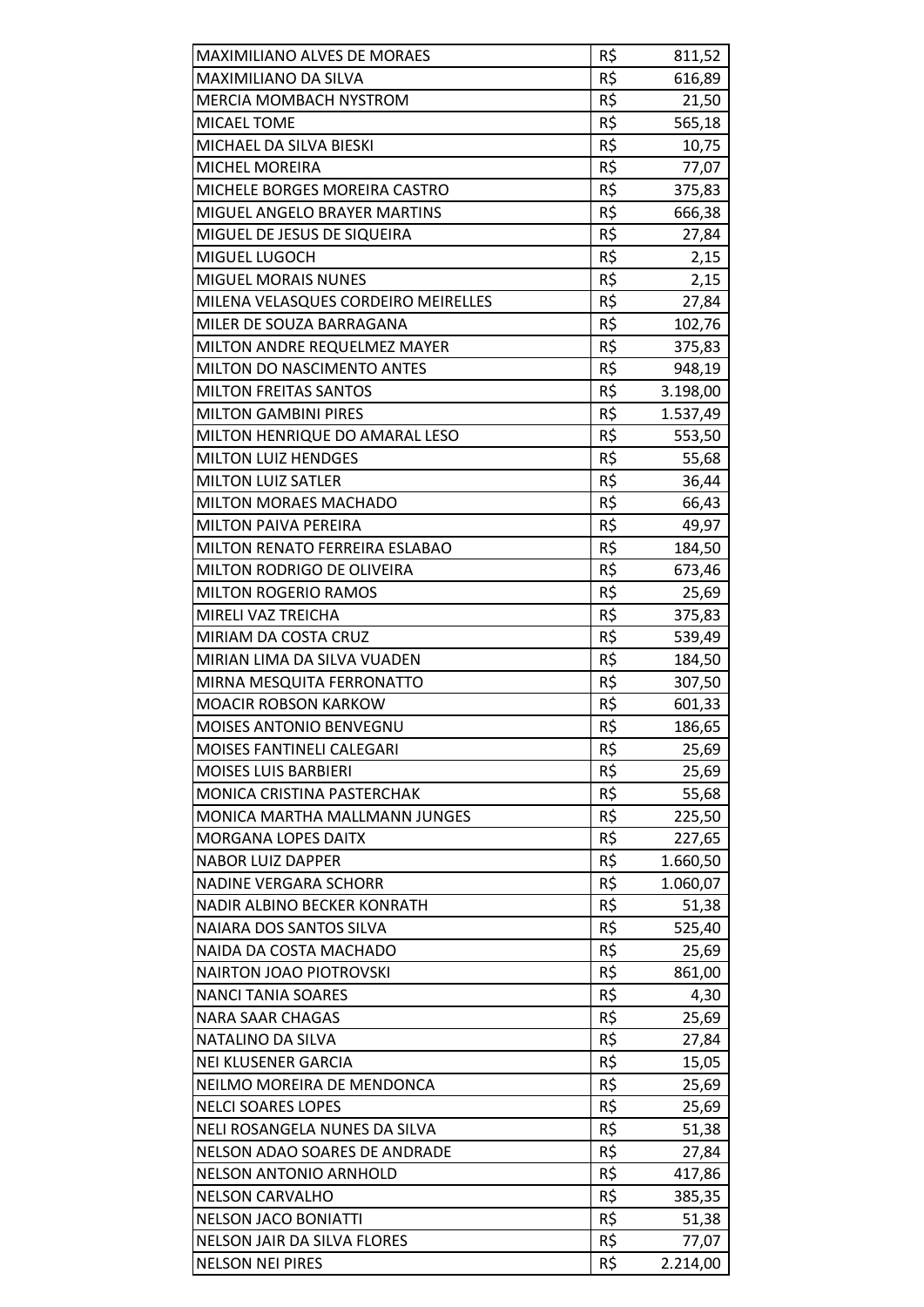| <b>NELSON PAULO GERHARD</b>         | R\$ | 2.774,33 |
|-------------------------------------|-----|----------|
| NEORILDO JOSE DASSI                 | R\$ | 373,30   |
| NERCIO ERVANDIR ALVES DE OLIVEIRA   | R\$ | 256,90   |
| NEWTON JOSE ROSSO TREVISAN          | R\$ | 744,83   |
| NEWTON ROQUE RABELLO GLORIA         | R\$ | 77,07    |
| NILSON LUIZ HEFLER                  | R\$ | 53,53    |
| NILTON DOMINGOS MATANA              | R\$ | 81,37    |
| NIVALDO SOUZA MORAIS                | R\$ | 594,76   |
| <b>NOEL DA SILVA SANTOS</b>         | R\$ | 1.660,50 |
| NORBERTO FERNANDES PINTO DIAS FILHO | R\$ | 375,83   |
| <b>ODAIR FIORENTIN</b>              | R\$ | 25,69    |
| <b>ODILOM LEMOS ANTUNES</b>         | R\$ | 526,16   |
| ODIR ALVES DA SILVA                 | R\$ | 1.660,50 |
| OLAVO MESSINA DE LIMA               | R\$ | 794,83   |
| <b>OLDAIR RABELLO RIBEIRO</b>       | R\$ | 51,38    |
| <b>OLIRA BENDER</b>                 | R\$ | 2,15     |
| OLIVO DE VARGAS SIMOES              | R\$ | 128,45   |
| <b>OLMES BASSANI</b>                | R\$ | 225,50   |
| <b>OMAR AQUILES CAFRUNE</b>         | R\$ | 512,48   |
| ONEIDE ADEL DA SILVA CASTRO         | R\$ | 25,69    |
| ONEIDE LUIS DE ALMEIDA              | R\$ | 2.214,00 |
| <b>ORION FLORES PASSINI</b>         | R\$ | 184,50   |
| <b>OSLEN MELCHIOR CHAVES</b>        | R\$ | 55,79    |
| OSMAR DE JESUS BUENO DE BAIRROS     | R\$ | 27,84    |
| OSMAR DE VARGAS DORNELLES           | R\$ | 1.845,00 |
| <b>OSMAR MICHEL</b>                 | R\$ | 25,69    |
| OSVALDO JESUS RODRIGUES DA SILVA    | R\$ | 225,50   |
| <b>OTAVIO MORAES LANGANKE</b>       | R\$ | 435,69   |
| OTO SCHNEIDER                       | R\$ | 492,00   |
| <b>OVIDIO GUZZO</b>                 | R\$ | 57,83    |
| PAMELA VIEIRA                       | R\$ | 2,15     |
| PATRICIA CARDOSO KUSE CASSINA       | R\$ | 225,50   |
| PATRICIA LUANA JESIUR KEGLER        | R\$ | 92,12    |
| PATRICIA MAROZO ARDENGHI DE LIMA    | R\$ | 4,30     |
| PATRICIA PEDROSO DE SOUZA           | R\$ | 2,15     |
| PATRICIA SANTOS DA SILVA KRISTEM    | R\$ | 375,83   |
| PATRICIA SARMANHO                   | R\$ | 29,99    |
| PAULO AFONSO STEIN                  | R\$ | 581,84   |
| PAULO ANDRE POLEZE LOPES            | R\$ | 3.628,50 |
| PAULO ANGELO PASE                   | R\$ | 2,15     |
| PAULO ANTONIO SOARES DA SILVA       | R\$ | 51,38    |
| PAULO ANTONIO WOLFF RAMOS           | R\$ | 51,38    |
| PAULO ARAMIS PAIM BORGES            | R\$ | 83,52    |
| PAULO AUGUSTO BORBA BIDONE          | R\$ | 2,15     |
| PAULO AUGUSTO SOUTO                 | R\$ | 539,49   |
| PAULO CESAR CARDOSO GERMANO         | R\$ | 450,99   |
| PAULO CESAR DA SILVA HIDER          | R\$ | 343,31   |
| PAULO CESAR DOS SANTOS MARQUES      | R\$ | 179,83   |
| PAULO CESAR GOMES TEIXEIRA          | R\$ | 1.970,15 |
| PAULO CESAR MARTINS E MARTINS       | R\$ | 25,69    |
| PAULO CESAR OLIVEIRA DOS SANTOS     | R\$ | 584,64   |
| PAULO CESAR SCHOMMER                | R\$ | 751,66   |
| PAULO CEZAR GOMES DA SILVA          | R\$ | 256,90   |
| PAULO CEZAR PORTOLON                | R\$ | 33,84    |
| PAULO DE MATEU                      | R\$ | 128,45   |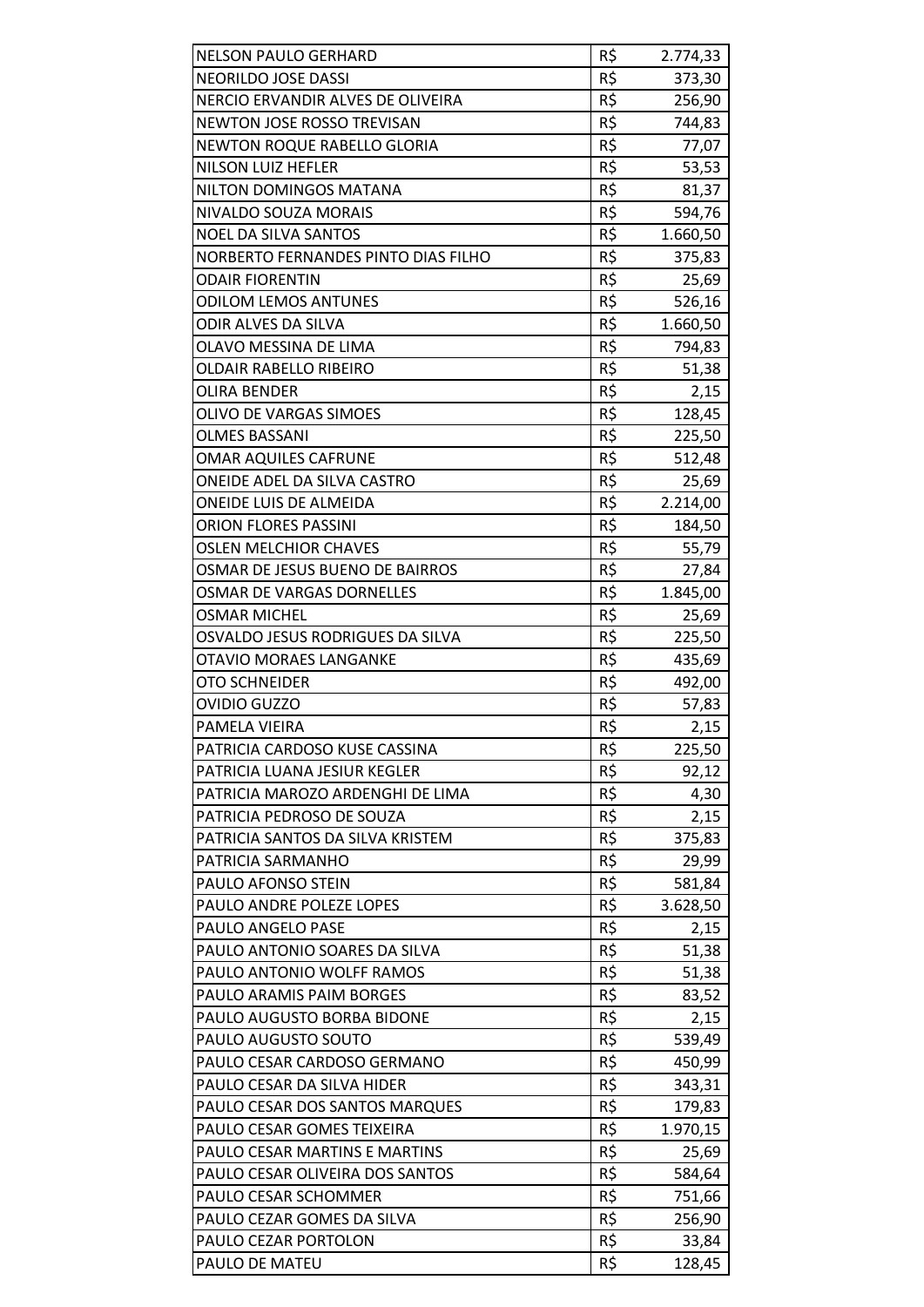| PAULO DE TARSO MELLO PINHO                  | R\$ | 600,32   |
|---------------------------------------------|-----|----------|
| PAULO ERENI LOCATELLI                       | R\$ | 25,69    |
| PAULO ERONI DOS SANTOS MEDEIROS             | R\$ | 7,05     |
| PAULO FERNANDO FERREIRA DE ALENCASTRO BRAGA | R\$ | 205,52   |
| PAULO FRANCISCO DOS SANTOS                  | R\$ | 1.037,53 |
| PAULO GIOVANI ANGONESE                      | R\$ | 51,38    |
| PAULO JUAREZ FONTES                         | R\$ | 411,04   |
| PAULO LISANDRO MACHADO                      | R\$ | 51,38    |
| PAULO MATEUS BORBA E SILVA                  | R\$ | 27,84    |
| PAULO MATEUS FEEBURG                        | R\$ | 231,21   |
| PAULO PEREIRA REIS                          | R\$ | 25,69    |
| PAULO PETRONIO PERES DE PERES               | R\$ | 936,16   |
| PAULO REGIS ADAMY ANTONELLI                 | R\$ | 2.091,00 |
| PAULO RENATO FONSECA DA PAZ                 | R\$ | 2.644,50 |
| PAULO RICARDO DE ARAUJO                     | R\$ | 312,80   |
| PAULO RICARDO FARINHA DE OLIVEIRA           | R\$ | 302,57   |
| <b>PAULO RICARDO HENCKEL</b>                | R\$ | 25,69    |
| PAULO RICARDO MANINI                        | R\$ | 27,84    |
| PAULO RICARDO SIQUEIRA DA SILVA             | R\$ | 51,38    |
| <b>PAULO RIGON BRIXNER</b>                  | R\$ | 209,93   |
| PAULO ROBERTO AICH                          | R\$ | 96,42    |
| PAULO ROBERTO CERVI                         | R\$ | 1.243,66 |
| PAULO ROBERTO DA S FIGUEIREDO               | R\$ | 724,84   |
| PAULO ROBERTO DA SILVA DE SA                | R\$ | 2,15     |
| PAULO ROBERTO FERREIRA                      | R\$ | 4,30     |
| PAULO ROBERTO GARCIA DOS SANTOS             | R\$ | 553,50   |
| PAULO ROBERTO LIMANA                        | R\$ | 4,30     |
| PAULO ROBERTO MACEDO CIDADE                 | R\$ | 1.045,50 |
| PAULO ROBERTO MARIANO RIBEIRO               | R\$ | 642,47   |
| PAULO ROBERTO MARTINS DE OLIVEIRA           | R\$ | 410,00   |
| PAULO ROBERTO MOMO                          | R\$ | 4,30     |
| PAULO ROBERTO RODRIGUES CASTILHO            | R\$ | 462,42   |
| PAULO RODRIGO PEREIRA VIEIRA                | R\$ | 59,98    |
| PAULO ROGERIO BOTELHO CAETANO               | R\$ | 2.550,98 |
| PAULO ROGERIO DA SILVA PAULON               | R\$ | 25,69    |
| PAULO ROGERIO RODRIGUES DO CARMO            | R\$ | 51,38    |
| PAULO ROGERIO WENDT                         | R\$ | 483,92   |
| PAULO SERGIO DE MORAIS DE ALVARENGA         | R\$ | 154,14   |
| <b>PAULO SERGIO PIRES</b>                   | R\$ | 53,53    |
| PAULO SIDINEI MINUZZO                       | R\$ | 2.077,32 |
| PAULO TIGGEMANN                             | R\$ | 246,63   |
| PAULO VOLMES MARQUES DE MACEDO              | R\$ | 102,76   |
| PEDRO DERLI DE OLIVEIRA TEIXEIRA            | R\$ | 102,76   |
| PEDRO FLECK DE BEM                          | R\$ | 145,65   |
| PEDRO FRANCISCO EIDELWEIN                   | R\$ | 8,60     |
| PEDRO PAULO BARON                           | R\$ | 54,20    |
| PEDRO RAIMUNDO POMMER                       | R\$ | 615,00   |
| PEDRO RENATO ALVES                          | R\$ | 922,50   |
| PEDRO ROBERTO CANTELE                       | R\$ | 2.214,00 |
| PEDRO ROBERTO DOS SANTOS                    | R\$ | 109,21   |
| PEDRO VILMAR DA SILVA                       | R\$ | 29,99    |
| PEDRO WALDIR AMES                           | R\$ | 492,00   |
| PELUIZ ROMEIRO                              | R\$ | 27,84    |
| PERCIO DA SILVA                             | R\$ | 907,30   |
| PERCIO SILVA DA SILVA                       | R\$ | 1.107,00 |
|                                             |     |          |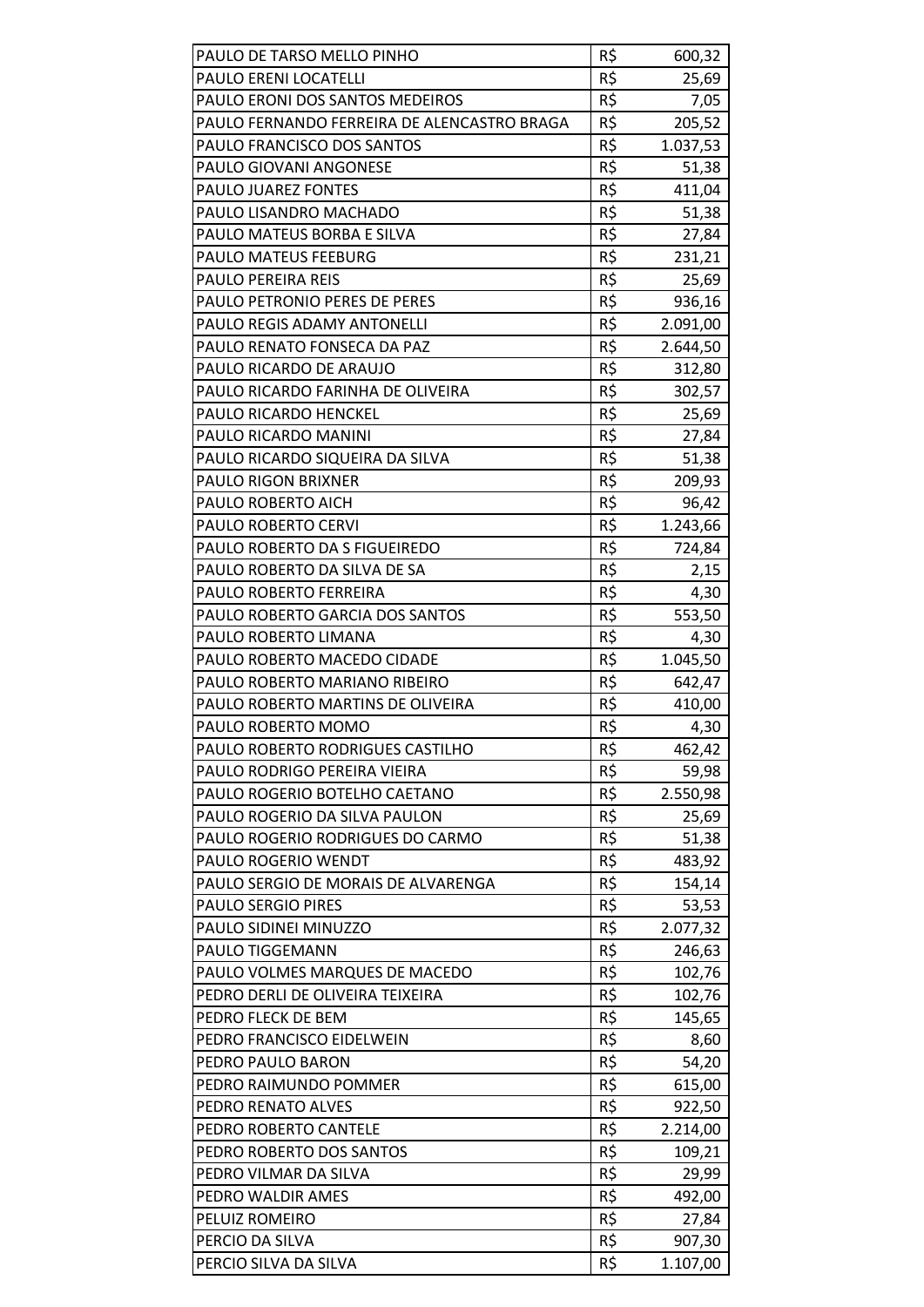| PLUTARCO ARISTIDES GERMANO SOARES MARQUES | R\$ | 1.127,76 |
|-------------------------------------------|-----|----------|
| PRISCILA CHAIANE ZAMBRZYCKI CAMARGO       | R\$ | 676,49   |
| PRISCILA DE MATOS RIBEIRO                 | R\$ | 57,83    |
| RACHEL RIBEIRO QUEIROZ                    | R\$ | 184,50   |
| RAFAEL BRANDAO                            | R\$ | 55,68    |
| RAFAEL DE MAGALHAES                       | R\$ | 6,45     |
| RAFAEL DE OLIVEIRA GONCALVES              | R\$ | 579,19   |
| RAFAEL GIRARDELLO                         | R\$ | 1.083,34 |
| RAFAEL JOSE RIBEIRO                       | R\$ | 231,21   |
| RAFAEL LIMA GARCIA                        | R\$ | 861,78   |
| RAFAEL MUMBACH                            | R\$ | 21,50    |
| RAFAEL SIQUEIRA SOUZA                     | R\$ | 516,80   |
| RAFAEL TOLLER POLL                        | R\$ | 25,69    |
| RAQUEL DELAI CELANT                       | R\$ | 525,29   |
| <b>RAUL WEDIG</b>                         | R\$ | 531,00   |
| REGES DE DAVID                            | R\$ | 25,69    |
| <b>REGINA PACHECO SILVA</b>               | R\$ | 81,37    |
| REGINALDO ROCHA DE CASTRO                 | R\$ | 1.816,14 |
| <b>REGIS ARTHUR BUGS DORR</b>             | R\$ | 128,56   |
| <b>REGIS GONCALVES</b>                    | R\$ | 182,09   |
| <b>REGIS MACHADO COLARES</b>              | R\$ | 375,83   |
| REJANE BEATRIZ MACHADO SOARES             | R\$ | 6,45     |
| RENA SILVEIRA DE MIRANDA                  | R\$ | 27,84    |
| RENAN DA SILVEIRA ESPINOZA                | R\$ | 27,84    |
| RENAN TEIXEIRA SOBREIRO                   | R\$ | 1.277,81 |
| RENATA DA SILVEIRA CESCHINI               | R\$ | 51,38    |
| RENATA DAL MAGRO                          | R\$ | 216,27   |
| RENATA PINTO DIAS DE OLIVEIRA JANDT       | R\$ | 83,52    |
| RENATO BOAVENTURA DE FREITAS MUNHOZ       | R\$ | 2.214,00 |
| RENATO DACOL DE OLIVEIRA                  | R\$ | 225,50   |
| <b>RENATO MACHADO</b>                     | R\$ | 6,45     |
| <b>RENATO SCHERER MELLEU</b>              | R\$ | 358,88   |
| <b>RENE ARI HOFF JUNIOR</b>               | R\$ | 2,15     |
| RENE FERREIRA DOS SANTOS                  | R\$ | 24,28    |
| RICARDO ALOISIO NIENOV                    | R\$ | 2,15     |
| RICARDO BORBA RIBEIRO                     | R\$ | 102,76   |
| RICARDO CORREA DA SILVA                   | R\$ | 615,00   |
| RICARDO JARDIM SCHUCH                     | R\$ | 51,38    |
| RICARDO JOAO ROHDE                        | R\$ | 154,14   |
| RICARDO LOPES GUARISE                     | R\$ | 385,35   |
| RICARDO MAROSTICA                         | R\$ | 492,00   |
| RICARDO MENDONCA DAS NEVES                | R\$ | 102,76   |
| RICARDO MOURA FAGUNDES                    | R\$ | 25,69    |
| RICARDO MULLER DA CRUZ                    | R\$ | 109,21   |
| RICARDO ROVER MACHADO                     | R\$ | 12,90    |
| RITA DE CASSIA GOMES DE OLIVEIRA          | R\$ | 650,85   |
| RITA DE CASSIA PEREIRA DE AGUIAR AFONSO   | R\$ | 25,69    |
| RITA DE CASSIA PIRES KERSCHNER            | R\$ | 539,49   |
| ROBERSON CLAITON SANTOS DE AVILA          | R\$ | 83,52    |
| ROBERTO CARRICONDE                        | R\$ | 184,50   |
| ROBERTO DE SOUZA BOESE                    | R\$ | 278,51   |
| ROBERTO FABIANO WOMMER                    | R\$ | 338,75   |
| ROBERTO LEAL DE SOUZA NETO                | R\$ | 25,69    |
| ROBERTO MARQUES PARAHYBA                  | R\$ | 560,33   |
| ROBERTO MARTINS DA COSTA                  | R\$ | 2,15     |
|                                           |     |          |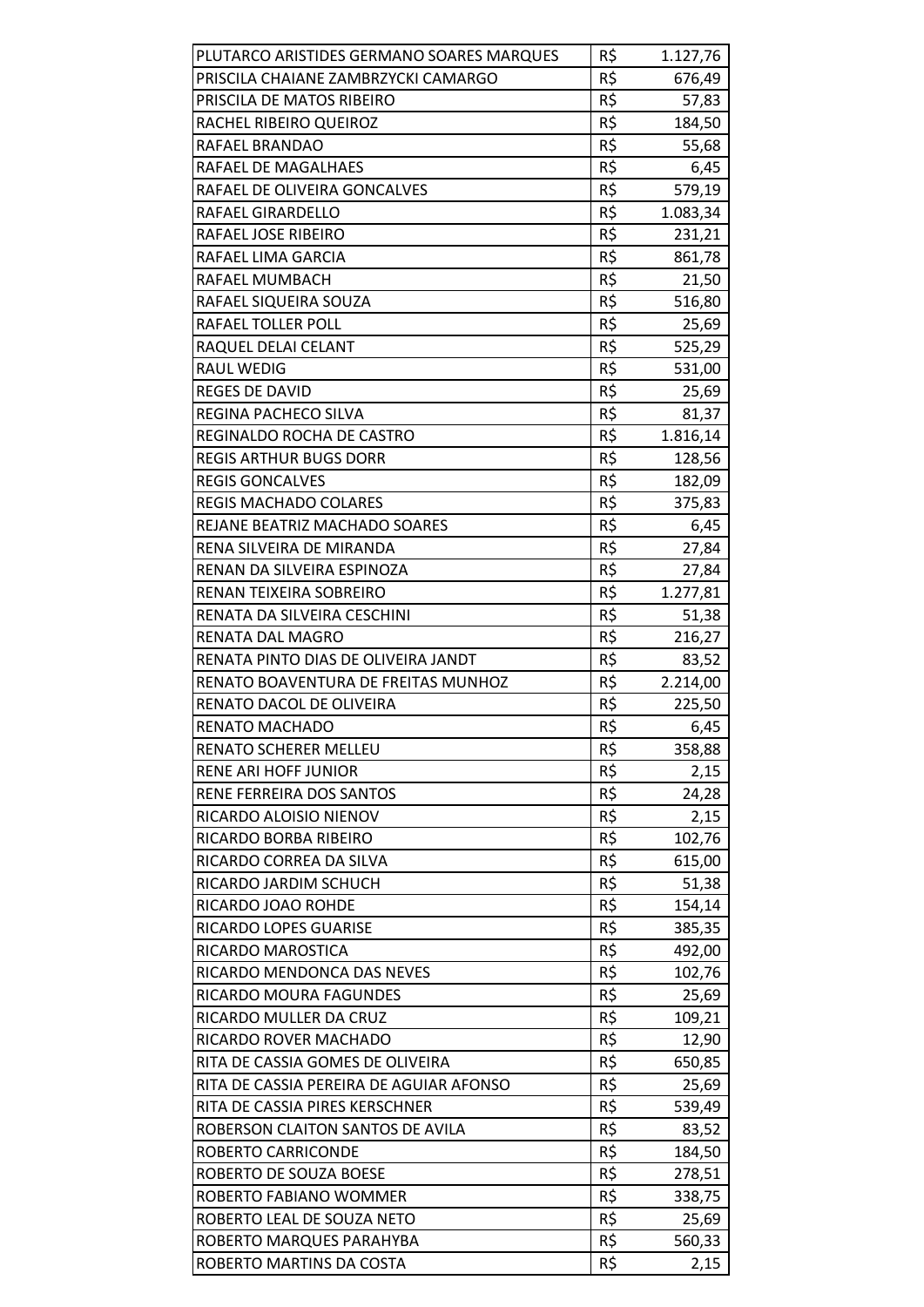| ROBERTO PEIXOTO DOS SANTOS          | R\$ | 218,42   |
|-------------------------------------|-----|----------|
| <b>ROBERTO PERIN</b>                | R\$ | 400,62   |
| <b>ROBERTO SIDINEI JUNG</b>         | R\$ | 1.483,34 |
| ROBERTO SILVEIRA DE BORBA           | R\$ | 2,15     |
| <b>ROBINSON LUIS STURMER</b>        | R\$ | 220,68   |
| ROBISON BODE TEIXEIRA               | R\$ | 2.521,50 |
| ROBSON ALEXANDRE BRENZINK           | R\$ | 27,84    |
| ROBSON COSTA BOLESTA                | R\$ | 77,07    |
| ROBSON DAVI FLORES KAIPPER          | R\$ | 227,65   |
| <b>ROBSON MORAES MEIRELES</b>       | R\$ | 451,00   |
| RODINEI COSTA VITORIA               | R\$ | 811,55   |
| RODNEI MEOTTI                       | R\$ | 27,84    |
| RODOLFO FUCHS DOS SANTOS            | R\$ | 205,52   |
| RODRIGO BRITTES DA SILVEIRA         | R\$ | 564,25   |
| RODRIGO GUILHERME BECKER RAMOS      | R\$ | 2,15     |
| RODRIGO JUNIOR TURRA RIBEIRO        | R\$ | 2,15     |
| <b>RODRIGO KESSLER PONTES</b>       | R\$ | 656,00   |
| RODRIGO LOPES VIEIRA                | R\$ | 111,36   |
| RODRIGO MENDONCA GUERIM             | R\$ | 57,83    |
| RODRIGO MOEHLECKE SCHEFFER          | R\$ | 334,08   |
| RODRIGO NOGUEIRA CORREA             | R\$ | 29,99    |
| RODRIGO OLIVEIRA ALVES              | R\$ | 51,38    |
| RODRIGO VALDEMARCA GONZALEZ ALVES   | R\$ | 55,68    |
| RODRIGO VIEIRA PERES                | R\$ | 57,83    |
| RODRIGO ZAGO RODRIGUES              | R\$ | 57,83    |
| RODRIGO ZORZETTO                    | R\$ | 27,84    |
| ROGER BLUHM DE OLIVEIRA             | R\$ | 369,00   |
| <b>ROGER CARLOS TORRES</b>          | R\$ | 1.107,00 |
| ROGER DOS SANTOS GONCALVES          | R\$ | 51,38    |
| ROGER RODRIGO DE OLIVEIRA LOPES     | R\$ | 2.029,50 |
| ROGERIO ADRIANO BOFF                | R\$ | 57,83    |
| ROGERIO BATISTA DOS SANTOS          | R\$ | 676,50   |
| ROGERIO COUTINHO DA SILVA           | R\$ | 25,69    |
| ROGERIO ESTANISLAU MEDEIROS DA ROSA | R\$ | 51,38    |
| ROGERIO FERREIRA DOS SANTOS SOUZA   | R\$ | 2,15     |
| ROGERIO HENRIQUE LOPES CORREA       | R\$ | 51,38    |
| ROGERIO LITAROVICZ MACEDO           | R\$ | 4,30     |
| ROGERIO MADRID OLIVEIRA             | R\$ | 134,90   |
| ROGERIO MARTINS VARGAS              | R\$ | 53,53    |
| <b>ROGERIO NUNES LOPES</b>          | R\$ | 1.257,84 |
| ROGERIO SCHWARZBACH                 | R\$ | 154,14   |
| <b>ROMAR MULLER</b>                 | R\$ | 6,45     |
| ROMILDO MARQUES DA ROSA             | R\$ | 420,38   |
| ROMULO ROPKE PEREIRA                | R\$ | 302,81   |
| RONALDO JUNIOR GOMES SILVA          | R\$ | 8,60     |
| RONALDO KESSLER PONTES              | R\$ | 2,15     |
| RONALDO RODRIGUES DENGO             | R\$ | 77,07    |
| RONAN XAVIER COUTINHO               | R\$ | 2.214,00 |
| RONEI BARREIRO FLORES               | R\$ | 2.239,69 |
| RONER LUIS DA SILVA FONTOURA        | R\$ | 17,20    |
| RONIE FINGER BARBOSA                | R\$ | 225,50   |
| ROQUE VIANEI BERSCH                 | R\$ | 27,84    |
| ROSALVO ELIAS GOETTEMS              | R\$ | 2,15     |
| ROSANA TAUBER FLORES                | R\$ | 55,68    |
| ROSANDRO DE ALMEIDA GARSKE          | R\$ | 430,50   |
|                                     |     |          |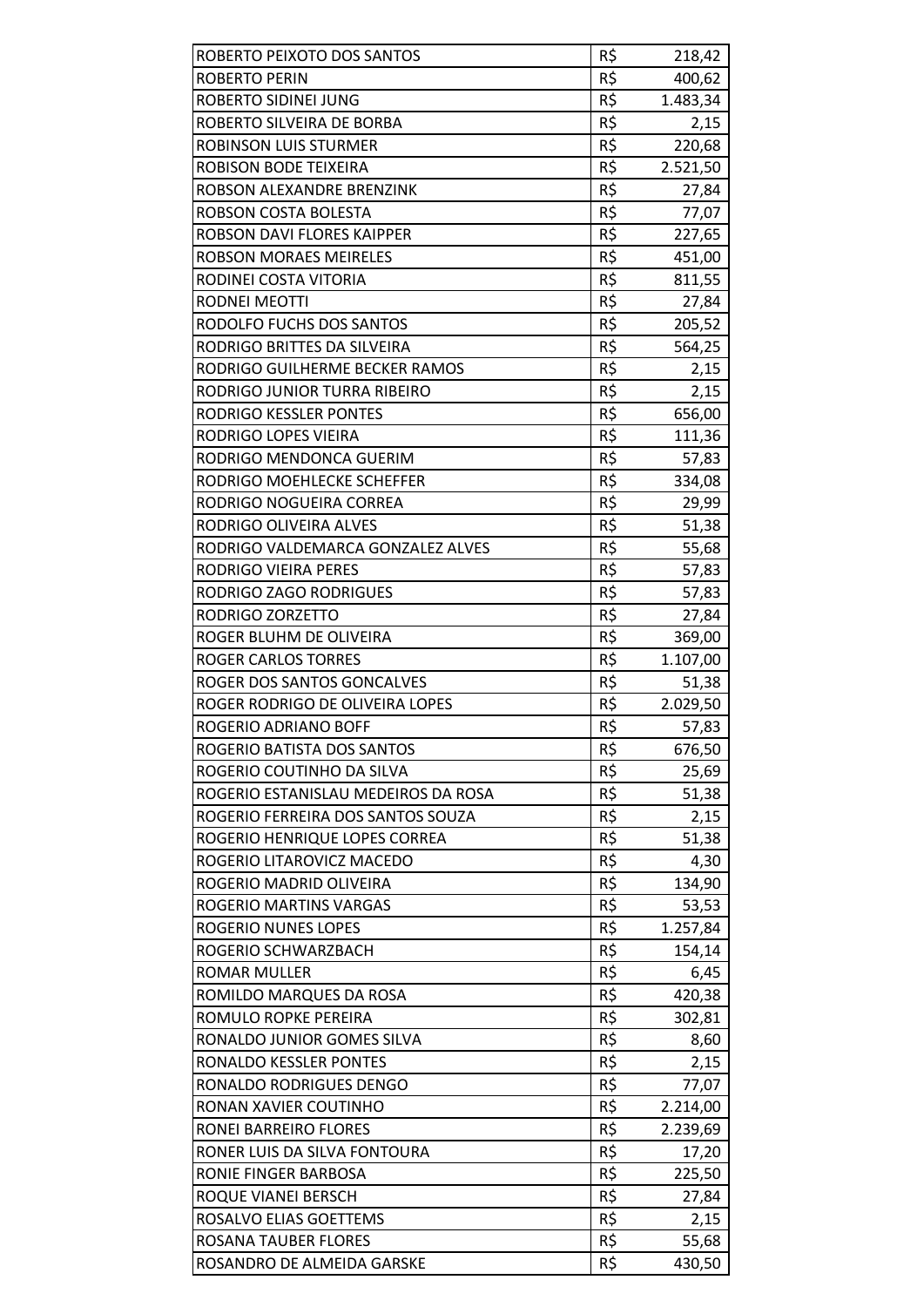| ROSANE BERIA ROSA                       | R\$             | 238,03   |
|-----------------------------------------|-----------------|----------|
| ROSANE CONCEICAO ALVES PILAR            | R\$             | 51,38    |
| ROSANE COSME DIMUSSIO                   | R\$             | 25,69    |
| ROSANE DIAS GONCALVES                   | R\$             | 377,98   |
| ROSANGELA FREITAS DOS SANTOS            | R\$             | 298,38   |
| ROSANGELA HARTMANN                      | R\$             | 25,69    |
| ROSANGELA MASSERONI                     | R\$             | 51,38    |
| ROSELI DIAS PERALTA                     | R\$             | 1.722,00 |
| ROSELI MARIA KLEINUBING MOMBACH         | R\$             | 25,69    |
| RUBEM ELIEZER XAVIER DE OLIVEIRA        | R\$             | 256,90   |
| <b>RUBEM LUIZ NUNES EV</b>              | R\$             | 129,86   |
| <b>RUBEM SILVA DAS NEVES</b>            | R\$             | 579,19   |
| RUBEM SILVESTRE SANTOS DA COSTA         | R\$             | 179,83   |
| <b>RUBEMAR MARTINS FARIA</b>            | R\$             | 2,15     |
| <b>RUBENS NUNES MACIEL</b>              | R\$             | 55,68    |
| <b>RUBIMAR POST</b>                     | R\$             | 19,35    |
| <b>RUDIMAR BIESEKI</b>                  | R\$             | 539,49   |
| RUDIMAR PEDROSO MACIEL                  | R\$             | 55,68    |
| RUDINEI ANTONIO SAUSEN                  | R\$             | 1.107,00 |
| <b>RUDINEI POST</b>                     | R\$             | 77,07    |
| <b>RUDNEY CRACCO</b>                    | R\$             | 92,12    |
| <b>RUFINO CHERNHAK</b>                  | R\$             | 1.045,50 |
| RUI CESAR PIRES DA SILVA                | $R\overline{S}$ | 27,84    |
| RUI SIDNEI MOTTA CERVEIRA               | R\$             | 107,06   |
| SABINO LUIS DARIVA                      | R\$             | 25,69    |
| SABRINA DE OLIVEIRA RODRIGUES KREISMANN | R\$             | 384,57   |
| SABRINA SOUZA DE SOUZA MACHADO          | R\$             | 184,50   |
| SADI ANTONIO DAL PIVA                   | R\$             | 411,04   |
| SADI ZIMMERMANN                         | R\$             | 553,50   |
| <b>SADY MOREIRA</b>                     | R\$             | 205,52   |
| SALETE FILIPPI SOMAVILLA                | R\$             | 29,99    |
| SAMUEL CHAVES DE SOUZA                  | R\$             | 375,83   |
| SAMUEL DOS SANTOS MOREIRA               | R\$             | 451,00   |
| SANDRA VIVIANE RIBEIRO MARCANSONI       | R\$             | 27,84    |
| SANDRO ADRIANI CAMARGO                  | R\$             | 212,34   |
| SANDRO ALEX GONCALVES VIEIRA            | R\$             | 1.793,88 |
| SANDRO DA SILVA NEUMANN                 | R\$             | 51,38    |
| SANDRO GUIMARAES FORQUIM                | R\$             | 184,50   |
| SANDRO JACOB LOUREIRO                   | R\$             | 2,15     |
| SANDRO JOCELITO KLEIN                   | R\$             | 2.767,50 |
| SANDRO RADAMES GONCALVES DE VARGAS      | R\$             | 194,88   |
| <b>SANDRO REIS PERUZZO</b>              | R\$             | 308,28   |
| <b>SANDRO REOLON ZANELLA</b>            | R\$             | 1.202,65 |
| SARA BERENICE VIEIRA GRASSEL            | R\$             | 150,33   |
| SAULO CORTEZ DE ANDRADE                 | R\$             | 251,19   |
| SAULO ORLANDO SCHOSSELER                | R\$             | 77,07    |
| SAULO RODRIGO GHYSIO SOUZA              | R\$             | 861,00   |
| SELENE BEATRIZ CASTELLA PERGHER         | R\$             | 2,15     |
| <b>SELVIO LOREGIAN</b>                  | R\$             | 72,88    |
| <b>SERGIO ALLAN SENA ALVES</b>          | R\$             | 1.353,00 |
| SERGIO AUGUSTO PACHECO MENDES           | R\$             | 1.752,87 |
| SERGIO AUGUSTO SILVA DE OLIVEIRA        | R\$             | 1.168,50 |
| SERGIO DA SILVA                         | R\$             | 549,94   |
| SERGIO FREITAS DA ROSA                  | R\$             | 25,69    |
| SERGIO GOMES DA SILVA                   | R\$             | 51,38    |
|                                         |                 |          |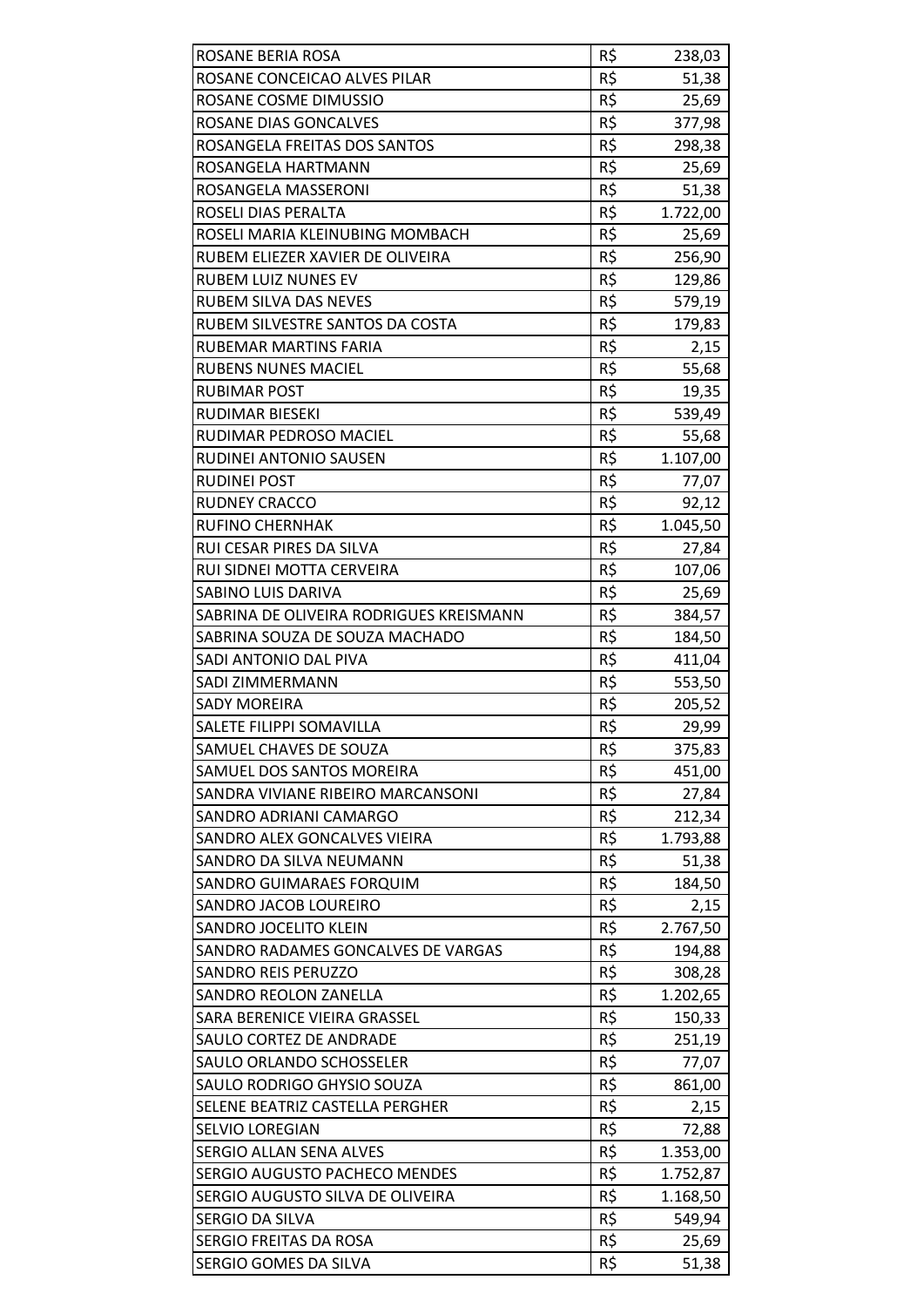| SERGIO LUIS DA ROCHA MONTEZANO       | R\$        | 861,00   |
|--------------------------------------|------------|----------|
| <b>SERGIO LUIS FRANKLIN WINTER</b>   | R\$        | 2,15     |
| <b>SERGIO LUIS RIBEIRO</b>           | R\$        | 45,15    |
| SERGIO LUIZ DAL MORO                 | R\$        | 1.962,18 |
| <b>SERGIO MARTINS</b>                | R\$        | 25,69    |
| <b>SERGIO ORENGO CORREA</b>          | R\$        | 27,84    |
| <b>SERGIO PEREIRA</b>                | R\$        | 184,50   |
| <b>SERGIO ROCHA CORREA</b>           | R\$        | 128,45   |
| SHANA NATASHA OLIVEIRA SIKORA        | R\$        | 492,00   |
| SHEILA DENISE SULZBACH               | R\$        | 184,50   |
| SIDINEI CAUDURO                      | R\$        | 25,69    |
| SIDNARA ANDREIA STERTZ PICK          | R\$        | 4,30     |
| SIDNEI DOS SANTOS                    | R\$        | 462,42   |
| SIDNEI FERNANDO TIBOLA               | R\$        | 225,50   |
| SIDNEI XISTO FRUETTI                 | R\$        | 403,67   |
| <b>SILMAR KREMER</b>                 | R\$        | 2.091,00 |
| SILVANA DOS SANTOS SOARES            | R\$        | 25,69    |
| SILVANA FERRAZ MORAES                | R\$        | 62,13    |
| SILVANE BEATRIS JUNQUEIRA            | R\$        | 29,99    |
| SILVANO MUSSONINE CABREIRA           | R\$        | 611,83   |
| SILVANO PRATAVIERA                   | R\$        | 8,60     |
| SILVESTRE SMANIOTTO ABBI             | R\$        | 25,69    |
| <b>SILVIO GAVIAO</b>                 | R\$        | 27,84    |
| SILVIO JOSE GABERT                   | R\$        |          |
|                                      |            | 244,11   |
| <b>SILVIO SOUCHIE</b>                | R\$<br>R\$ | 70,73    |
| SIMAO PEDRO ORQUIZ MACIEL            |            | 12,90    |
| <b>SIMONE DAROS MORAIS</b>           | R\$        | 2,15     |
| SIMONE FATIMA FABIAN DOS SANTOS      | R\$        | 257,64   |
| <b>SIMONE LIMBERGER</b>              | R\$        | 59,98    |
| <b>SIMONE WOSCHINSKI</b>             | R\$        | 10,75    |
| SINAIR CARGNINO                      | R\$        | 186,65   |
| SINARA GREICE REGINATO DO NASCIMENTO | R\$        | 27,84    |
| SOLANGE DE OLIVEIRA                  | R\$        | 51,38    |
| SOLANGE DOS SANTOS MEYER             | R\$        | 25,69    |
| SOLENI MACHADO DE QUADROS            | R\$        | 92,12    |
| SONIA CRISTINA WENCLEVSKI            | R\$        | 25,69    |
| SONIA SIQUEIRA RISSETTI              | R\$        | 53,53    |
| <b>STEPHAN HUND PRATES</b>           | R\$        | 27,84    |
| STIVEN RHEINLANDER BARROS LUSANI     | R\$        | 6,45     |
| SUELEN DE SOUZA FERREIRA             | R\$        | 307,50   |
| SUZETE LUZIA DETTENBORN              | R\$        | 676,50   |
| <b>TACIANO CASTRO DUARTE</b>         | R\$        | 25,69    |
| <b>TADEU ANTONIO RORIG</b>           | R\$        | 9,87     |
| TAINA BERNARDI BESSA                 | R\$        | 603,77   |
| <b>TALITA LEITE CORREA</b>           | R\$        | 307,50   |
| TALVIRONE KRETSCHMER                 | R\$        | 4,30     |
| TANIA KUNSLER DE OLIVEIRA            | R\$        | 2,15     |
| TANIA MARIA BICA PARAIBA             | R\$        | 21,50    |
| <b>TARSON VAZ MANOYLOVIC</b>         | R\$        | 51,38    |
| <b>TASSENAN BECK WILDE</b>           | R\$        | 25,69    |
| TATIANA CEZIMBRA DA COSTA            | R\$        | 333,19   |
| <b>TATIANE GISLENE VOGT</b>          | R\$        | 55,68    |
| <b>TATIANE STROGULSKI FLORES</b>     | R\$        | 6,45     |
| THAMIRES RAFAELA MOURA DA SILVA      | R\$        | 225,50   |
| THIAGO PINTO DA CUNHA                | R\$        | 205,52   |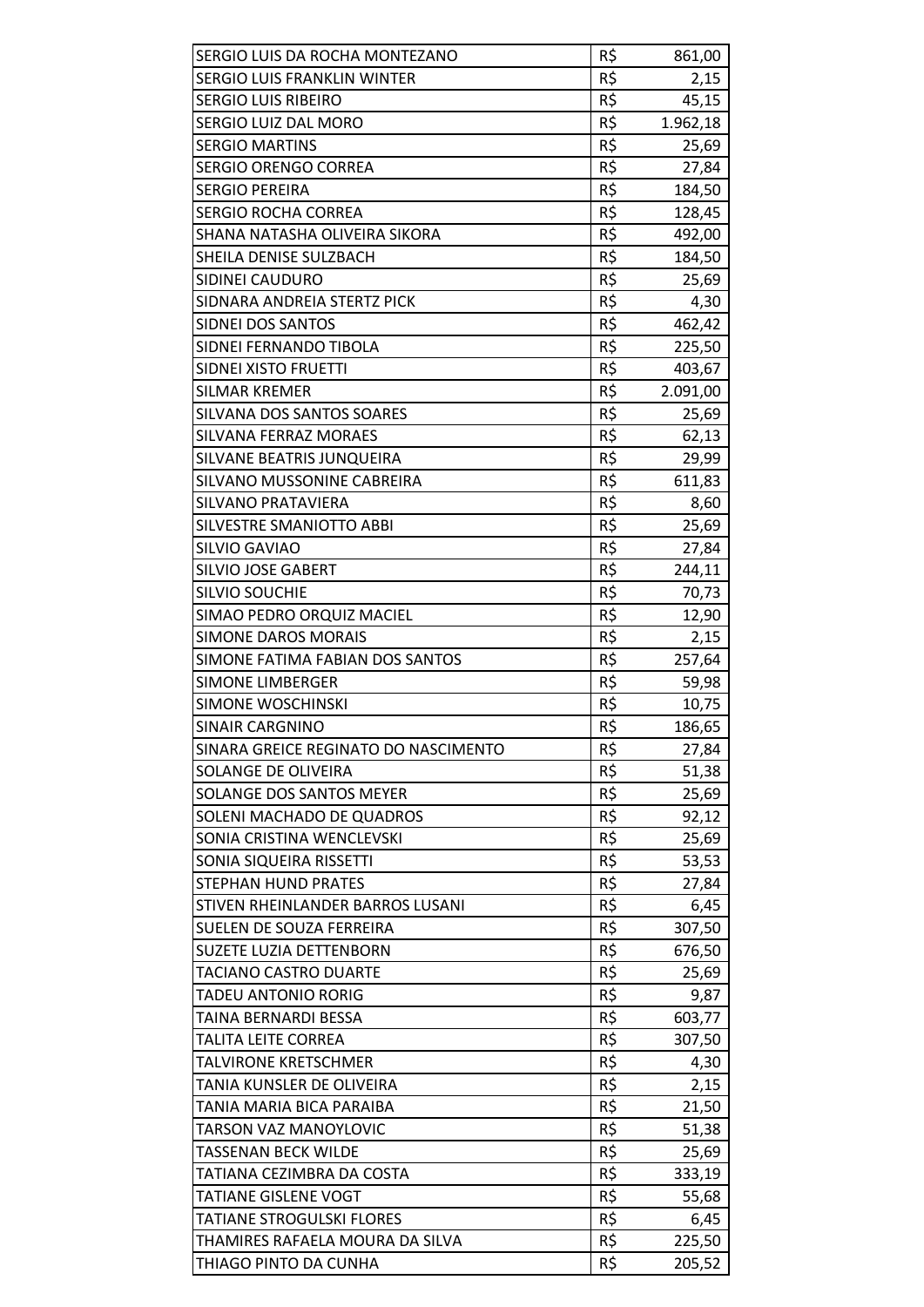| THIAGO VILANOVA                       | R\$ | 375,83   |
|---------------------------------------|-----|----------|
| TIAGO AMARAL KELBOUSCAS               | R\$ | 581,34   |
| <b>TIAGO BORGES SILVA</b>             | R\$ | 652,71   |
| TIAGO CORREA DE FRAGA                 | R\$ | 102,76   |
| TIAGO DA SILVA PACHECO                | R\$ | 2.029,50 |
| <b>TIAGO DALLA BRIDA</b>              | R\$ | 307,50   |
| <b>TIAGO GOLFETTO</b>                 | R\$ | 478,83   |
| <b>TIAGO GONCALVES FAGUNDES</b>       | R\$ | 79,22    |
| TIAGO GUILHERME IEPSEN                | R\$ | 179,83   |
| TIAGO LEMOS DA SILVA                  | R\$ | 128,45   |
| TIAGO LUIS MEDINA                     | R\$ | 584,64   |
| TIAGO MACHACHESKI MARCHI              | R\$ | 190,95   |
| <b>TIAGO NERLEI RESENDE</b>           | R\$ | 4,30     |
| TIAGO PERES DA SILVA                  | R\$ | 1.790,32 |
| <b>TIAGO PICH GARCIA</b>              | R\$ | 478,59   |
| <b>TIAGO RODRIGUES EBLING</b>         | R\$ | 256,90   |
| <b>TIAGO ROQUE</b>                    | R\$ | 798,24   |
| <b>TOVAR DALLEGRAVE</b>               | R\$ | 861,00   |
| UBIRAJARA JUSTO MENDONCA              | R\$ | 501,12   |
| <b>UBIRATAN DA CUNHA GUILHERME</b>    | R\$ | 51,38    |
| <b>UGLAIR MORAES MACHADO</b>          | R\$ | 154,14   |
| ULISSES SANTOS VAQUEIRO               | R\$ | 488,11   |
| <b>VAGNER CARRIR DE LEMOS</b>         | R\$ | 375,83   |
| VAGNER FLORENTINO SILVA FERREIRA      | R\$ | 1.845,00 |
| VAGNER FRANCISCO DE AZEVEDO           | R\$ | 128,45   |
| VAGNER MACHADO DE FREITAS             | R\$ | 553,50   |
| <b>VAGNER SCUSSEL</b>                 | R\$ | 214,12   |
| VAINER DE BARROS ASEVEDO              | R\$ | 225,50   |
| <b>VALDAIR PASTORIO</b>               | R\$ | 615,00   |
| <b>VALDAIR VIEGAS FERREIRA</b>        | R\$ | 436,95   |
| <b>VALDECI ADILIO PACHECO</b>         | R\$ | 117,81   |
| <b>VALDECI SIDNEI BARBOSA</b>         | R\$ | 77,07    |
| <b>VALDEMIR BORTOLANZA</b>            | R\$ | 2,15     |
| <b>VALDEMIR CREMONINI</b>             | R\$ | 57,83    |
| VALDENIR TOMAZ MICK REIMANN           | R\$ | 375,83   |
| VALDERES FARESIN                      | R\$ | 225,50   |
| <b>VALDESON MEDINA DE FREITAS</b>     | R\$ | 83,52    |
| VALDIR BALTAZAR FIGUEIREDO DOS SANTOS | R\$ | 25,80    |
| VALDIR DEFAVERI                       | R\$ | 79,22    |
| VALDIR GRAEFF                         | R\$ | 1.414,50 |
| VALDIR PEREIRA                        | R\$ | 2.152,50 |
| <b>VALDIR SCHMITT</b>                 | R\$ | 261,57   |
| <b>VALERIO MOREIRA DOS SANTOS</b>     | R\$ | 104,91   |
| <b>VALMOR WEIRICH</b>                 | R\$ | 256,90   |
| VALNERI ARAUJO DA SILVA JUNIOR        | R\$ |          |
|                                       | R\$ | 283,33   |
| VALTER BARBOSA JUNIOR                 | R\$ | 154,14   |
| <b>VALTOR PRATES SARMENTO</b>         | R\$ | 27,84    |
| <b>VANDERLEI LEMES</b>                | R\$ | 25,69    |
| VANDERLEI MACHADO SOARES              |     | 51,38    |
| <b>VANDERLEI VANAZZI</b>              | R\$ | 85,67    |
| VANESSA DA COSTA VIEIRA KLUSENER      | R\$ | 55,68    |
| VANESSA DA GRACA                      | R\$ | 77,07    |
| VANESSA DE VARGAS BUZATTO KUPKA       | R\$ | 411,04   |
| VANESSA SIMONE NOGA                   | R\$ | 55,68    |
| <b>VANIR CARGNINO</b>                 | R\$ | 27,84    |